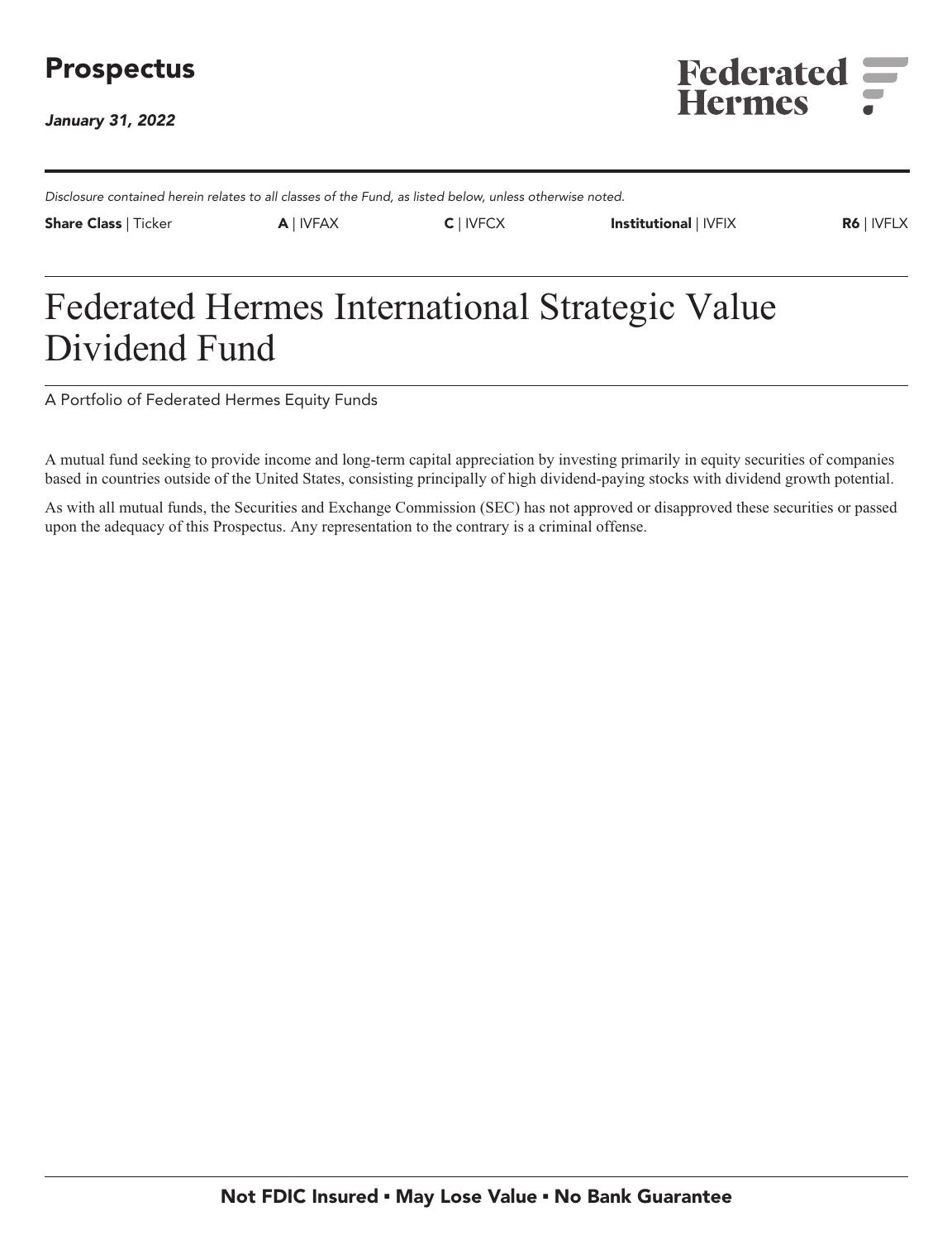### **CONTENTS**

|                                                                                                    | -10 |
|----------------------------------------------------------------------------------------------------|-----|
|                                                                                                    | 15  |
|                                                                                                    | -20 |
|                                                                                                    | -22 |
|                                                                                                    | -24 |
|                                                                                                    | -27 |
|                                                                                                    | -30 |
|                                                                                                    | -30 |
|                                                                                                    | -33 |
|                                                                                                    | -34 |
|                                                                                                    | -39 |
| Appendix B: Sales Charge Waivers and Exchange Features for Shareholders Purchasing Through Certain |     |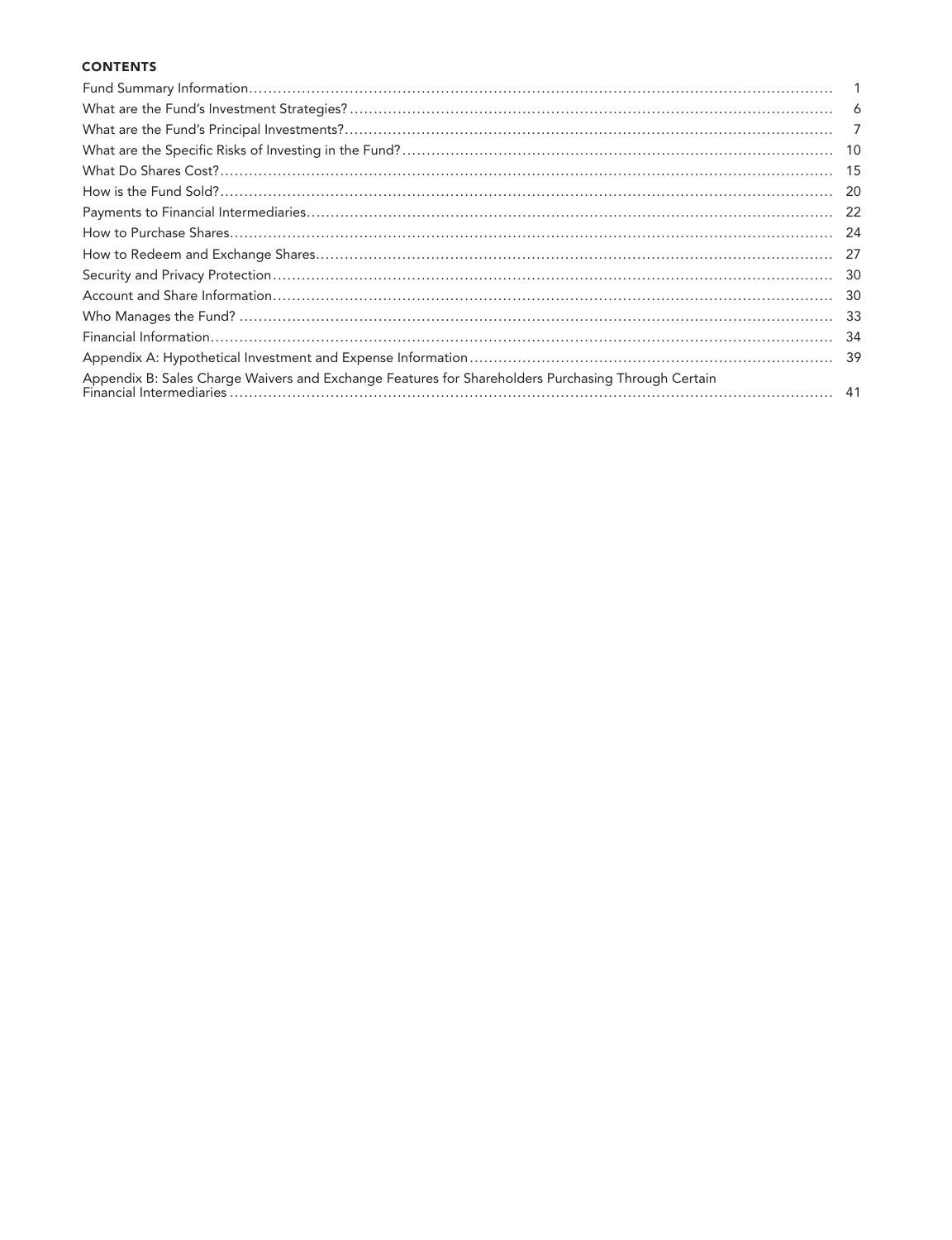# **Fund Summary Information**

### **Federated Hermes International Strategic Value Dividend Fund (the "Fund")**

### **RISK/RETURN SUMMARY: INVESTMENT OBJECTIVE**

**The Fund's investment objective is to provide income and long-term capital appreciation.**

### **RISK/RETURN SUMMARY: FEES AND EXPENSES**

**This table describes the fees and expenses that you may pay if you buy, hold and sell Class A Shares (A), Class C Shares (C), Institutional Shares (IS) and Class R6 Shares (R6) of the Fund. You may pay other fees, such as brokerage commissions and other fees to financial intermediaries, which are not reflected in the tables and examples below. You may qualify for sales charge discounts if you and your family invest, or agree to invest in the future, at least \$50,000 in certain classes (e.g., Class A Shares) of Federated Hermes Funds. More information about these and other discounts is available from your financial professional, in the "What Do Shares Cost?" section of the Prospectus on page 15 and in "Appendix B" to this Prospectus.**

### **Shareholder Fees (fees paid directly from your investment)**

|                                                                                                                                               |      | A C IS R6 |                |  |
|-----------------------------------------------------------------------------------------------------------------------------------------------|------|-----------|----------------|--|
|                                                                                                                                               |      |           | None None      |  |
| Maximum Deferred Sales Charge (Load) (as a percentage of original purchase price or redemption proceeds, as applicable) 0.00% 1.00% None None |      |           |                |  |
| Maximum Sales Charge (Load) Imposed on Reinvested Dividends (and other Distributions) (as a percentage of                                     |      |           |                |  |
|                                                                                                                                               | None |           | None None None |  |
|                                                                                                                                               |      | None      | None None      |  |
|                                                                                                                                               | None | None      | None None      |  |

### **Annual Fund Operating Expenses (expenses that you pay each year as a percentage of the value of your investment)**

|  | A C IS R6 |  |
|--|-----------|--|
|  |           |  |
|  |           |  |
|  |           |  |
|  |           |  |
|  |           |  |
|  |           |  |

**1 The Fund has adopted a Distribution (12b-1) Plan for its Class A Shares pursuant to which the A class of the Fund may incur and pay a Distribution (12b-1) Fee of up to a maximum of 0.05%. No such fee is currently incurred and paid by the A class of the Fund. The A class of the Fund will not incur and pay such a Distribution (12b-1) Fee until such time as approved by the Fund's Board of Trustees (the "Trustees").**

**2 The Adviser and certain of its affiliates on their own initiative have agreed to waive certain amounts of their respective fees and/or reimburse expenses. Total annual fund operating expenses (excluding acquired fund fees and expenses, tax reclaim recovery expenses, interest expense, extraordinary expenses, and proxy-related expenses, paid by the Fund, if any) paid by the Fund's A, C, IS and R6 classes (after the voluntary waivers and/or reimbursements) will not exceed 1.10%, 1.85%, 0.85% and 0.84% (the "Fee Limit"), respectively, up to but not including the later of (the "Termination Date"): (a) February 1, 2023; or (b) the date of the Fund's next effective Prospectus. While the Adviser and its affiliates currently do not anticipate terminating or increasing these arrangements prior to the Termination Date, these arrangements may only be terminated or the Fee Limit increased prior to the Termination Date with the agreement of the Trustees.**

### **Example**

**This Example is intended to help you compare the cost of investing in the Fund with the cost of investing in other mutual funds.**

**The Example assumes that you invest \$10,000 for the time periods indicated and then redeem all of your Shares at the end of those periods. Expenses assuming no redemption are also shown. The Example also assumes that your investment has a 5% return each year and that the operating expenses (excluding any sales loads on reinvested dividends, fee waivers and/or expense reimbursements) are as shown in the table above and remain the same. The expenses used to calculate the Fund's examples do not include fee waivers or expense reimbursements. Although your actual costs and returns may be higher or lower, based on these assumptions your costs would be:**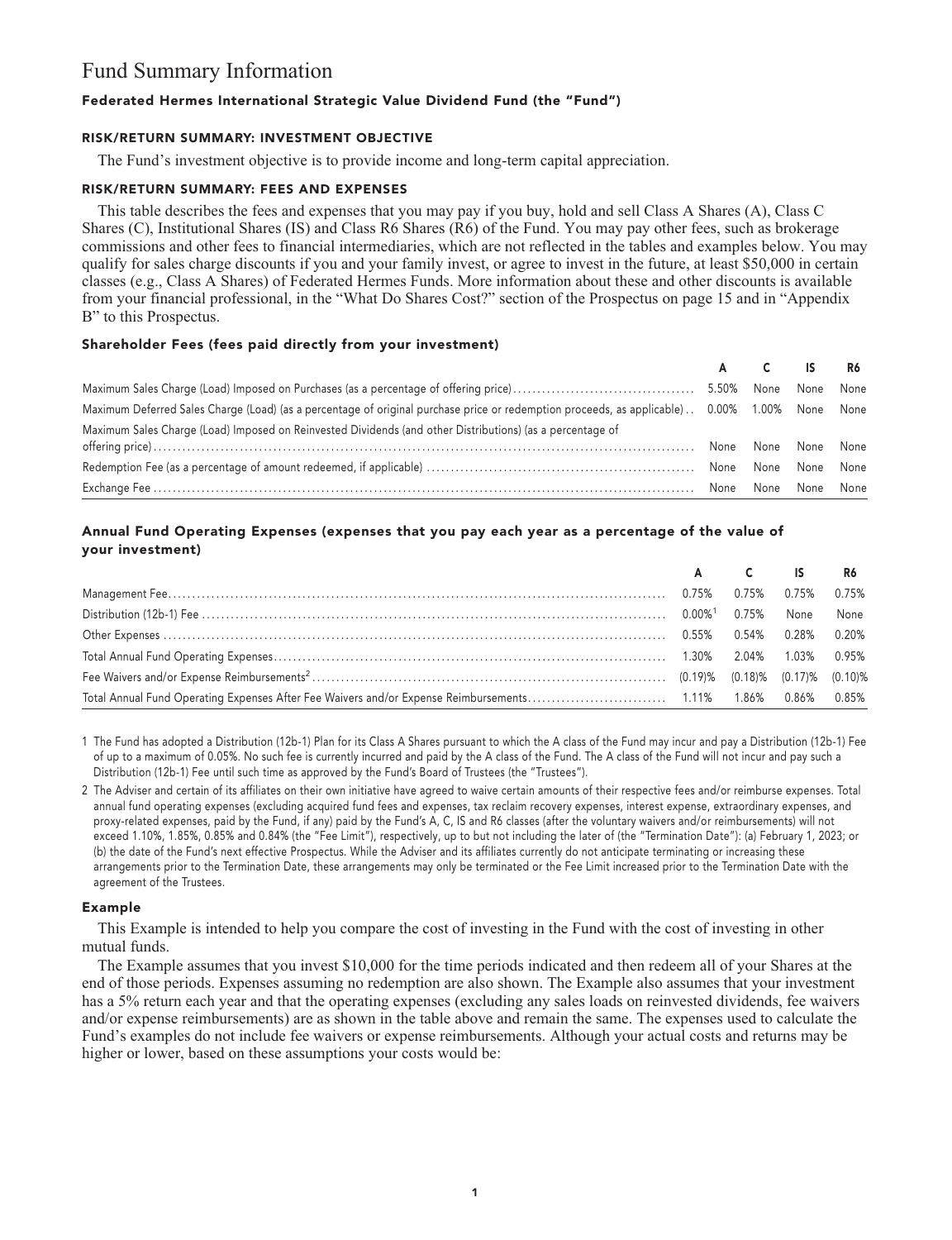| <b>Share Class</b>              | 1 Year | 3 Years | 5 Years | 10 Years |
|---------------------------------|--------|---------|---------|----------|
| A:                              |        |         |         |          |
| Expenses assuming redemption    | \$675  | \$939   | \$1,224 | \$2,032  |
| Expenses assuming no redemption | \$675  | \$939   | \$1,224 | \$2,032  |
| $\mathsf{C}$ :                  |        |         |         |          |
| Expenses assuming redemption    | \$307  | \$640   | \$1,098 | \$2,179  |
| Expenses assuming no redemption | \$207  | \$640   | \$1,098 | \$2,179  |
| IS:                             |        |         |         |          |
| Expenses assuming redemption    | \$105  | \$328   | \$569   | \$1,259  |
| Expenses assuming no redemption | \$105  | \$328   | \$569   | \$1,259  |
| R6:                             |        |         |         |          |
| Expenses assuming redemption    | \$97   | \$303   | \$525   | \$1,166  |
| Expenses assuming no redemption | \$97   | \$303   | \$525   | \$1,166  |
|                                 |        |         |         |          |

#### **Portfolio Turnover**

**The Fund pays transaction costs, such as commissions, when it buys and sells securities (or "turns over" its portfolio). A higher portfolio turnover rate may indicate higher transaction costs and may result in higher taxes when Fund Shares are held in a taxable account. These costs, which are not reflected in Annual Fund Operating Expenses or in the Example, affect the Fund's performance. During the most recent fiscal year, the Fund's portfolio turnover rate was 27% of the average value of its portfolio.**

### **RISK/RETURN SUMMARY: INVESTMENTS, RISKS AND PERFORMANCE**

### **What are the Fund's Main Investment Strategies?**

**The Fund pursues its investment objective by investing primarily in equity securities of companies based in countries outside the United States, consisting principally of high dividend-paying stocks with dividend growth potential. The Fund generally invests in large-cap or mid-cap stocks (which are generally defined as of the date of this Prospectus as stocks of companies with market capitalizations above \$6 billion and \$2 billion, respectively) and may also hold depositary receipts and real estate investment trusts. The Fund's investment adviser (the "Adviser") believes a strategic emphasis on high dividend-paying stocks can enhance performance over time. In addition, investment results can be enhanced by focusing on stocks with both the potential for future dividend growth and current dividend-oriented characteristics. The Adviser believes that this is achievable while targeting less risk than the broader market. To attempt to deliver on its objectives, the Fund will have a natural orientation to those industry sectors that deliver a high and rising dividend income stream.**

**The Adviser's security selection process involves prioritizing stocks based on appropriate fundamental criteria. Those companies that rank as highly attractive in the prioritization process are closely scrutinized for inclusion in the portfolio using bottom-up fundamental proprietary research. The Fund may use derivative contracts, such as forward contracts, to manage or hedge the Fund's currency exposure. There can be no assurance that the Fund's use of derivative contracts will work as intended. Derivative investments made by the Fund are included within the Fund's 80% policy (as described below) and are calculated at market value.**

**The Adviser anticipates that normally the Fund will invest in companies based in developed countries, although to a lesser extent, the Fund may also invest in foreign companies based in emerging markets.**

**The Fund will invest its assets so that at least 80% of its net assets (plus any borrowings for investment purposes) are invested in dividend-paying securities. The Fund will notify shareholders at least 60 days in advance of any change in its investment policy that would enable the Fund to invest, under normal circumstances, less than 80% of its net assets (plus any borrowings for investment purposes) in dividend-paying securities.**

### **What are the Main Risks of Investing in the Fund?**

**All mutual funds take investment risks. Therefore, it is possible to lose money by investing in the Fund. The primary factors that may reduce the Fund's returns include:**

**■ Stock Market Risk. The value of equity securities in the Fund's portfolio will fluctuate and, as a result, the Fund's Share price may decline suddenly or over a sustained period of time. Information publicly available about a company, whether from the company's financial statements or other disclosures or from third parties, or information available to some but not all market participants, can affect the price of a company's shares in the market. Among other factors, equity securities may decline in value because of an increase in interest rates or changes in the stock market. Recent and**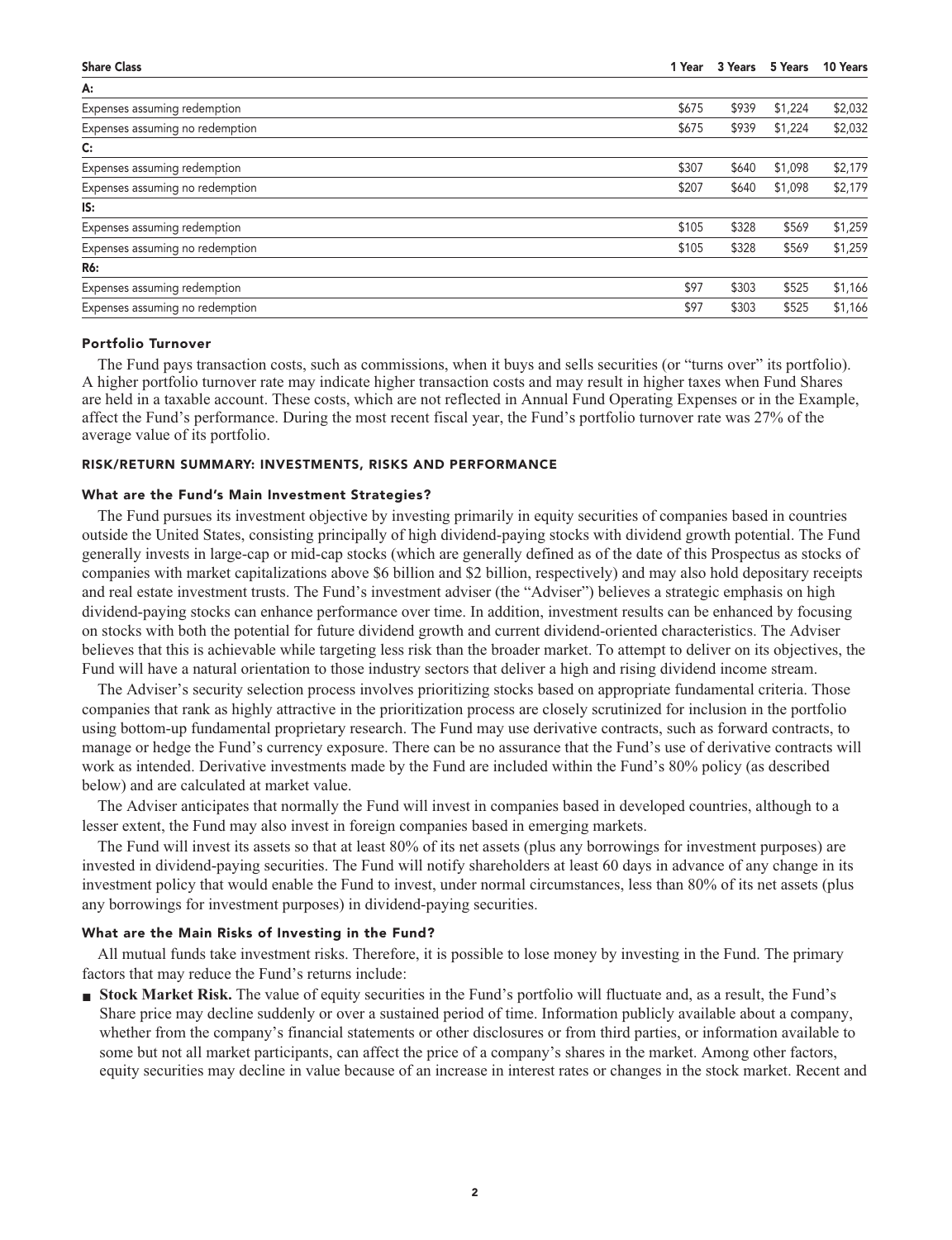**potential future changes in industry and/or economic trends, as well as changes in monetary policy made by central banks and/or their governments, also can affect the level of interest rates and contribute to the development of or increase in volatility, illiquidity, shareholder redemptions and other adverse effects (such as a decline in a company's stock price), which could negatively impact the Fund's performance.**

- **■ Real Estate Investment Trust Risk. Real estate investment trusts (REITs) carry risks associated with owning real estate, including the potential for a decline in value due to economic or market conditions.**
- **■ Risk Related to Investing for Dividend Income. There is no guarantee that the issuers of the stocks held by the Fund will declare dividends in the future or that, if dividends are declared, they will remain at their current levels or increase over time. Because a dividend is always a positive contributor to total return, dividend-paying stocks are typically less volatile than non-dividend-paying stocks. Accordingly, the Fund's performance may lag behind the general market when dividend-paying stocks are out of favor.**
- **Risk of Foreign Investing.** Because the Fund invests in securities issued by foreign companies and national **governments, the Fund's Share price may be more affected by foreign economic and political conditions, taxation policies and accounting and auditing standards than would otherwise be the case.**
- **■ Risk of Investing in Depositary Receipts and Domestically Traded Securities of Foreign Issuers. Because the Fund may invest in American Depositary Receipts (ADRs) and other domestically traded securities of foreign companies, whether in the United States or in foreign local markets, the Fund's Share price may be more affected by foreign economic and political conditions, taxation policies and accounting and auditing standards than would otherwise be the case.**
- **■ Currency Risk. Exchange rates for currencies fluctuate daily. Accordingly, the Fund may experience volatility with respect to the value of its Shares and its returns as a result of its exposure to foreign currencies through direct holdings of such currencies or holdings on non-U.S. dollar denominated securities.**
- **■ European Union and Eurozone Related Risk. A number of countries in the European Union (EU), including certain countries within the EU that have adopted the euro (Eurozone), have experienced, and may continue to experience, severe economic and financial difficulties. Additional countries within the EU may also fall subject to such difficulties. These events could negatively affect the value and liquidity of the Fund's investments in euro-denominated securities and derivatives contracts, securities of issuers located in the EU or with significant exposure to EU issuers or countries.**
- **■ Custodial Services and Related Investment Costs. Custodial services and other costs relating to investment in international securities markets generally are more expensive than in the United States. Such markets have settlement and clearance procedures that differ from those in the United States. The inability of the Fund to make intended securities purchases due to settlement problems could cause the Fund to miss attractive investment opportunities.**
- **■ Sector Risk. Because the Fund may allocate relatively more assets to certain industry sectors than others, the Fund's performance may be more susceptible to any developments which affect those sectors emphasized by the Fund.**
- **■ Emerging Markets Risk. Securities issued or traded in emerging markets generally entail greater risks than securities issued or traded in developed markets. Emerging market countries may have relatively unstable governments and may present the risk of nationalization of businesses, expropriation, confiscatory taxation or, in certain instances, reversion to closed market, centrally planned economies.**
- **■ Large-Cap Company Risk. The Fund may invest in large capitalization (or "large-cap") companies. Large-cap companies may have fewer opportunities to expand the market for their products or services, may focus their competitive efforts on maintaining or expanding their market share, and may be less capable of responding quickly to competitive challenges. These factors could result in the share price of large companies not keeping pace with the overall stock market or growth in the general economy, and could have a negative effect on the Fund's portfolio, performance and Share price.**
- **■ Mid-Cap Company Risk. The Fund may invest in mid-capitalization (or "mid-cap") companies. Mid-cap companies often have narrower markets, limited managerial and financial resources, more volatile performance and greater risk of failure, compared to larger, more established companies. These factors could increase the volatility of the Fund's portfolio, performance and Share price.**
- **■ Liquidity Risk. The equity securities in which the Fund invests may be less readily marketable and may be subject to greater fluctuation in price than other securities.**
- **Risk of Investing in Derivative Contracts.** Derivative contracts involve risks different from, or possibly greater than, **risks associated with investing directly in securities and other traditional investments. Specific risk issues related to the use of such contracts include valuation and tax issues, increased potential for losses and/or costs to the Fund and a potential reduction in gains to the Fund. Each of these issues is described in greater detail in this Prospectus. Derivative contracts may also involve other risks described in this Prospectus such as stock market, currency and liquidity risks.**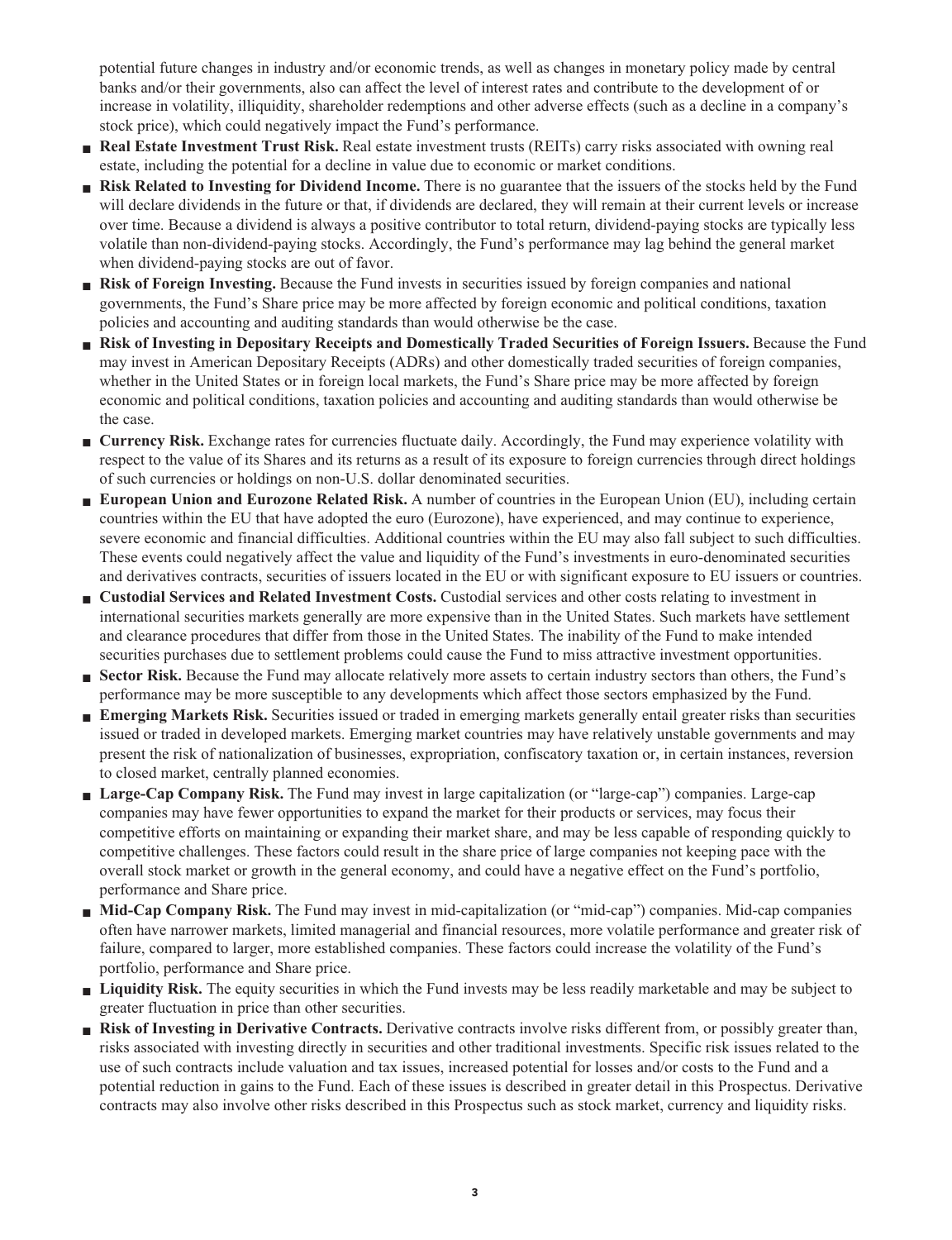- **Risk Related to the Economy.** The value of the Fund's portfolio may decline in tandem with a drop in the overall **value of the markets in which the Fund invests and/or other markets. Economic, political and financial conditions, industry or economic trends and developments or public health risks, such as epidemics or pandemics, may from time to time, and for varying periods of time, cause the Fund to experience volatility, illiquidity, shareholder redemptions, or other potentially adverse effects.**
- **■ Technology Risk. The Adviser uses various technologies in managing the Fund, consistent with its investment objective and strategy described in this Prospectus. For example, proprietary and third-party data and systems are utilized to support decision making for the Fund. Data imprecision, software or other technology malfunctions, programming inaccuracies and similar circumstances may impair the performance of these systems, which may negatively affect Fund performance.**

**The Shares offered by this Prospectus are not deposits or obligations of any bank, are not endorsed or guaranteed by any bank and are not insured or guaranteed by the U.S. government, the Federal Deposit Insurance Corporation, the Federal Reserve Board or any other government agency.**

#### **PERFORMANCE: BAR CHART AND TABLE**

#### **Risk/Return Bar Chart**

**The bar chart and performance table below reflect historical performance data for the fund are intended to help you analyze the Fund's investment risks in light of its historical returns. The bar chart shows the variability of the Fund's A class total returns on a calendar year-by-year basis. The Average Annual Total Return Table shows returns for the Fund's A class** *averaged* **over the stated periods, and includes comparative performance information.** *The Fund's performance will fluctuate, and past performance (before and after taxes) is not necessarily an indication of future results.* **Updated performance information for the Fund is available under the "Products" section at [FederatedInvestors.com](https://www.federatedinvestors.com/home.do) or by calling 1-800-341-7400.**



**The total returns shown in the bar chart do not reflect the payment of any sales charges or recurring shareholder account fees. If these charges or fees had been included, the returns shown would have been lower.**

**Within the periods shown in the bar chart, the Fund's A class highest quarterly return was 9.13% (quarter ended March 31, 2019). Its lowest quarterly return was (19.29)% (quarter ended March 31, 2020).**

#### **Average Annual Total Return Table**

**The Fund's R6 class commenced operations on January 27, 2017. For the period prior to the commencement of operations of the Fund's R6 class, the performance information shown below is for the Fund's IS class, adjusted to remove any voluntary waiver of Fund expenses related to the Fund's IS class that occurred during the period prior to the commencement of the Fund's R6 class.**

**In addition to Return Before Taxes, Return After Taxes is shown for the Fund's A class to illustrate the effect of federal taxes on Fund returns. After tax-returns are shown only for the Fund's A class and after-tax returns for the Fund's Class C, Class IS and R6 Class may differ from those shown for the Fund's A class.** *Actual after-tax returns depend on each investor's personal tax situation, and are likely to differ from those shown.* **After-tax returns are calculated using a standard set of assumptions. The stated returns assume the highest historical federal income and capital gains tax rates. These after-tax returns do not reflect the effect of any applicable state and local taxes. After-tax returns are not relevant to investors holding Shares through a 401(k) plan, an Individual Retirement Account or other tax-advantaged investment plan. The Average Annual Total Return Table also shows the performance of the Fund compared to a broad-based securities market index as well as a comparison to the MSCI World ex US High Dividend Yield Index which is an additional performance benchmark for the Fund.**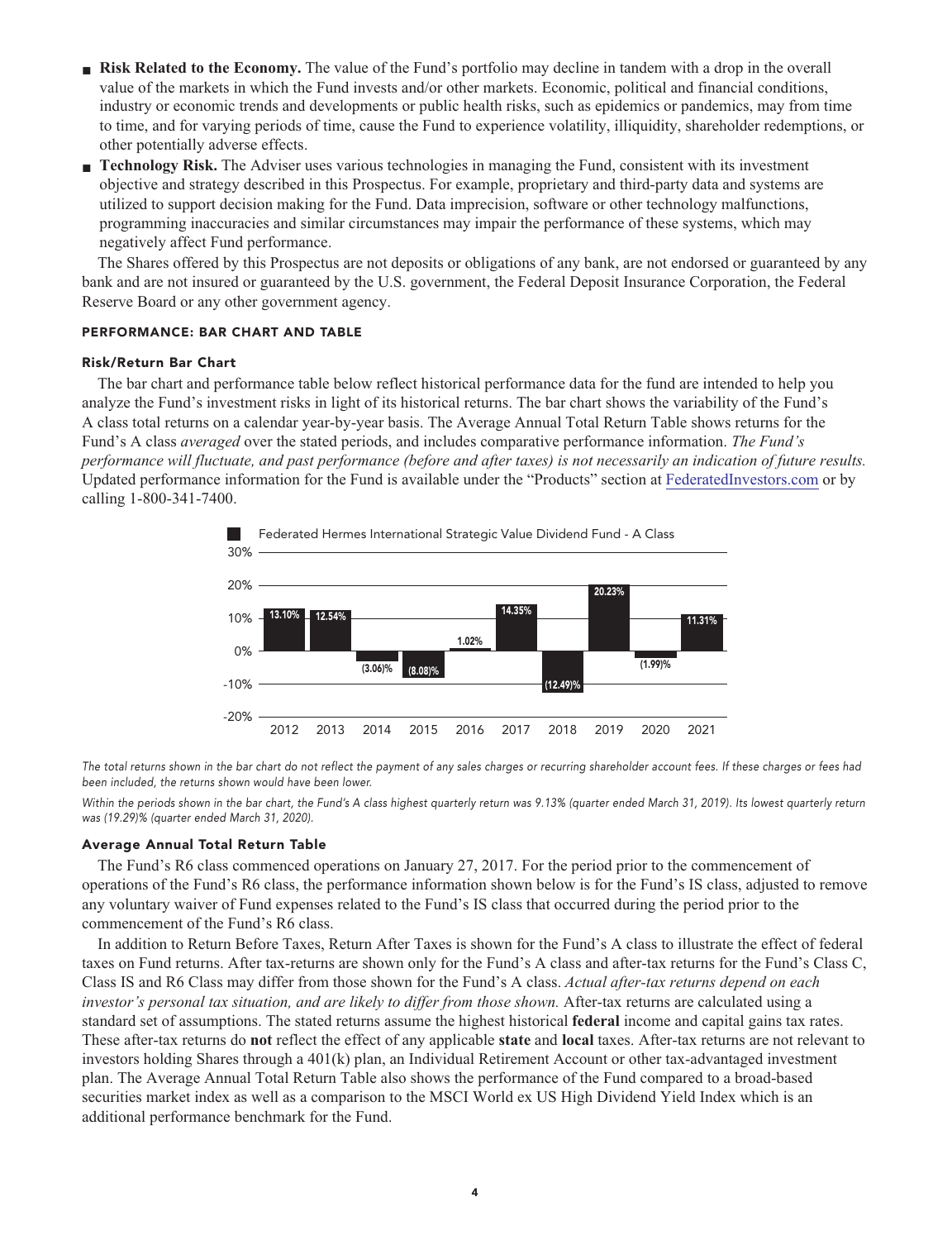| <b>Share Class</b>                                                                                             | 1 Year | 5 Years | 10 Years |
|----------------------------------------------------------------------------------------------------------------|--------|---------|----------|
| A Class:                                                                                                       |        |         |          |
| Return Before Taxes                                                                                            | 5.21%  | 4.40%   | 3.57%    |
| Return After Taxes on Distributions                                                                            | 3.74%  | 3.60%   | 2.88%    |
| Return After Taxes on Distributions and Sale of Fund Shares                                                    | 3.06%  | 3.46%   | 2.92%    |
| C Class:                                                                                                       |        |         |          |
| Return Before Taxes                                                                                            | 9.60%  | 4.81%   | 3.36%    |
| <b>IS Class:</b>                                                                                               |        |         |          |
| Return Before Taxes                                                                                            | 11.58% | 5.85%   | 4.38%    |
| <b>R6 Class:</b>                                                                                               |        |         |          |
| Return Before Taxes                                                                                            | 11.60% | 5.86%   | 4.29%    |
| MSCI World ex US Index <sup>1</sup><br>(reflects no deduction for fees, expenses or taxes)                     | 12.62% | 9.63%   | 7.84%    |
| MSCI World ex US High Dividend Yield Index <sup>2</sup><br>(reflects no deduction for fees, expenses or taxes) | 8.63%  | 6.70%   | 5.84%    |

**1 The MSCI World ex US Index captures large- and mid-cap representation across 22 of 23 developed markets countries—excluding the United States. The index covers approximately 85% of the free float-adjusted market capitalization in each country.**

**2 The MSCI World ex US High Dividend Yield Index, a representation of the international dividend-paying universe, is based on the MSCI World ex US Index, its parent index, and includes large- and mid-cap stocks across 22 of 23 developed markets countries. The index is designed to reflect the performance of equities in the parent index (excluding REITs) with higher dividend income and quality characteristics than average dividend yields that are both sustainable and persistent.**

#### **FUND MANAGEMENT**

**The Fund's Investment Adviser is Federated Equity Management Company of Pennsylvania. Daniel Peris, CFA, Senior Portfolio Manager, has been the Fund's portfolio manager since June of 2008. Deborah D. Bickerstaff, Portfolio Manager, has been the Fund's portfolio manager since January of 2014. Jared S. Hoff, Portfolio Manager, has been the Fund's portfolio manager since January of 2017. Michael R. Tucker, Portfolio Manager, has been the Fund's portfolio manager since January of 2017.**

#### **PURCHASE AND SALE OF FUND SHARES**

**You may purchase, redeem or exchange Shares of the Fund on any day the New York Stock Exchange is open. Shares may be purchased through a financial intermediary firm that has entered into a Fund selling and/or servicing agreement with the Distributor or an affiliate ("Financial Intermediary") or directly from the Fund, by wire or by check. Please note that certain purchase restrictions may apply. Redeem or exchange Shares through a financial intermediary or directly from the Fund by telephone at 1-800-341-7400 or by mail.**

### **A & C Classes**

**The minimum investment amount for the Fund's A and C classes is generally \$1,500 for initial investments and \$100 for subsequent investments. The minimum initial and subsequent investment amounts for Individual Retirement Accounts are generally \$250 and \$100, respectively. There is no minimum initial or subsequent investment amount for employer-sponsored retirement plans. Certain types of accounts are eligible for lower minimum investments. The minimum investment for Systematic Investment Programs is \$50.**

#### **IS Class**

**The minimum initial investment amount for the Fund's IS class is generally \$1,000,000 and there is no minimum subsequent investment amount. Certain types of accounts are eligible for lower minimum investments. The minimum investment amount for Systematic Investment Programs is \$50.**

#### **R6 Class**

**There are no minimum initial or subsequent investment amounts required. The minimum investment amount for Systematic Investment Programs is \$50.**

#### **TAX INFORMATION**

### **A Class, C Class & IS Class**

**The Fund's distributions are taxable as ordinary income or capital gains except when your investment is through a 401(k) plan, an Individual Retirement Account or other tax-advantaged investment plan.**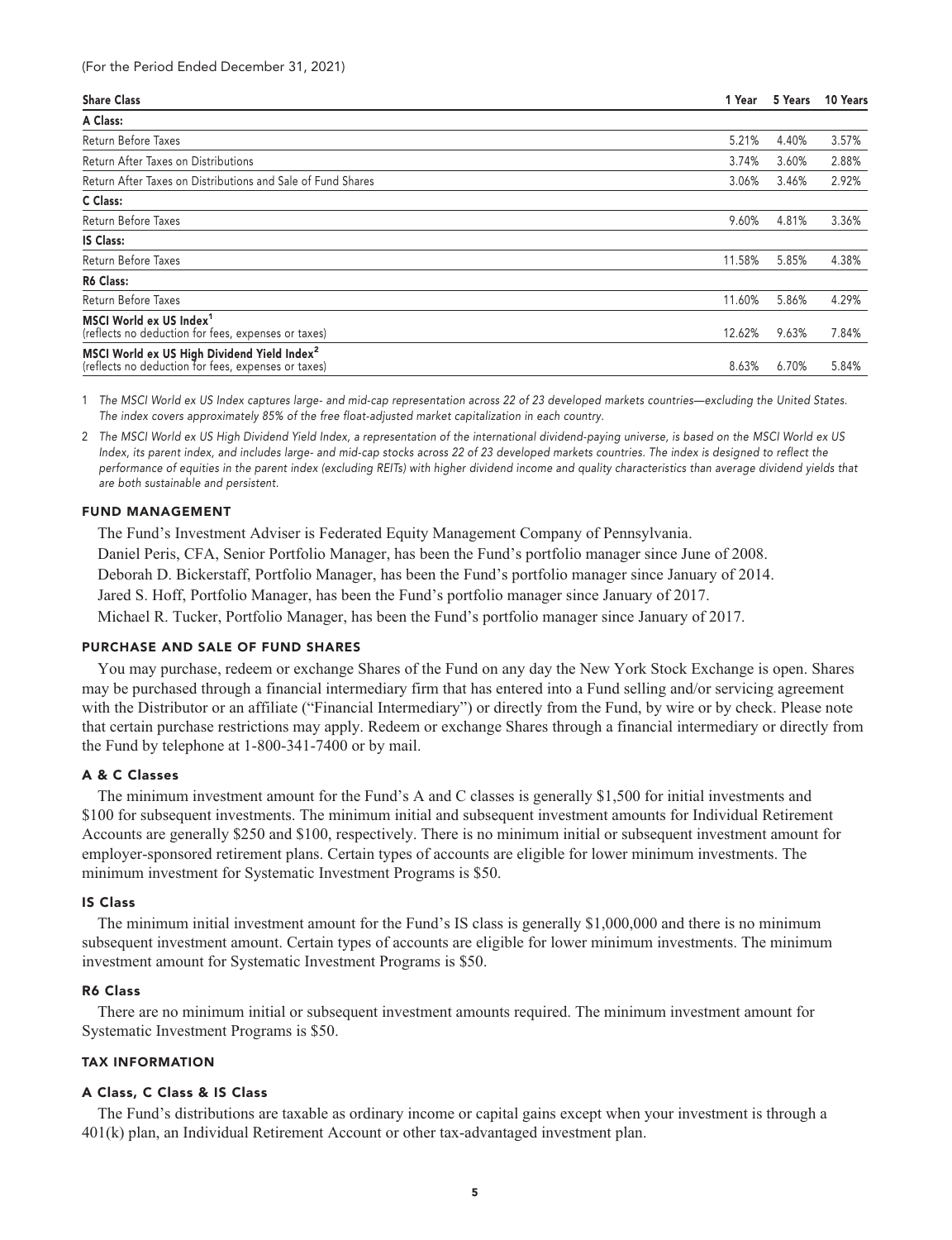### **R6 Class**

**The Fund's distributions are taxable as ordinary income or capital gains except when your investment is through a tax-advantaged investment plan.**

### **PAYMENTS TO BROKER-DEALERS AND OTHER FINANCIAL INTERMEDIARIES**

### **A, C & IS Classes**

**If you purchase the Fund through a broker-dealer or other financial intermediary (such as a bank), the Fund and/or its related companies may pay the intermediary for the sale of Fund Shares and related services. These payments may create a conflict of interest by influencing the broker-dealer or other intermediary and your salesperson to recommend the Fund over another investment. Ask your salesperson or visit your financial intermediary's website for more information.**

### **R6 Class**

**Class R6 Shares do not make any payments to financial intermediaries, either from Fund assets or from the investment adviser and its affiliates.**

## **What are the Fund's Investment Strategies?**

**The Fund's investment objective is to provide income and long-term capital appreciation. While there is no assurance that the Fund will achieve its investment objective, it endeavors to do so by following the principal strategies and policies described in this Prospectus.**

**The Fund pursues its investment objective by investing primarily in equity securities of companies based in countries outside the United States, consisting principally of high dividend-paying stocks with dividend growth potential. The strategy seeks to deliver a dividend yield that is higher than the broad international equity market and to pursue competitive performance in both up and down markets while targeting less risk than the broader market. The Fund generally invests in large-cap or mid-cap stocks (which are generally defined as of the date of this Prospectus as stocks of companies with market capitalizations above \$6 billion and \$2 billion, respectively) and may also hold depositary receipts and real estate investment trusts. The Fund's investment adviser (the "Adviser") anticipates that normally, the Fund will invest primarily in companies based in developed countries, although to a lesser extent the Fund may also invest in foreign countries based in emerging markets. To attempt to deliver on its objectives, the Fund will have a natural orientation to those industry sectors that deliver a high and rising dividend income stream.**

**The Adviser believes a strategic emphasis on high dividend-paying stocks can enhance performance over time. In addition, investment results can be enhanced by focusing on stocks with both the potential for future dividend growth and current dividend-oriented characteristics.**

**The Fund focuses on high dividend-paying companies that exhibit solid performance in periods of market weakness in an attempt to reduce risk. Risk is also managed through exposure to multiple countries, sectors and industries. At the individual stock level, the Fund generally adheres to position size limits which may be adjusted over time and are designed to further control portfolio risk.**

**From a broad universe, stocks are prioritized based on criteria including:**

- **■ dividend yield;**
- **■ dividend growth;**
- **■ strong financial condition; and**
- **■ performance during periods of market weakness.**

**Companies highly ranked in the prioritization process are scrutinized to determine whether the company is an attractive investment proposition. This process is driven primarily by bottom-up fundamental proprietary research. Broad macroeconomic trends that can influence the outlook of sectors and industries are also taken into account.**

**The Adviser's sell discipline is a critical component of the investment process. Generally, a stock is reviewed for sale when one or more of the following occur:**

- $\blacksquare$  the combination of dividend yield and dividend growth becomes inadequate;
- **■ the investment thesis deteriorates;**
- **■ diminished management commitment to the dividend; and**
- **the stock's weighting in the portfolio exceeds appropriate levels.**

**The Fund may use derivative contracts, such as forward contracts, to manage or hedge the Fund's currency exposure. There can be no assurance that the Fund's use of derivative contracts will work as intended. Derivative investments made by the Fund are included within the Fund's 80% policy (as described below) and are calculated at market value.**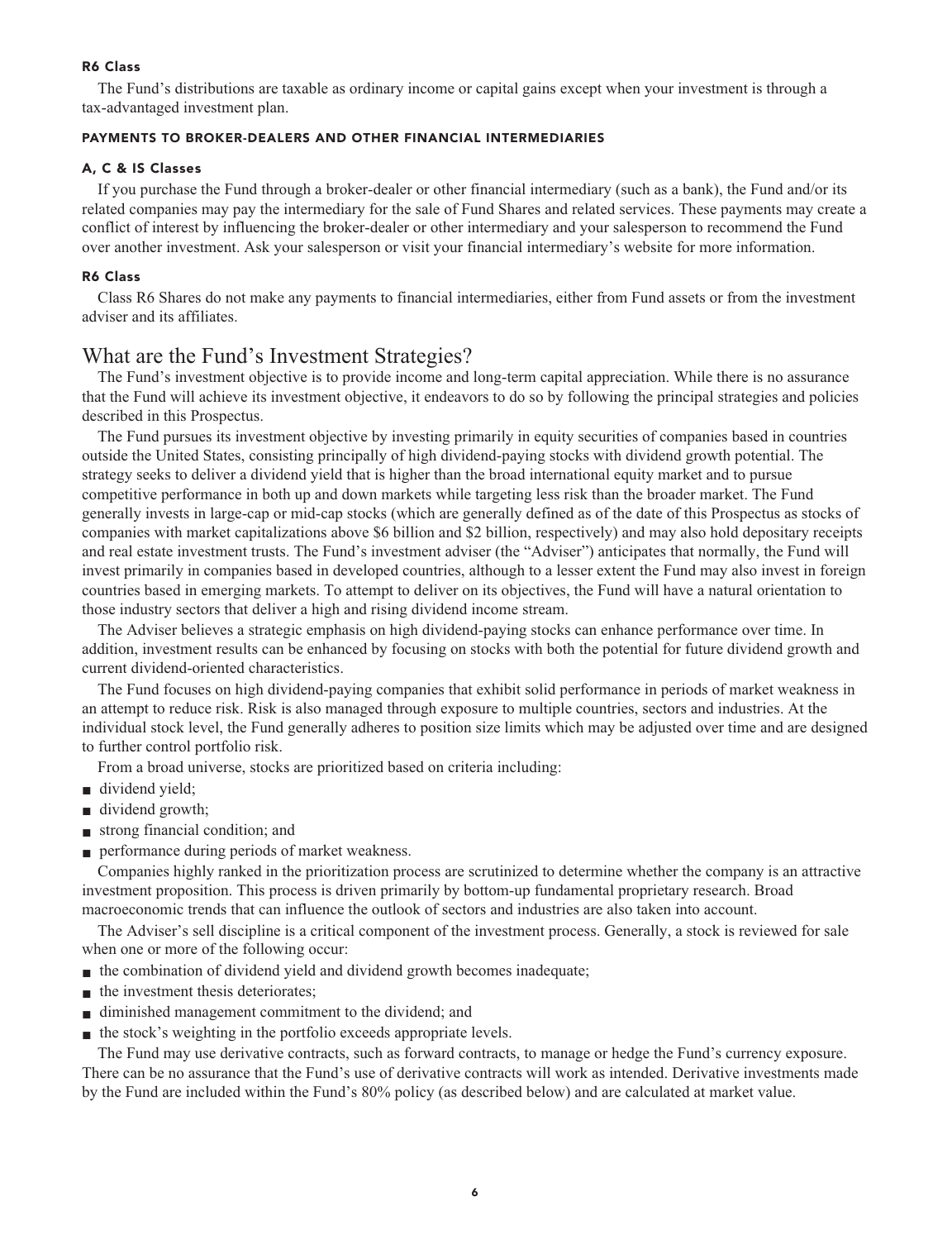**The Fund will invest its assets so that at least 80% of its net assets (plus any borrowings for investment purposes) are invested in dividend-paying securities. The Fund will notify shareholders at least 60 days in advance of any change in its investment policy that would enable the Fund to invest, under normal circumstances, less than 80% of its net assets (plus any borrowings for investment purposes) in dividend-paying securities.**

#### **TEMPORARY INVESTMENTS**

**The Fund may temporarily depart from its principal investment strategies by investing its assets in shorter-term debt securities and similar obligations or holding cash. It may do this in response to unusual circumstances, such as: adverse market, economic or other conditions (for example, to help avoid potential losses, or during periods when there is a shortage of appropriate securities); to maintain liquidity to meet shareholder redemptions; or to accommodate cash inflows. It is possible that such investments could adversely affect the Fund's investment returns and/or the ability to achieve the Fund's investment objectives.**

### **What are the Fund's Principal Investments?**

**The following provides general information on the Fund's principal investments. The Fund's Statement of Additional Information (SAI) provides information about the Fund's non-principal investments and may provide additional information about the Fund's principal investments.**

### **EQUITY SECURITIES**

**Equity securities represent a share of an issuer's earnings and assets, after the issuer pays its liabilities. The Fund cannot predict the income it will receive from equity securities because issuers generally have discretion as to the payment of any dividends or distributions. However, equity securities offer greater potential for appreciation than many other types of securities, because their value increases directly with the value of the issuer's business.**

**The following describes the equity securities in which the Fund principally invests.**

#### **Common Stocks**

**Common stocks are the most prevalent type of equity security. Common stocks receive the issuer's earnings after the issuer pays its creditors and any preferred stockholders. As a result, changes in an issuer's earnings directly influence the value of its common stock.**

### **Real Estate Investment Trusts (REITs)**

**REITs are real estate investment trusts (including foreign REITs and REIT-like entities) that lease, operate and finance commercial real estate. REITs in the United States are exempt from federal corporate income tax if they limit their operations and distribute most of their income. Such tax requirements limit a U.S. REIT's ability to respond to changes in the commercial real estate market.**

### **FOREIGN SECURITIES**

**Foreign securities are securities of issuers based outside the United States. To the extent a Fund invests in securities included in its applicable broad-based securities market index, the Fund may consider an issuer to be based outside the United States if the applicable index classifies the issuer as based outside the United States. Accordingly, the Fund may consider an issuer to be based outside the United States if the issuer satisfies at least one, but not necessarily all, of the following:**

- **■ it is organized under the laws of, or has its principal office located in, another country;**
- **■ the principal trading market for its securities is in another country;**
- **■ it (directly or through its consolidated subsidiaries) derived in its most current fiscal year at least 50% of its total assets, capitalization, gross revenue or profit from goods produced, services performed or sales made in another country; or**
- **■ it is classified by an applicable index as based outside the United States.**

**Foreign securities are primarily denominated in foreign currencies. Along with the risks normally associated with domestic securities of the same type, foreign securities are subject to currency risks and risks of foreign investing. Trading in certain foreign markets is also subject to liquidity risks.**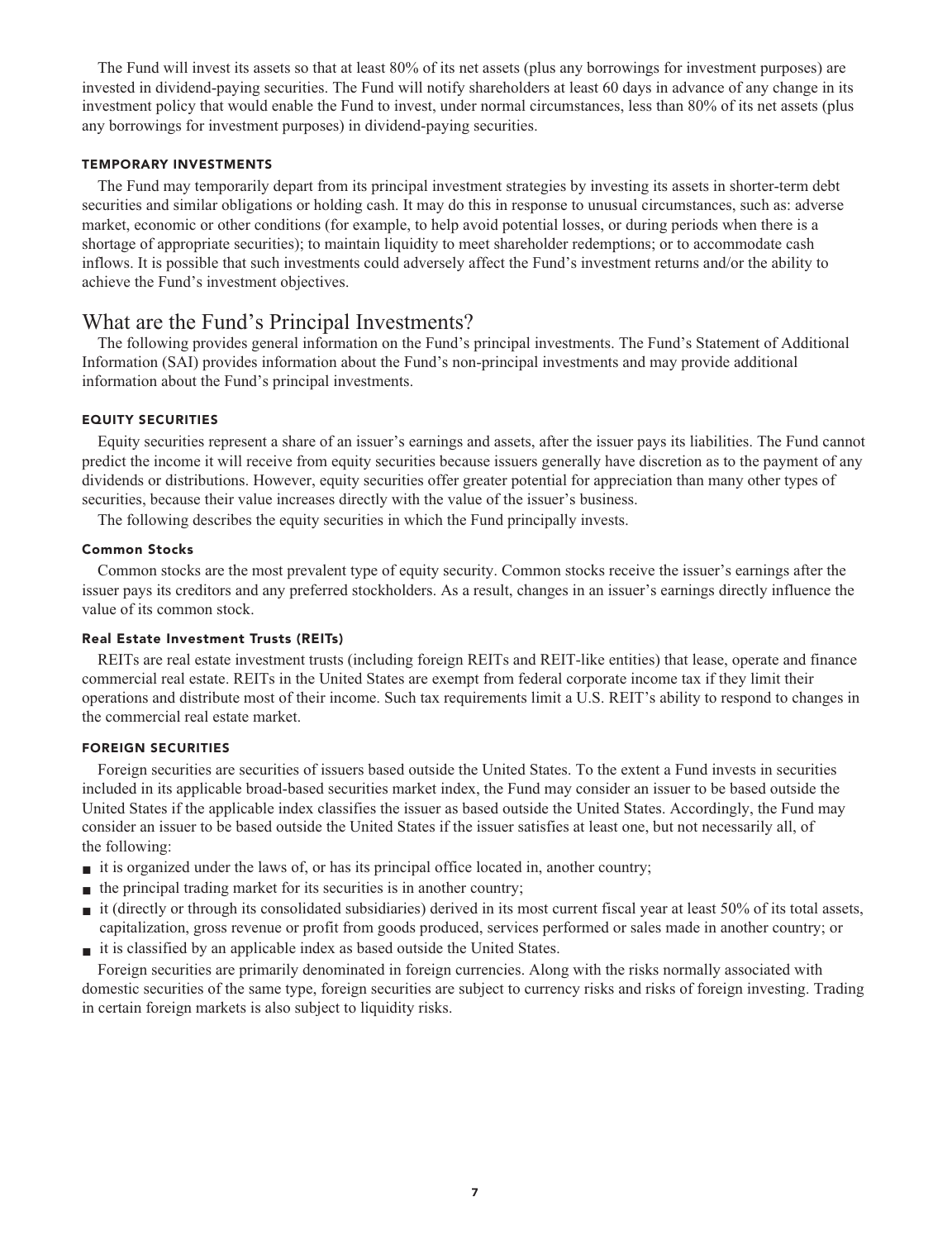#### **Foreign Exchange Contracts**

**In order to convert U.S. dollars into the currency needed to buy a foreign security, or to convert foreign currency received from the sale of a foreign security into U.S. dollars, the Fund may enter into spot currency trades. In a spot trade, the Fund agrees to exchange one currency for another at the current exchange rate. The Fund may also enter into derivative contracts in which a foreign currency is an underlying asset. The exchange rate for currency derivative contracts may be higher or lower than the spot exchange rate. Use of these derivative contracts may increase or decrease the Fund's exposure to currency risks.**

#### **Depositary Receipts (A Type of Foreign Equity Security)**

**Depositary receipts represent interests in underlying securities issued by a foreign company. Depositary receipts are not traded in the same market as the underlying security. The foreign securities underlying American Depositary Receipts (ADRs) are traded outside the United States. ADRs provide a way to buy shares of foreign-based companies in the United States rather than in overseas markets. ADRs are also traded in U.S. dollars, eliminating the need for foreign exchange transactions. The foreign securities underlying European Depositary Receipts (EDRs), Global Depositary Receipts (GDRs) and International Depositary Receipts (IDRs) are traded globally or outside the United States. Depositary receipts involve many of the same risks of investing directly in foreign securities, including currency risks and risks of foreign investing.**

### **DERIVATIVE CONTRACTS**

**Derivative contracts are financial instruments that require payments based upon changes in the values of designated securities, commodities, currencies, indices, or other assets or instruments including other derivative contracts, (each a "Reference Instrument" and collectively, "Reference Instruments"). Each party to a derivative contract may sometimes be referred to as a counterparty. Some derivative contracts require payments relating to an actual, future trade involving the Reference Instrument. These types of derivatives are frequently referred to as "physically settled" derivatives. Other derivative contracts require payments relating to the income or returns from, or changes in the market value of, a Reference Instrument. These types of derivatives are known as "cash-settled" derivatives, since they require cash payments in lieu of delivery of the Reference Instrument.**

**Many derivative contracts are traded on securities or commodities exchanges. In this case, the exchange sets all the terms of the contract except for the price. Investors make payments due under their contracts through the exchange. Most exchanges require investors to maintain margin accounts through their brokers to cover their potential obligations to the exchange. Parties to the contract make (or collect) daily payments to the margin accounts to reflect losses (or gains) in the value of their contracts. This protects investors against potential defaults by the other party to the contract. Trading contracts on an exchange also allows investors to close out their contracts by entering into offsetting contracts.**

**The Fund may also trade derivative contracts over-the-counter (OTC) in transactions negotiated directly between the Fund and a financial institution. OTC contracts do not necessarily have standard terms, so they may be less liquid and more difficult to close out than exchange-traded contracts. In addition, OTC contracts with more specialized terms may be more difficult to value than exchange-traded contracts, especially in times of financial stress.**

**The market for swaps and other OTC derivatives was largely unregulated prior to the enactment of federal legislation known as the Dodd-Frank Wall Street Reform and Consumer Protection Act (the "Dodd-Frank Act"). Regulations enacted by the Commodity Futures Trading Commission (the "CFTC") under the Dodd-Frank Act require the Fund to clear certain swap contracts through a clearing house or central counterparty (a "CCP").**

**To clear a swap through the CCP, the Fund will submit the contract to, and post margin with, a futures commission merchant (FCM) that is a clearing house member. The Fund may enter into the swap with a financial institution other than the FCM and arrange for the contract to be transferred to the FCM for clearing, or enter into the contract with the FCM itself. If the Fund must centrally clear a transaction, the CFTC's regulations also generally require that the swap be executed on a registered exchange or through a market facility that is known as a swap execution facility or SEF. Central clearing is presently required only for certain swaps; the CFTC is expected to impose a mandatory central clearing requirement for additional derivative instruments over time.**

**The CCP, SEF and FCM are all subject to regulatory oversight by the CFTC. In addition, most derivative market participants are now regulated as swap dealers or major swap participants and are subject to certain minimum capital and margin requirements and business conduct standards. Similar regulatory requirements are expected to apply to derivative contracts that are subject to the jurisdiction of the SEC, although the SEC has not yet finalized its regulations. In addition, uncleared OTC swaps will be subject to regulatory collateral requirements that could adversely affect the Fund's ability to enter into swaps in the OTC market. These developments could cause the Fund to terminate new or existing swap agreements or to realize amounts to be received under such instruments at an inopportune time.**

**Until the mandated rulemaking and regulations are implemented completely, it will not be possible to determine the complete impact of the Dodd-Frank Act and related regulations on the Fund.**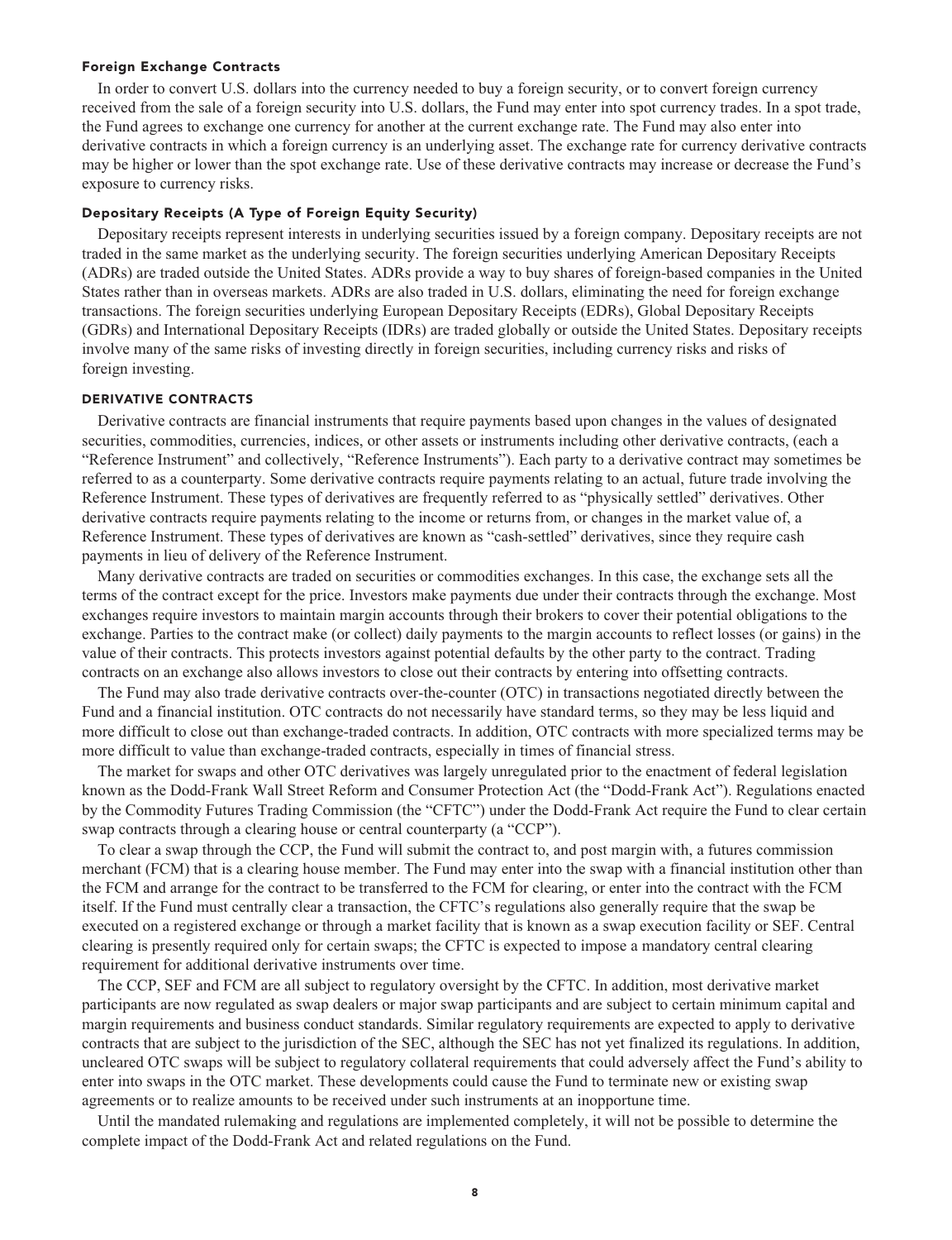**Depending on how the Fund uses derivative contracts and the relationships between the market value of a derivative contract and the Reference Instrument, derivative contracts may increase or decrease the Fund's exposure to the risks of the Reference Instrument, and may also expose the Fund to liquidity and leverage risks. OTC contracts also expose the Fund to credit risks in the event that a counterparty defaults on the contract, although this risk may be mitigated by submitting the contract for clearing through a CCP.**

**Payment obligations arising in connection with derivative contracts are frequently required to be secured with margin (which is commonly called "collateral"). To the extent necessary to meet such requirements, the Fund may purchase U.S. Treasury and/or government agency securities.**

**The Fund may invest in a derivative contract if it is permitted to own, invest in, or otherwise have economic exposure to the Reference Instrument. The Fund is not required to own a Reference Instrument in order to buy or sell a derivative contract relating to that Reference Instrument. The Fund may trade in the following specific types and/or combinations of derivative contracts:**

### **Futures Contracts (A Type of Derivative)**

**Futures contracts provide for the future sale by one party and purchase by another party of a specified amount of a Reference Instrument at a specified price, date and time. Entering into a contract to buy a Reference Instrument is commonly referred to as buying a contract or holding a long position in the asset. Entering into a contract to sell a Reference Instrument is commonly referred to as selling a contract or holding a short position in the Reference Instrument. Futures contracts are considered to be commodity contracts. The Adviser has claimed an exclusion from the definition of the term "commodity pool operator" under the Commodity Exchange Act with respect to the Fund and, therefore, is not subject to registration or regulation with respect to the Fund. Futures contracts traded OTC are frequently referred to as forward contracts. The Fund can buy or sell financial futures (such as interest rate futures, index futures and security futures), as well as currency futures and currency forward contracts.**

#### **OTHER INVESTMENTS, TRANSACTIONS, TECHNIQUES**

#### **Hedging**

**Hedging transactions are intended to reduce specific risks. For example, to protect the Fund against circumstances that would normally cause the Fund's portfolio securities to decline in value, the Fund may buy or sell a derivative contract that would normally increase in value under the same circumstances. The Fund may also attempt to hedge by using combinations of different derivative contracts, or derivative contracts and securities. The Fund's ability to hedge may be limited by the costs of the derivative contracts. The Fund may attempt to lower the cost of hedging by entering into transactions that provide only limited protection, including transactions that: (1) hedge only a portion of its portfolio; (2) use derivative contracts that cover a narrow range of circumstances; or (3) involve the sale of derivative contracts with different terms. Consequently, hedging transactions will not eliminate risk even if they work as intended. In addition, hedging strategies are not always successful, and could result in increased expenses and losses to the Fund.**

#### **Asset Segregation**

**In order to cover its obligations in connection with special transactions, the Fund will either enter into offsetting transactions or set aside readily marketable securities in each case, as provided by the SEC or SEC staff guidance. Unless the Fund has other readily marketable assets to set aside, it cannot trade assets used to secure such obligations without terminating a special transaction. This may cause the Fund to miss favorable trading opportunities or to realize losses on special transactions.**

### **Investing in Securities of Other Investment Companies**

**The Fund may invest its assets in securities of other investment companies, including the securities of affiliated money market funds, as an efficient means of implementing its investment strategies, managing its uninvested cash and/or other investment reasons consistent with the Fund's investment objective and investment strategies. These other investment companies are managed independently of the Fund and incur additional fees and/or expenses which would, therefore, be borne indirectly by the Fund in connection with any such investment. These investments also can create conflicts of interests for the Adviser to the Fund and the investment adviser to the acquired fund. For example, a conflict of interest can arise due to the possibility that the Adviser to the Fund could make a decision to redeem the Fund's investment in the acquired fund. In the case of an investment in an affiliated fund, a conflict of interest can arise if, because of the Fund's investment in the acquired fund, the acquired fund is able to garner more assets, thereby growing the acquired fund and increasing the management fees received by the investment adviser to the acquired fund, which would either be the Adviser or an affiliate of the Adviser. However, the Adviser believes that the benefits and efficiencies of making investments in other investment companies should outweigh the potential additional fees and/or expenses and resulting conflicts of interest. The Fund may invest in money market securities directly.**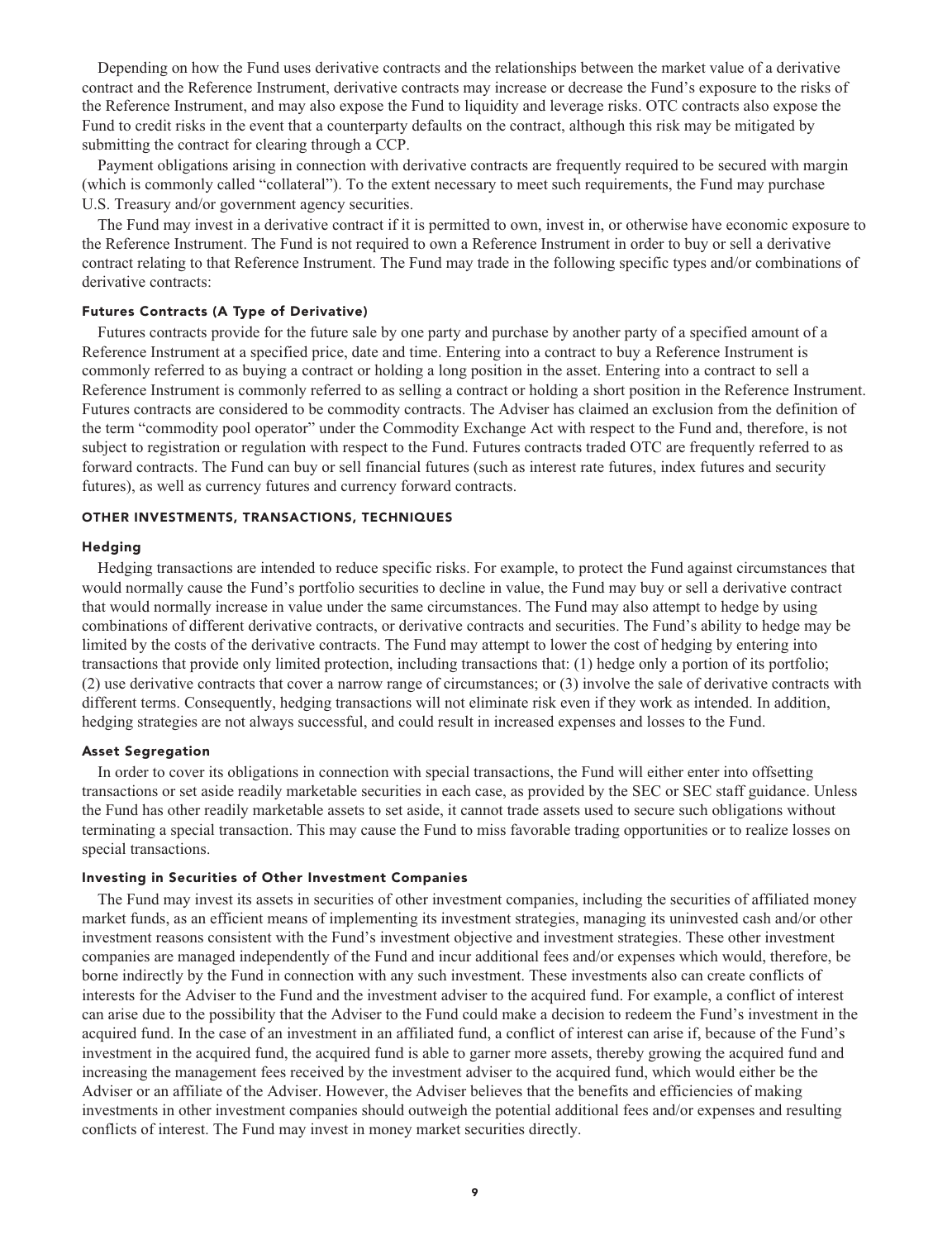### **Additional Information Regarding the Security Selection Process**

**As part of analysis inherent in its security selection process, among other factors, the Adviser also evaluates whether environmental, social and governance factors could have a positive or negative impact on the risk profiles of many issuers in the universe of securities in which the Fund may invest. The Adviser may also consider information derived from active engagements conducted by its in-house stewardship team with certain issuers. This qualitative analysis does not automatically result in including or excluding specific securities but may be used by Federated Hermes as an additional input to improve portfolio risk/return characteristics.**

### **What are the Specific Risks of Investing in the Fund?**

**The following provides general information on the risks associated with the Fund's principal investments. Any additional risks associated with the Fund's non-principal investments are described in the Fund's SAI. The Fund's SAI also may provide additional information about the risks associated with the Fund's principal investments.**

#### **STOCK MARKET RISK**

**The value of equity securities in the Fund's portfolio will rise and fall over time. These fluctuations could be a sustained trend or a drastic movement. Historically, the equity market has moved in cycles, and the value of the Fund's securities may fluctuate from day to day. The Fund's portfolio will reflect changes in prices of individual portfolio stocks or general changes in stock valuations. Consequently, the Fund's Share price may decline. The Adviser attempts to manage market risk by limiting the amount the Fund invests in each company's equity securities. However, diversification will not protect the Fund against widespread or prolonged declines in the stock market.**

**Information publicly available about a company, whether from the company's financial statements or other disclosures or from third parties, or information available to some but not all market participants, can affect the price of a company's shares in the market. The price of a company's shares depends significantly on the information publicly available about the company. The reporting of poor results by a company, the restatement of a company's financial statements or corrections to other information regarding a company or its business may adversely affect the price of its shares, as would allegations of fraud or other misconduct by the company's management. The Fund may also be disadvantaged if some market participants have access to material information not readily available to other market participants, including the Fund.**

#### **REAL ESTATE INVESTMENT TRUST RISK**

**Real estate investment trusts (REITs), including foreign REITs and REIT-like entities, are subject to risks associated with the ownership of real estate. Some REITs experience market risk due to investment in a limited number of properties, in a narrow geographic area, or in a single property type, which increases the risk that such REIT could be unfavorably affected by the poor performance of a single investment or investment type. These companies are also sensitive to factors such as changes in real estate values and property taxes, interest rates, cash flow of underlying real estate assets, supply and demand and the management skill and creditworthiness of the issuer. Borrowers could default on or sell investments that a REIT holds, which could reduce the cash flow needed to make distributions to investors. In addition, REITs may also be affected by tax and regulatory requirements impacting the REITs' ability to qualify for preferential tax treatments or exemptions. REITs require specialized management and pay management expenses. REITs also are subject to physical risks to real property, including weather, natural disasters, terrorist attacks, war, or other events that destroy real property. Foreign REITs and REIT-like entities can also be subject to currency risk, emerging market risk, limited public information, illiquid trading and the impact of local laws.**

**REITs include equity REITs and mortgage REITs. Equity REITs may be affected by changes in the value of the underlying property owned by the trusts, while mortgage REITs may be affected by the quality of any credit extended. Further, equity and mortgage REITs are dependent upon management skills and generally may not be diversified. Equity and mortgage REITs are also subject to heavy cash flow dependency, defaults by borrowers and self-liquidations. In addition, equity and mortgage REITs could possibly fail to qualify for tax-free pass-through of income under applicable tax laws or to maintain their exemptions from registration under the Investment Company Act of 1940, as amended. The above factors may also adversely affect a borrower's or a lessee's ability to meet its obligations to the REIT. In the event of a default by a borrower or lessee, the REIT may experience delays in enforcing its rights as a mortgagee or lessor and may incur substantial costs associated with protecting its investments. In addition, even many of the larger REITs in the industry tend to be small- to medium-sized companies in relation to the equity markets as a whole.**

**Effective for taxable years beginning after December 31, 2017, the Tax Cuts and Jobs Act generally allows individuals and certain non-corporate entities, such as partnerships, a deduction for 20% of qualified REIT dividends. Related regulations allow a regulated investment company to pass the character of its qualified REIT dividends through to its shareholders, provided certain holding period requirements are met.**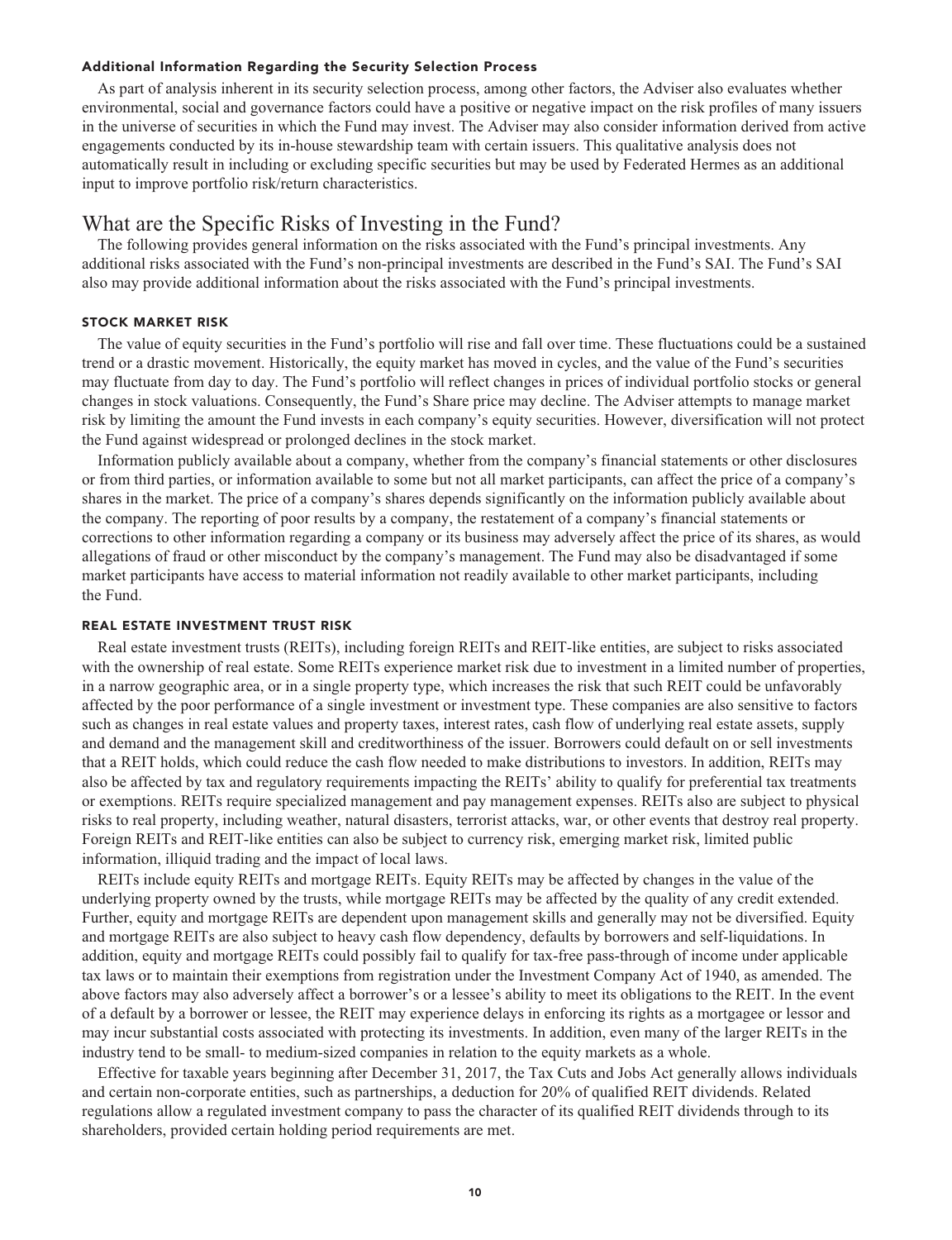#### **RISK RELATED TO INVESTING FOR DIVIDEND INCOME**

**There is no guarantee that the issuers of the stocks held by the Fund will declare dividends in the future or that, if dividends are declared, they will remain at their current levels or increase over time. Because a dividend is always a positive contributor to total return, dividend-paying stocks are typically less volatile than non-dividend-paying stocks. Accordingly, the Fund's performance may lag behind the general market when dividend-paying stocks are out of favor.**

#### **RISK OF FOREIGN INVESTING**

**Foreign securities and national governments, including ADRs and domestically traded securities of foreign issuers, pose additional risks because foreign economic or political conditions may be less favorable than those of the United States. Securities in foreign markets may also be subject to taxation policies that reduce returns for U.S. investors.**

**Foreign companies and national governments may not provide information (including financial statements) as frequently or to as great an extent as companies in the United States. Foreign companies may also receive less coverage than U.S. companies by market analysts and the financial press. In addition, foreign countries may lack uniform accounting, auditing and financial reporting standards or regulatory requirements comparable to those applicable to U.S. companies. These factors may prevent the Fund and its Adviser from obtaining information concerning foreign companies and national governments that is as frequent, extensive and reliable as the information available concerning companies in the United States.**

**Foreign countries may have restrictions on foreign ownership of securities or may impose exchange controls, capital flow restrictions or repatriation restrictions which could adversely affect the liquidity of the Fund's investments.**

**Legal remedies available to investors in certain foreign countries may be more limited than those available with respect to investments in the United States or in other foreign countries.**

#### **RISK OF INVESTING IN DEPOSITARY RECEIPTS AND DOMESTICALLY TRADED SECURITIES OF FOREIGN ISSUERS**

**Because the Fund may invest in ADRs and other domestically traded securities of foreign companies, whether in the United States or in foreign local markets, the Fund's Share price may be more affected by foreign economic and political conditions, taxation policies and accounting and auditing standards than would otherwise be the case. Foreign companies may not provide information as frequently or to as great an extent as companies in the United States. Foreign companies may also receive less coverage than U.S. companies by market analysts and the financial press. In addition, foreign companies may lack uniform accounting, auditing and financial reporting standards or regulatory requirements comparable to those applicable to U.S. companies. These factors may prevent the Fund and its Adviser from obtaining information concerning foreign companies that is as frequent, extensive and reliable as the information concerning companies in the United States.**

### **CURRENCY RISK**

**Exchange rates for currencies fluctuate daily. The combination of currency risk and market risks tends to make securities traded in foreign markets more volatile than securities traded exclusively in the United States. The Adviser attempts to manage currency risk by limiting the amount the Fund invests in securities denominated in a particular currency. However, diversification will not protect the Fund against a general increase in the value of the U.S. dollar relative to other currencies.**

**Investing in currencies or securities denominated in a foreign currency entails risk of being exposed to a currency that may not fully reflect the strengths and weaknesses of the economy of the country or region utilizing the currency. Currency risk includes both the risk that currencies in which the Fund's investments are traded, or currencies in which the Fund has taken an active investment position, will decline in value relative to the U.S. dollar and, in the case of hedging positions, that the U.S. dollar will decline in value relative to the currency being hedged. In addition, it is possible that a currency (such as, for example, the euro) could be abandoned in the future by countries that have already adopted its use, and the effects of such an abandonment on the applicable country and the rest of the countries utilizing the currency are uncertain but could negatively affect the Fund's investments denominated in the currency. If a currency used by a country or countries is replaced by another currency, the Fund's Adviser would evaluate whether to continue to hold any investments denominated in such currency, or whether to purchase investments denominated in the currency that replaces such currency, at the time. Such investments may continue to be held, or purchased, to the extent consistent with the Fund's investment objective(s) and permitted under applicable law.**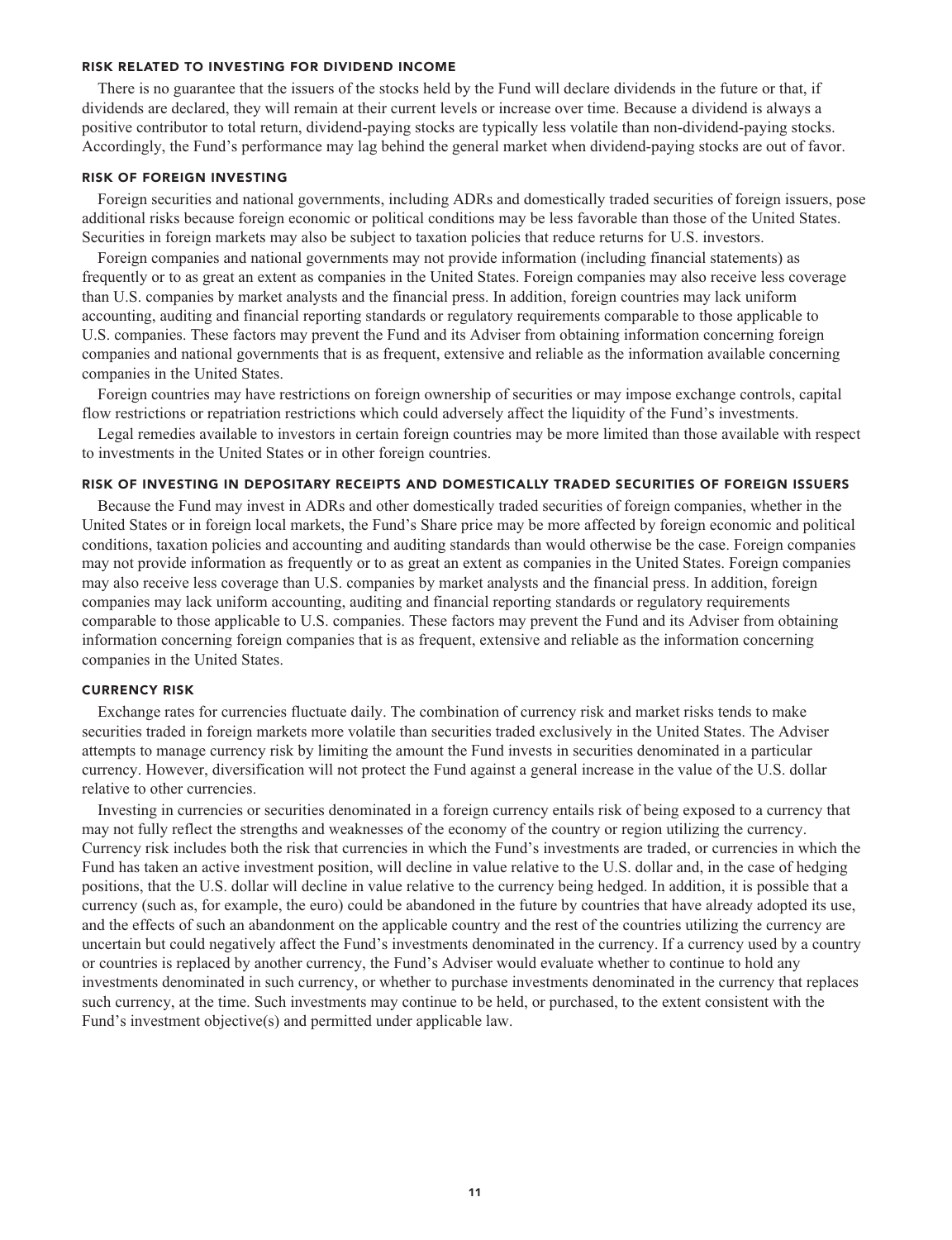**Many countries rely heavily upon export-dependent businesses and any strength in the exchange rate between a currency and the U.S. dollar or other currencies can have either a positive or a negative effect upon corporate profits and the performance of investments in the country or region utilizing the currency. Adverse economic events within such country or region may increase the volatility of exchange rates against other currencies, subjecting the Fund's investments denominated in such country's or region's currency to additional risks. In addition, certain countries, particularly emerging market countries, may impose foreign currency exchange controls or other restrictions on the transferability, repatriation or convertibility of currency.**

#### **EUROPEAN UNION AND EUROZONE RELATED RISK**

**A number of countries in the European Union (EU), including certain countries within the EU that have adopted the euro (Eurozone), have experienced, and may continue to experience, severe economic and financial difficulties. Additional countries within the EU may also fall subject to such difficulties. These events could negatively affect the value and liquidity of the Fund's investments in euro-denominated securities and derivatives contracts, securities of issuers located in the EU or with significant exposure to EU issuers or countries. If the euro is dissolved entirely, the legal and contractual consequences for holders of euro-denominated obligations and derivative contracts would be determined by laws in effect at such time. Such investments may continue to be held, or purchased, to the extent consistent with the Fund's investment objective(s) and permitted under applicable law. These potential developments, or market perceptions concerning these and related issues, could adversely affect the value of the Shares.**

**Certain countries in the EU have had to accept assistance from supra-governmental agencies such as the International Monetary Fund, the European Stability Mechanism (the "ESM") or other supra-governmental agencies. The European Central Bank has also been intervening to purchase Eurozone debt in an attempt to stabilize markets and reduce borrowing costs. There can be no assurance that these agencies will continue to intervene or provide further assistance and markets may react adversely to any expected reduction in the financial support provided by these agencies. Responses to the financial problems by European governments, central banks and others including austerity measures and reforms, may not work, may result in social unrest and may limit future growth and economic recovery or have other unintended consequences.**

**In addition, one or more countries may withdraw from the EU, and one or more countries within the Eurozone may abandon the euro. The impact of these actions, especially if they occur in a disorderly fashion, could be significant and far-reaching. On January 31, 2020, the United Kingdom (UK) left the EU, commonly referred to as "Brexit," and there commenced a transition period during which the EU and UK negotiated and agreed on the nature of their future relationship, with such agreements becoming effective on December 31, 2020. There is significant market uncertainty regarding Brexit's ramifications, and the range and potential implications of possible political, regulatory, economic and market outcomes are difficult to predict. This long-term uncertainty may affect other countries in the EU and elsewhere and may cause volatility within the EU, triggering prolonged economic downturns in certain countries within the EU. In addition, Brexit may create additional and substantial economic stresses for the UK, including a contraction of the UK economy and price volatility in UK stocks, decreased trade, capital outflows, devaluation of the British pound, wider corporate bond spreads due to uncertainty and declines in business and consumer spending as well as foreign direct investment. Brexit may also adversely affect UK-based financial firms, including certain subadvisers to the Federated Hermes Funds, that have counterparties in the EU or participate in market infrastructure (trading venues, clearing houses, settlement facilities) based in the EU. These events and the resulting market volatility may have an adverse effect on the performance of the Fund.**

### **CUSTODIAL SERVICES AND RELATED INVESTMENT COSTS**

**Custodial services and other costs relating to investment in international securities markets generally are more expensive than in the United States. Such markets have settlement and clearance procedures that differ from those in the United States. In certain markets, there have been times when settlements have been unable to keep pace with the volume of securities transactions, making it difficult to conduct such transactions. The inability of the Fund to make intended securities purchases due to settlement problems could cause the Fund to miss attractive investment opportunities. Inability to dispose of a portfolio security caused by settlement problems could result in losses to the Fund due to a subsequent decline in value of the portfolio security. In addition, security settlement and clearance procedures in some emerging market countries may not fully protect the Fund against loss of its assets.**

#### **SECTOR RISK**

**Companies with similar characteristics may be grouped together in broad categories called sectors. Sector risk is the possibility that a certain sector may underperform other sectors or the market as a whole. As the Adviser allocates more of the Fund's portfolio holdings to a particular sector, the Fund's performance will be more susceptible to any economic, business or other developments which generally affect that sector.**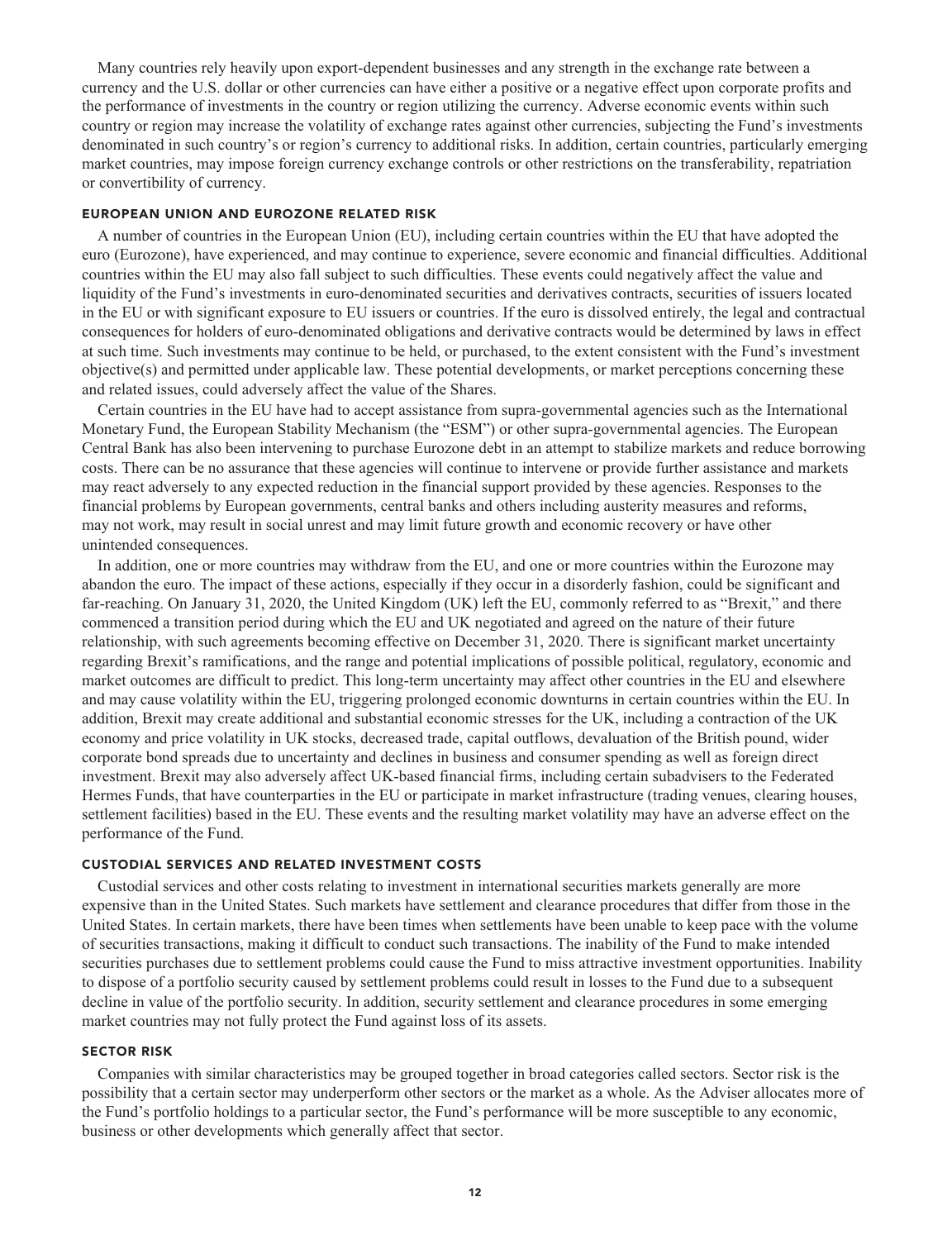#### **RISK OF INVESTING IN EMERGING MARKET COUNTRIES**

**Securities issued or traded in emerging markets generally entail greater risks than securities issued or traded in developed markets. For example, their prices may be significantly more volatile than prices in developed countries. Emerging markets economies may also experience more severe downturns (with corresponding currency devaluations) than developed economies.**

**Emerging market countries may have relatively unstable governments and may present the risk of nationalization of businesses, expropriation, confiscatory taxation or, in certain instances, reversion to closed market, centrally planned economies.**

#### **LARGE-CAP COMPANY RISK**

**The Fund may invest in large-capitalization (or "large-cap") companies. Market capitalization is determined by multiplying the number of a company's outstanding shares by the current market price per share. Larger, more established, companies may have fewer opportunities to expand the market for their products or services, may focus their competitive efforts on maintaining or expanding their market share, and may be unable to respond quickly to new competitive challenges, like price competition, changes in consumer tastes or innovative products. These factors could result in the share price of larger companies not keeping pace with the overall stock market or growth in the general economy, and could have a negative effect on the Fund's portfolio, performance and Share price.**

#### **MID-CAP COMPANY RISK**

**The Fund may invest in mid-capitalization (or "mid-cap") companies. Market capitalization is determined by multiplying the number of a company's outstanding shares by the current market price per share. Mid-cap companies often have narrower markets and limited managerial and financial resources compared to larger, more established companies. The performance of mid-cap companies can be more volatile and they face greater risk of business failure, compared to larger, more established companies, which could increase the volatility of the Fund's portfolio and performance. Shareholders should expect that the value of the Fund's Shares will be more volatile than a fund that invests exclusively in large-cap companies.**

#### **LIQUIDITY RISK**

**Trading opportunities are more limited for equity securities that are not widely held. This may make it more difficult to sell or buy a security at a favorable price or time. Consequently, the Fund may have to accept a lower price to sell a security, sell other securities to raise cash or give up an investment opportunity, any of which could have a negative effect on the Fund's performance. Infrequent trading of securities may also lead to an increase in their price volatility.**

**Liquidity risk also refers to the possibility that the Fund may not be able to sell a security or close out a derivative contract when it wants to. If this happens, the Fund will be required to continue to hold the security or keep the position open, and the Fund could incur losses.**

**OTC derivative contracts generally carry greater liquidity risk than exchange-traded contracts. This risk may be increased in times of financial stress, if the trading market for OTC derivative contracts becomes restricted.**

#### **RISK OF INVESTING IN DERIVATIVE CONTRACTS**

**The Fund's exposure to derivative contracts (either directly or through its investment in another investment company) involves risks different from, or possibly greater than, the risks associated with investing directly in securities and other traditional investments. First, changes in the value of the derivative contracts in which the Fund invests may not be correlated with changes in the value of the underlying Reference Instruments or, if they are correlated, may move in the opposite direction than originally anticipated. Second, while some strategies involving derivatives may reduce the risk of loss, they may also reduce potential gains or, in some cases, result in losses by offsetting favorable price movements in portfolio holdings. Third, there is a risk that derivative contracts may be erroneously priced or improperly valued and, as a result, the Fund may need to make increased cash payments to the counterparty. Fourth, exposure to derivative contracts may have tax consequences to the Fund and its shareholders. For example, derivative contracts may cause the Fund to realize increased ordinary income or short-term capital gains (which are treated as ordinary income for Federal income tax purposes) and, as a result, may increase taxable distributions to shareholders. In addition, under certain circumstances certain derivative contracts may cause the Fund to: (a) incur an excise tax on a portion of the income related to those contracts; and/or (b) reclassify, as a return of capital, some or all of the distributions previously made to shareholders during the fiscal year as dividend income. Fifth, a common provision in OTC derivative contracts permits the counterparty to terminate any such contract between it and the Fund, if the value of the Fund's total net assets declines below a specified level over a given time period. Factors that may contribute to such a decline (which usually must be substantial) include significant shareholder redemptions and/or a marked decrease in the market value of the Fund's investments. Any such termination of the Fund's OTC derivative contracts may adversely affect the Fund (for example, by increasing losses**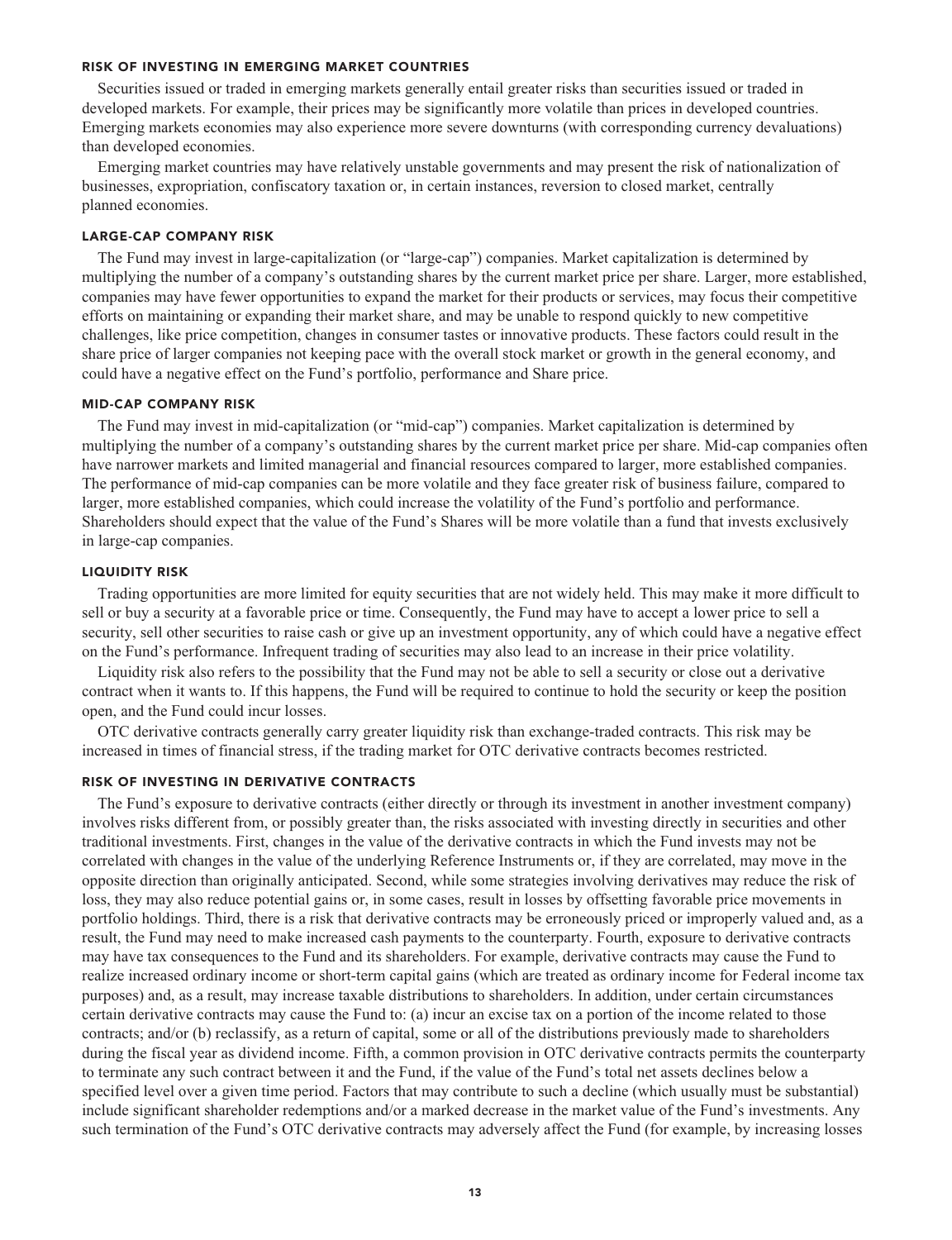**and/or costs, and/or preventing the Fund from fully implementing its investment strategies). Sixth, the Fund may use a derivative contract to benefit from a decline in the value of a Reference Instrument. If the value of the Reference Instrument declines during the term of the contract, the Fund makes a profit on the difference (less any payments the Fund is required to pay under the terms of the contract). Any such strategy involves risk. There is no assurance that the Reference Instrument will decline in value during the term of the contract and make a profit for the Fund. The Reference Instrument may instead appreciate in value creating a loss for the Fund. Seventh, a default or failure by a CCP or an FCM (also sometimes called a "futures broker"), or the failure of a contract to be transferred from an Executing Dealer to the FCM for clearing, may expose the Fund to losses, increase its costs, or prevent the Fund from entering or exiting derivative positions, accessing margin, or fully implementing its investment strategies. The central clearing of a derivative and trading of a contract over a SEF could reduce the liquidity in, or increase costs of entering into or holding, any contracts. Finally, derivative contracts may also involve other risks described in this Prospectus, such as stock market, currency and liquidity risks.**

### **RISK RELATED TO THE ECONOMY**

**The value of the Fund's portfolio may decline in tandem with a drop in the overall value of the markets in which the Fund invests and/or other markets based on negative developments in the U.S. and global economies. Economic, political and financial conditions, or industry or economic trends and developments, may, from time to time, and for varying periods of time, cause volatility, illiquidity or other potentially adverse effects in the financial markets, including the fixed-income market. The commencement, continuation or ending of government policies and economic stimulus programs, changes in monetary policy, increases or decreases in interest rates, or other factors or events that affect the financial markets, including the fixed-income markets, may contribute to the development of or increase in volatility, illiquidity, shareholder redemptions and other adverse effects which could negatively impact the Fund's performance. For example, the value of certain portfolio securities may rise or fall in response to changes in interest rates, which could result from a change in government policies, and has the potential to cause investors to move out of certain portfolio securities, including fixed-income securities, on a large scale. This may increase redemptions from funds that hold large amounts of certain securities and may result in decreased liquidity and increased volatility in the financial markets. Market factors, such as the demand for particular portfolio securities, may cause the price of certain portfolio securities to fall while the prices of other securities rise or remain unchanged.**

#### **Epidemic and Pandemic Risk**

**An outbreak of respiratory disease caused by a novel coronavirus was first detected in China in late 2019 and subsequently spread globally ("COVID-19"). This coronavirus has resulted in closing borders, enhanced health screenings, disruptions to healthcare service preparation and delivery, quarantines, cancellations, and disruptions to supply chains, workflow operations and consumer activity, as well as general concern and uncertainty. The impact of this coronavirus may be short-term or may last for an extended period of time and has resulted in a substantial economic downturn. Health crises caused by outbreaks, such as the coronavirus outbreak, may exacerbate other pre-existing political, social and economic risks. The impact of this outbreak, and other epidemics and pandemics that may arise in the future, could continue to negatively affect the worldwide economy, as well as the economies of individual countries, individual companies, including certain Fund service providers and issuers of the Fund's investments, and the markets in general in significant and unforeseen ways. Any such impact could adversely affect the Fund's performance.**

**The United States has responded to the COVID-19 pandemic and resulting economic distress with fiscal and monetary stimulus packages. In late March 2020, the government passed the Coronavirus Aid, Relief, and Economic Security Act (the "CARES Act"), a stimulus package providing for over \$2.2 trillion in resources to small businesses, state and local governments, and individuals that have been adversely impacted by the COVID-19 pandemic. In addition, in mid-March 2020 the U.S. Federal Reserve ("Fed") cut interest rates to historically low levels and announced a new round of quantitative easing, including purchases of corporate and municipal government bonds. The Fed also enacted various programs to support liquidity operations and funding in the financial markets, including expanding its reverse repurchase agreement operations, adding \$1.5 trillion of liquidity to the banking system; establishing swap lines with other major central banks to provide dollar funding; establishing a program to support money market funds; easing various bank capital buffers; providing funding backstops for businesses to provide bridging loans for up to four years; and providing funding to help credit flow in asset-backed securities markets. The Fed also plans to extend credit to small- and medium-sized businesses.**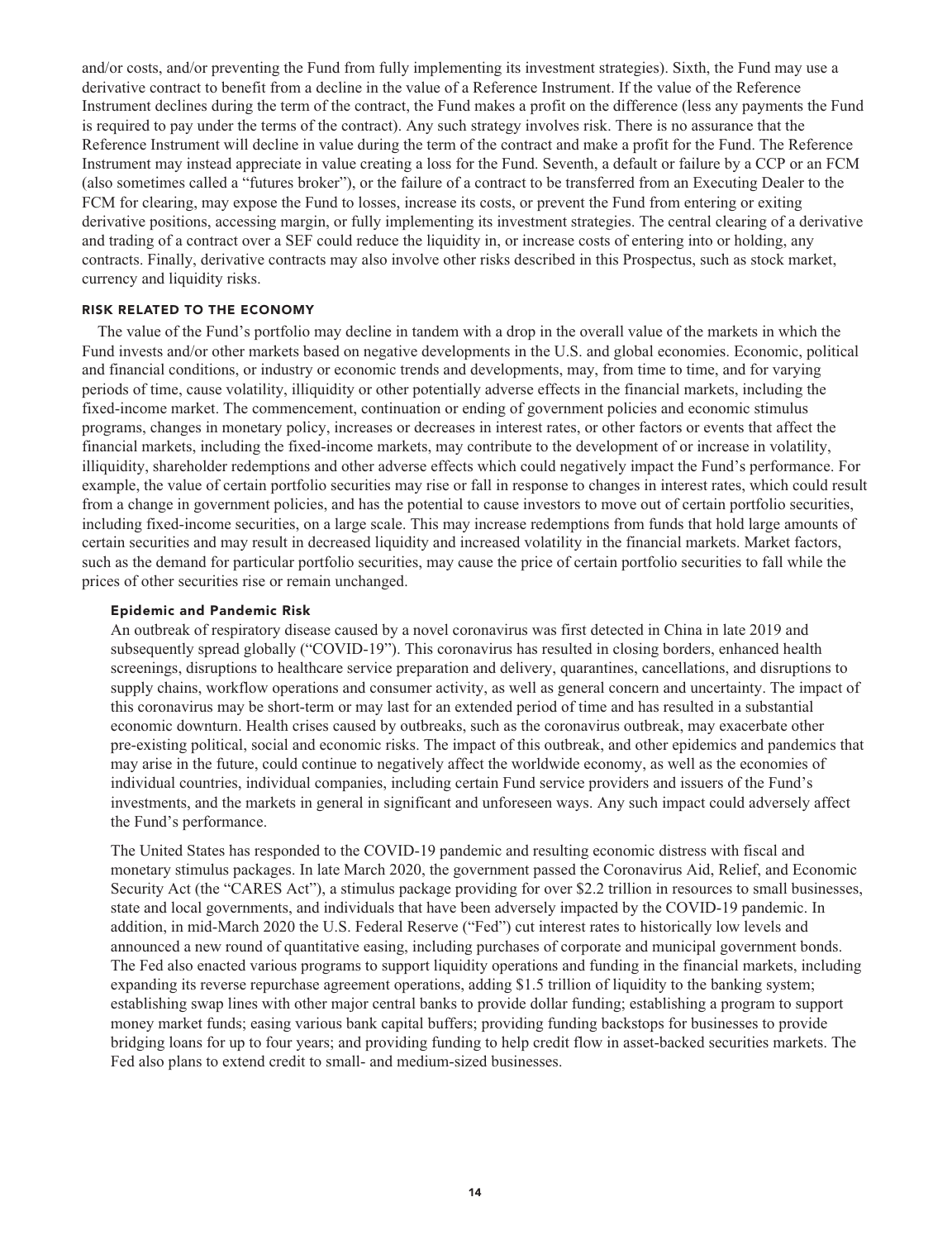#### **TECHNOLOGY RISK**

**The Adviser uses various technologies in managing the Fund, consistent with its investment objective(s) and strategy described in this Prospectus. For example, proprietary and third-party data and systems are utilized to support decision-making for the Fund. Data imprecision, software or other technology malfunctions, programming inaccuracies and similar circumstances may impair the performance of these systems, which may negatively affect Fund performance.**

## **What Do Shares Cost?**

### **CALCULATION OF NET ASSET VALUE**

**When the Fund receives your transaction request in proper form (as described in this Prospectus under the sections entitled "How to Purchase Shares" and "How to Redeem and Exchange Shares"), it is processed at the next calculated net asset value of a Share (NAV) plus any applicable front-end sales charge ("public offering price"). A Share's NAV is determined as of the end of regular trading on the New York Stock Exchange (NYSE) (normally 4:00 p.m. Eastern time), each day the NYSE is open. The Fund calculates the NAV of each class by valuing the assets allocated to the Share's class, subtracting the liabilities allocated to each class and dividing the balance by the number of Shares of the class outstanding. The NAV for each class of Shares may differ due to the level of expenses allocated to each class as well as a result of the variance between the amount of accrued investment income and capital gains or losses allocated to each class and the amount actually distributed to shareholders of each class. The Fund's current NAV and/or public offering price may be found at [FederatedInvestors.com,](https://www.federatedinvestors.com/home.do) via online news sources and in certain newspapers.**

**You can purchase, redeem or exchange Shares any day the NYSE is open.**

When the Fund holds securities that trade principally in foreign markets on days the NYSE is closed, the value of the **Fund's assets may change on days you cannot purchase or redeem Shares. This may also occur when the U.S. markets for fixed-income securities are open on a day the NYSE is closed.**

**In calculating its NAV, the Fund generally values investments as follows:**

- **■ Equity securities listed on an exchange or traded through a regulated market system are valued at their last reported sale price or official closing price in their principal exchange or market.**
- Derivative contracts listed on exchanges are valued at their reported settlement or closing price, except that options are **valued at the mean of closing bid and asked quotations.**
- **■ Over-the-counter (OTC) derivative contracts are fair valued using price evaluations provided by a pricing service approved by the Board.**

**If any price, quotation, price evaluation or other pricing source is not readily available when the NAV is calculated, if the Fund cannot obtain price evaluations from a pricing service or from more than one dealer for an investment within a reasonable period of time as set forth in the Fund's valuation policies and procedures, or if information furnished by a pricing service, in the opinion of the Valuation Committee, is deemed not representative of the fair value of such security, the Fund uses the fair value of the investment determined in accordance with the procedures generally described below. There can be no assurance that the Fund could obtain the fair value assigned to an investment if it sold the investment at approximately the time at which the Fund determines its NAV per share.**

**Shares of other mutual funds are valued based upon their reported NAVs. The prospectuses for these mutual funds explain the circumstances under which they will use fair value pricing and the effects of using fair value pricing.**

### **FAIR VALUATION AND SIGNIFICANT EVENTS PROCEDURES**

**The Board has ultimate responsibility for determining the fair value of investments for which market quotations are not readily available. The Board has appointed a Valuation Committee comprised of officers of the Fund, the Adviser and certain of the Adviser's affiliated companies to assist in determining fair value and in overseeing the calculation of the NAV. The Board has also authorized the use of pricing services recommended by the Valuation Committee to provide fair value evaluations of the current value of certain investments for purposes of calculating the NAV. In the event that market quotations and price evaluations are not available for an investment, the Valuation Committee determines the fair value of the investment in accordance with procedures adopted by the Board. The Board periodically reviews and approves the fair valuations made by the Valuation Committee and any changes made to the procedures. The Fund's SAI discusses the methods used by pricing services and the Valuation Committee to assist the Board in valuing investments.**

**Using fair value to price investments may result in a value that is different from an investment's most recent closing price and from the prices used by other mutual funds to calculate their NAVs. The application of the fair value procedures to an investment represent a good faith determination of such investment's fair value. There can be no assurance that the Fund could obtain the fair value assigned to an investment if it sold the investment at approximately the time at which the Fund determines its NAV per share, and the actual value could be materially different.**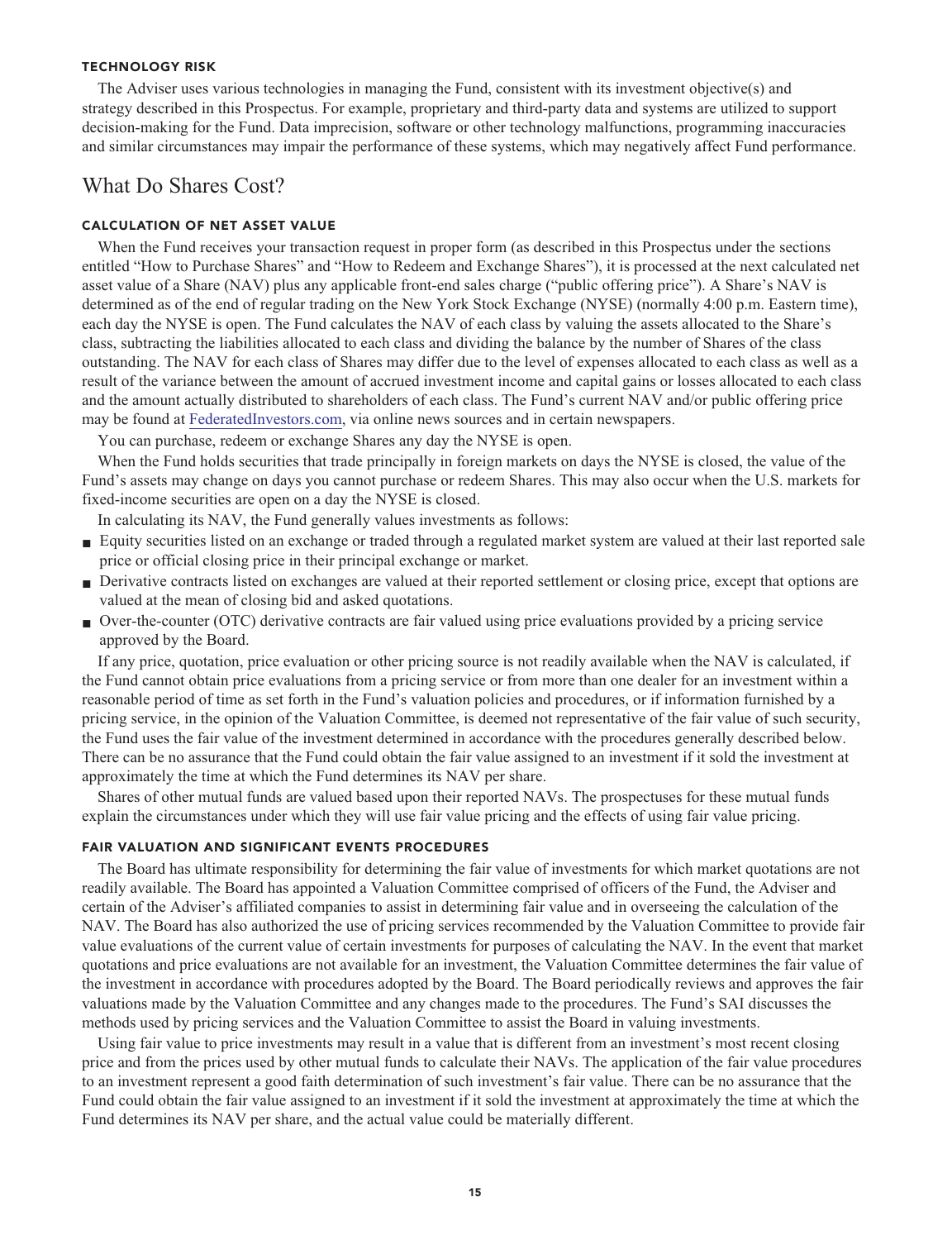**The Board also has adopted procedures requiring an investment to be priced at its fair value whenever the Adviser determines that a significant event affecting the value of the investment has occurred between the time as of which the price of the investment would otherwise be determined and the time as of which the NAV is computed. An event is considered significant if there is both an affirmative expectation that the investment's value will change in response to the event and a reasonable basis for quantifying the resulting change in value.**

**Examples of significant events that may occur after the close of the principal market on which a security is traded, or after the time of a price evaluation provided by a pricing service or a dealer, include:**

- **■ With respect to securities traded principally in foreign markets, significant trends in U.S. equity markets or in the trading of foreign securities index futures contracts;**
- **• Political or other developments affecting the economy or markets in which an issuer conducts its operations or its securities are traded; and**
- **■ Announcements concerning matters such as acquisitions, recapitalizations or litigation developments or a natural disaster affecting the issuer's operations or regulatory changes or market developments affecting the issuer's industry.**

**The Board has adopted procedures whereby the Valuation Committee uses a pricing service to provide factors to update the fair value of equity securities traded principally in foreign markets from the time of the close of their respective foreign stock exchanges to the pricing time of the Fund. For other significant events, the Fund may seek to obtain more current quotations or price evaluations from alternative pricing sources. If a reliable alternative pricing source is not available, the Valuation Committee will determine the fair value of the investment using another method approved by the Board. The Board has ultimate responsibility for any fair valuations made in response to a significant event.**

**The fair valuation of securities following a significant event can serve to reduce arbitrage opportunities for short-term traders to profit at the expense of long-term investors in the Fund. For example, such arbitrage opportunities may exist when the market on which portfolio securities are traded closes before the Fund calculates its NAV, which is typically the case with Asian and European markets. However, there is no assurance that these significant event procedures will prevent dilution of the NAV by short-term traders. See "Account and Share Information – Frequent Trading Policies" for other procedures the Fund employs to deter such short-term trading.**

### **SALES CHARGE INFORMATION**

**The following table summarizes the minimum investment amount and the maximum sales charge, if any, that you will pay on an investment in the Fund. Keep in mind that financial intermediaries may charge you fees for their services in connection with your Share transactions.**

|                       | <b>Minimum</b>                                           | <b>Maximum Sales Charges</b>                  |                                                            |
|-----------------------|----------------------------------------------------------|-----------------------------------------------|------------------------------------------------------------|
| <b>Shares Offered</b> | Initial/Subsequent<br>Investment<br>Amounts <sup>1</sup> | <b>Front-End</b><br>Sales Charge <sup>2</sup> | Contingent<br><b>Deferred</b><br>Sales Charge <sup>3</sup> |
| А                     | \$1,500/\$100                                            | 5.50%                                         | $0.00\%$                                                   |
| ⌒<br>◡                | \$1,500/\$100                                            | None                                          | 1.00%                                                      |

**1 The minimum initial and subsequent investment amounts for Individual Retirement Accounts (IRAs) are generally \$250 and \$100, respectively. There is no minimum initial or subsequent investment amount required for employer-sponsored retirement plans; however, such accounts remain subject to the Fund's policy on "Accounts with Low Balances" as discussed later in this Prospectus. Please see "By Systematic Investment Program" for applicable minimum investment. Financial intermediaries may impose higher or lower minimum investment requirements on their customers than those imposed by the Fund.**

 **To maximize your return and minimize the sales charges and marketing fees, purchases of C class are generally limited to \$1,000,000. Purchases equal to or in excess of this limit may be made in A class. If your Shares are held on the books of the Fund in the name of a financial intermediary, you may be subject to rules of your financial intermediary that differ from those of the Fund. See "Purchase Restrictions on C Class" below.**

 **After C Shares have been held for eight years from the date of purchase, they will automatically convert to A Shares on the next monthly conversion processing date, provided that certain conditions are satisfied. See "How is the Fund Sold?" This conversion is a non-taxable event.**

**2 Front-End Sales Charge is expressed as a percentage of public offering price. See "Sales Charge When You Purchase."**

**3 See "Sales Charge When You Redeem."**

**As shown in the table above, each class of Shares has a different sales charge structure. In addition, the ongoing annual operating expenses ("expense ratios"), as well as the compensation payable to financial intermediaries, also vary among the classes. Before you decide which class to purchase, you should review the different charges and expenses of each class carefully, in light of your personal circumstances, and consult with your financial intermediary.**

**Among the important factors to consider are the amount you plan to invest and the length of time you expect to hold your investment (for example, whether the investment is in connection with a long-term retirement program). You should also consider, for example, that it may be possible to reduce, or eliminate, the front-end sales charges imposed on purchases of A class. Among other ways, A class has a series of "breakpoints," which means that the front-end sales**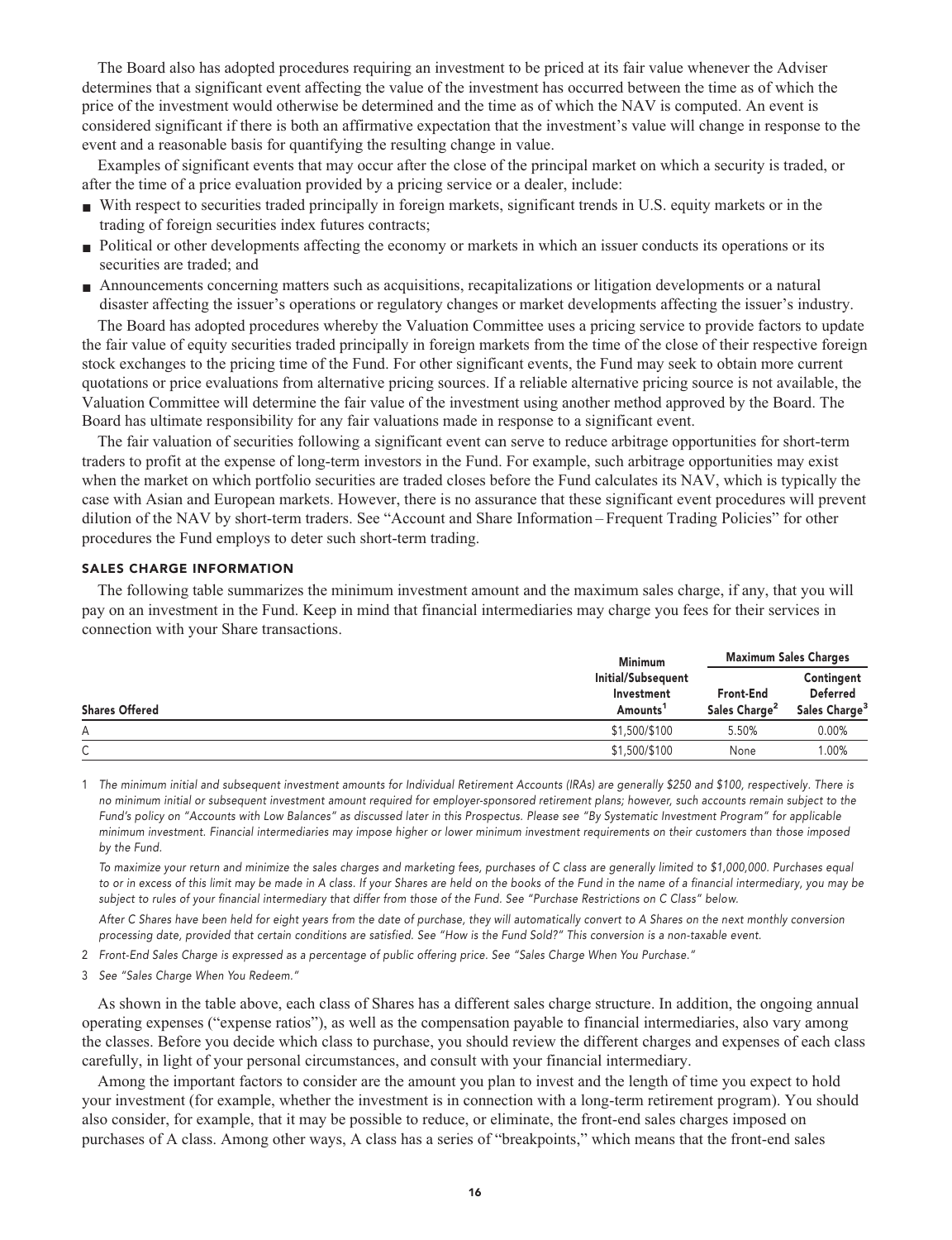**charges decrease (and can be eliminated entirely) as the amount invested increases. (The breakpoint schedule is set out below, along with detailed information on ways to reduce, or eliminate, front-end sales charges.) On the other hand, C class does not have front-end sales charges, but does impose a contingent deferred sales charge only if redeemed within one year after purchase; however, the asset-based 12b-1 fees charged to C class are greater than those charged to A class.**

**You should also consider that the expense ratio for A class will be lower than that for C class. Thus, the fact that no front-end charge is imposed on purchases of C class does not always make them preferable to A class.**

#### **SALES CHARGE WHEN YOU PURCHASE**

**The following table lists the sales charges which will be applied to your Share purchase, subject to the breakpoint discounts indicated in the table and described below.**

**A:**

| Purchase Amount                     | Sales Charge<br>as a Percentage<br>of Public<br>Offering Price | Sales Charge<br>as a Percentage<br>of NAV |
|-------------------------------------|----------------------------------------------------------------|-------------------------------------------|
| Less than \$50,000                  | 5.50%                                                          | 5.82%                                     |
| \$50,000 but less than \$100,000    | 4.50%                                                          | 4.71%                                     |
| \$100,000 but less than \$250,000   | 3.75%                                                          | 3.90%                                     |
| \$250,000 but less than \$500,000   | 2.50%                                                          | 2.56%                                     |
| \$500,000 but less than \$1 million | 2.00%                                                          | 2.04%                                     |
| \$1 million or greater <sup>1</sup> | 0.00%                                                          | 0.00%                                     |

**1 A contingent deferred sales charge (CDSC) of 0.75% of the redemption amount applies to Shares originally purchased in an amount of \$1 million or more and redeemed up to 24 months after purchase under certain investment programs where a financial intermediary received an advance payment on the transaction. CDSC exceptions may apply. See "Sales Charge When You Redeem."**

### **REDUCING THE SALES CHARGE WITH BREAKPOINT DISCOUNTS**

**Your investment may qualify for a reduction or elimination of the sales charge, also known as a breakpoint discount. The breakpoint discounts offered by the Fund are indicated in the table above.**

**You or your financial intermediary must notify the Fund's Transfer Agent of eligibility for any applicable breakpoint discount at the time of purchase.**

**In order to receive the applicable breakpoint discount, it may be necessary at the time of purchase for you to inform your financial intermediary or the Transfer Agent of the existence of other accounts in which there are holdings eligible to be aggregated to meet a sales charge breakpoint ("Qualifying Accounts"). Qualifying Accounts mean those share accounts in the Federated Hermes funds held directly or through a financial intermediary or through a single-participant retirement account by you, your spouse, your parents (if you are under age 21) and/or your children under age 21, which can be linked using tax identification numbers (TINs), social security numbers (SSNs) or broker identification numbers (BINs). Accounts held through 401(k) plans and similar multi-participant retirement plans, or through "Section 529" college savings plans or those accounts which cannot be linked using TINs, SSNs or BINs, are not Qualifying Accounts.**

**In order to verify your eligibility for a breakpoint discount, you will be required to provide to your financial intermediary or the Transfer Agent certain information on your New Account Form and may be required to provide account statements regarding Qualifying Accounts. If you purchase through a financial intermediary, you may be asked to provide additional information and records as required by the financial intermediary. Failure to provide proper notification or verification of eligibility for a breakpoint discount may result in your not receiving a breakpoint discount to which you are otherwise entitled. Breakpoint discounts apply only to your current purchase and do not apply retroactively to previous purchases. The sales charges applicable to the Shares offered in this Prospectus, and the breakpoint discounts offered with respect to such Shares, are described in full in this Prospectus. Because the Prospectus is available on [FederatedInvestors.com](https://www.federatedinvestors.com/home.do) free of charge, Federated Hermes does not disclose this information separately on the website.**

**Contingent upon notification to the Transfer Agent, the sales charge at purchase of the A class only, may be reduced or eliminated by:**

#### **Larger Purchases**

**■ Purchasing the A class in greater quantities to reduce the applicable sales charge;**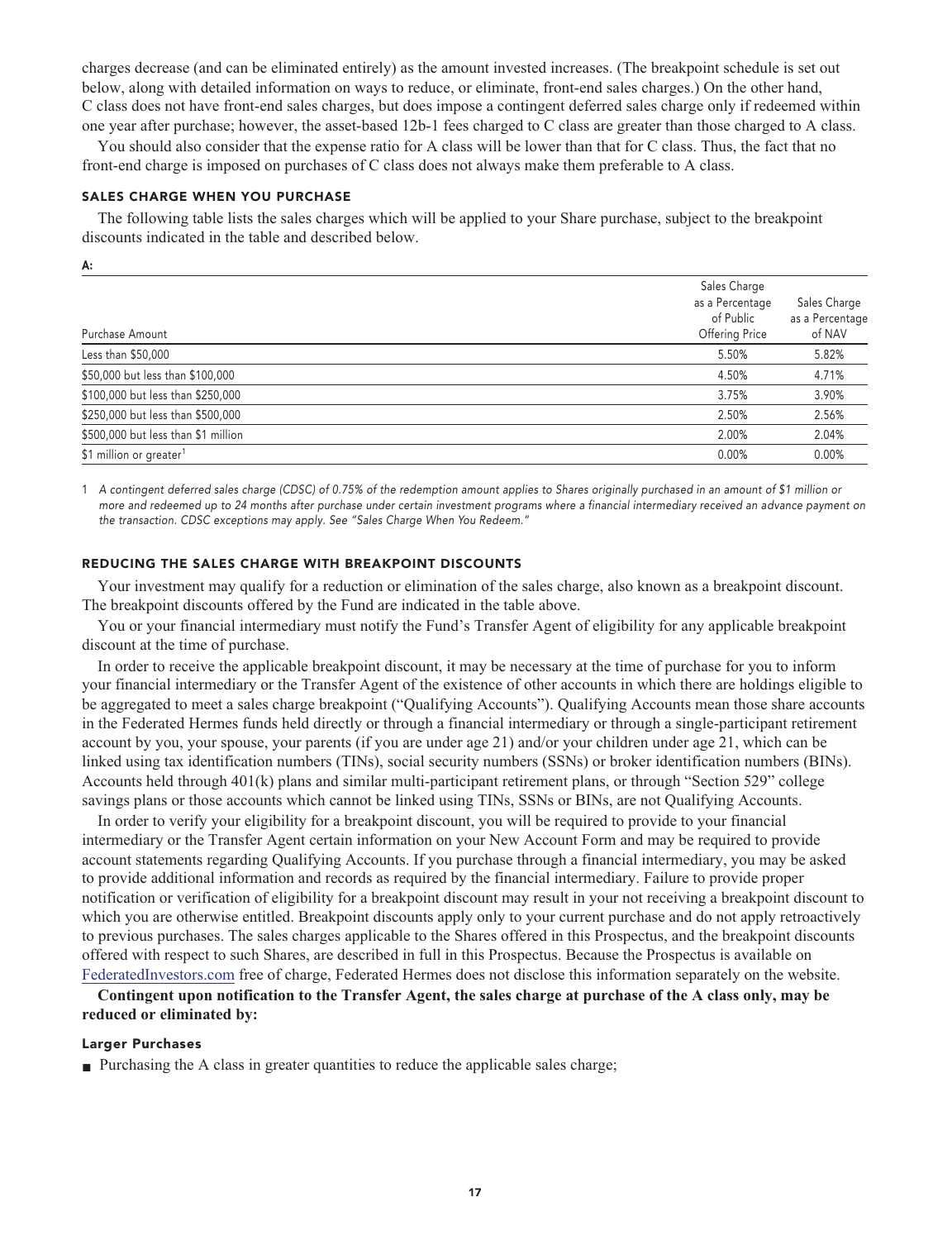### **Concurrent and Accumulated Purchases**

**■ Excluding any Federated Hermes fund A class without a sales charge ("no-load A class"), combining concurrent purchases of and/or current investments in the A class, B class, C class, F class and R class of any Federated Hermes fund made or held by Qualifying Accounts; the purchase amount used in determining the sales charge on your additional Share purchase will be calculated by multiplying the respective maximum public offering price times the number of the A class, B class, C class, F class and R class shares of any Federated Hermes fund currently held in Qualifying Accounts and adding the dollar amount of your current purchase; or**

### **Letter of Intent**

**■ Signing a letter of intent to purchase a qualifying amount of the A class within 13 months. (Call your financial intermediary or the Fund for more information.) The Fund's custodian will hold Shares in escrow equal to the maximum applicable sales charge. If you complete the Letter of Intent, the Custodian will release the Shares in escrow to your account. If you do not fulfill the Letter of Intent, the Custodian will redeem the appropriate amount from the Shares held in escrow to pay the sales charges that were not applied to your purchases.**

### **PURCHASE RESTRICTIONS ON C CLASS**

**In order to maximize shareholder returns and minimize sales charges and marketing fees, an investor's purchases of the C class are generally limited to \$1,000,000 (except for employer-sponsored retirement plans held in omnibus accounts). In applying the limit, the dollar amount of the current purchase is added to the product obtained by multiplying the respective maximum public offering price times the number of the A class, B class, C class, F class and R class of any Federated Hermes fund currently held in linked Qualifying Accounts, as defined in the section entitled "Reducing the Sales Charge with Breakpoint Discounts." If the sum of these two amounts would equal or exceed the limit, then the current purchase order will not be processed. Instead, the Distributor will attempt to contact the investor or the investor's financial intermediary to offer the opportunity to convert the order to the A class.**

**If your Shares are held on the books of the Fund in the name of a financial intermediary, you may be subject to rules of your financial intermediary that differ from those of the Fund.**

### **ELIMINATING THE SALES CHARGE**

**Your investment may qualify for a sales charge waiver. Sales charge waivers offered by the Fund are listed below. In order to receive a sales charge waiver, you must inform your financial intermediary or the Transfer Agent at the time of each purchase that your investment is eligible for a waiver. It is possible that your financial intermediary may not, in accordance with its policies, procedures and system limitations, be able to ensure your receipt of one or more of these waiver categories. In this situation, you would need to invest directly through the Fund's Transfer Agent. If you do not let your financial intermediary or the Transfer Agent know that your investment is eligible for a sales charge waiver at the time of purchase, you may not receive the waiver to which you may otherwise be entitled.**

### **Contingent upon notification to the Transfer Agent, the sales charge will be eliminated when you purchase or acquire Shares:**

- **■ within 120 days of redeeming Shares of an equal or greater amount (see "120 Day Reinstatement Program" below);**
- **■ through an eligible program offered by a Financial Intermediary that provides for the purchase of Shares without imposition of a sales charge (for example, a wrap account, self-directed brokerage account, retirement or other fee-based program offered by the Financial Intermediary);**
- **■ with reinvested dividends or capital gains;**
- **■ issued in connection with the merger, consolidation or acquisition of the assets of another fund. Further, the sales charge will be eliminated on purchases of Shares made by a shareholder that originally became a shareholder of a Federated Hermes Fund pursuant to the terms of an agreement and plan of reorganization which permits shareholders to acquire Shares at NAV, provided that such purchased Shares are held directly with the Fund's transfer agent. If the Shares are held through a financial intermediary, the sales charge waiver will not apply (A class only);**
- **■ as a Federated Life Member (Federated Hermes shareholders who originally were issued shares through the "Liberty Account," which was an account for the Liberty Family of Funds on February 28, 1987, or who invested through an affinity group prior to August 1, 1987, into the Liberty Account) (A class only);**
- **■ as a Trustee, employee or former employee of the Fund, the Adviser, the Distributor and their affiliates, an employee of any financial intermediary that sells Shares according to a sales agreement with the Distributor, an immediate family member of these individuals or a trust, pension or profit-sharing plan for these individuals; or**
- **■ pursuant to the exchange privilege.**

**The sales charge will not be eliminated if you purchase Shares of the Fund through an exchange of shares of any no-load A class unless your no-load A class shares were acquired through an exchange of shares on which the sales charge had previously been paid.**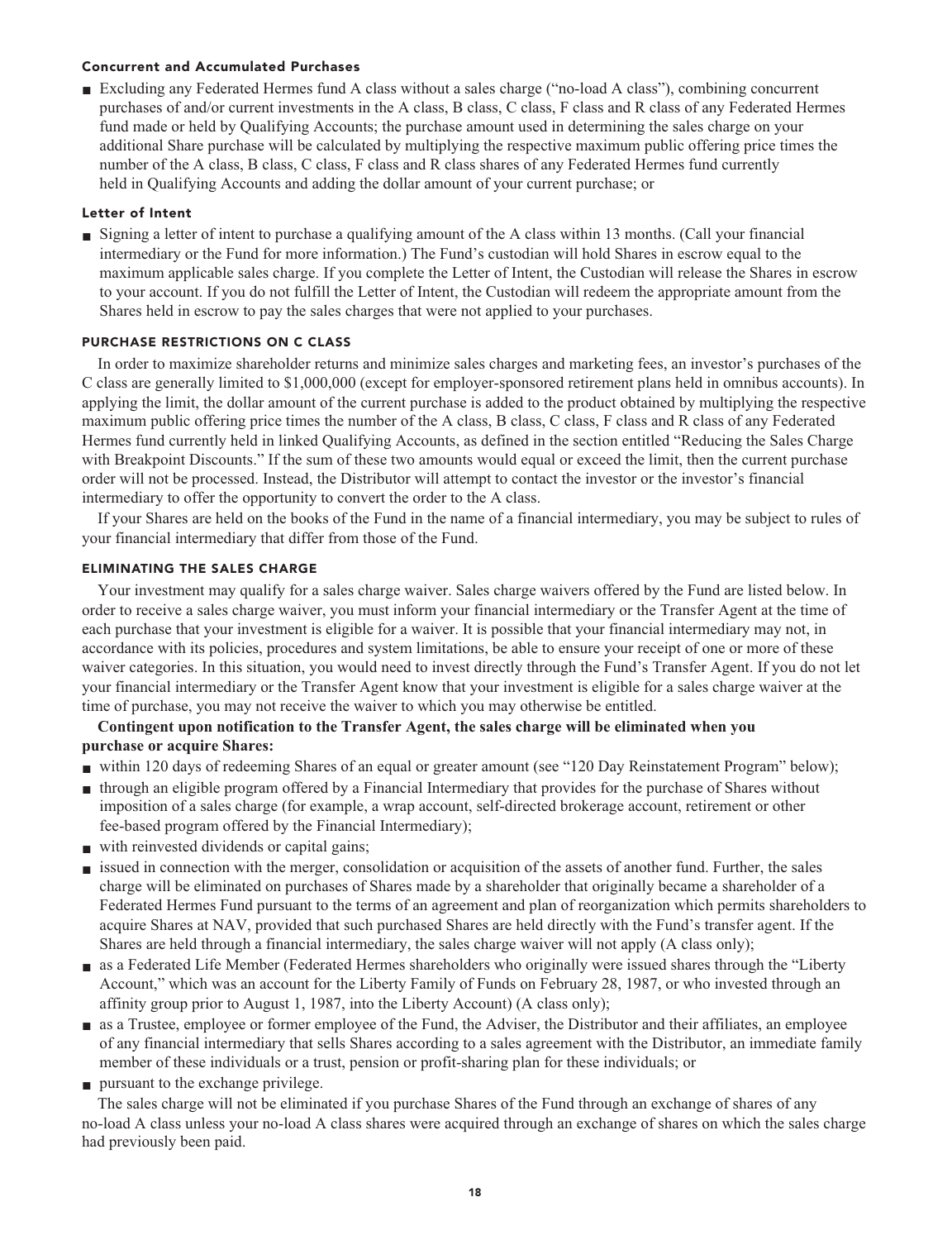### **120 DAY REINSTATEMENT PROGRAM**

**Within 120 days of redeeming Class A Shares and Class C Shares of the Fund, upon proper notification to the Fund's Transfer Agent, you may reinvest all or a portion of the redemption proceeds in Class A Shares of the Fund at net asset value, without the imposition of a sales charge or CDSC. Please note:**

- **■ The ownership of the account receiving the purchase is not required to be identical to that of the account in which the redemption was placed; however, the registration of the account receiving the purchase must include at least one registered shareholder of the account from which the redemption occurred.**
- You will not be reimbursed for any fees originally incurred on the redemption (e.g., CDSC or redemption fees) by **subsequently participating in the 120 Day Reinstatement Program.**
- **■ The 120 Day Reinstatement Program does not supersede or override any restrictions placed on an account due to frequent trading and/or client contractual issues.**

**Additional operational restrictions may apply, please contact a Client Service Representative at 1-800-341-7400 for more information.**

### **SALES CHARGE WHEN YOU REDEEM**

**Your redemption proceeds may be reduced by a sales charge, commonly referred to as a contingent deferred sales charge (CDSC). Shares otherwise subject to a CDSC will not be charged a CDSC at the time of an exchange; however, the CDSC will continue to be measured from the date of your original purchase. The CDSC schedule applicable to your original purchase will continue to apply to the shares you receive in an exchange.**

**To keep the sales charge as low as possible, the Fund redeems your Shares in this order:**

- **Shares that are not subject to a CDSC; and**
- **■ Shares held the longest. (To determine the number of years your Shares have been held, include the time you held shares of other Federated Hermes funds that have been exchanged for Shares of this Fund.)**

**The CDSC is then calculated using the Share price at the time of purchase or redemption, whichever is lower.**

#### **A:**

**If you make a purchase of the A class in the amount of \$1 million or more and your financial intermediary received an advance commission on the sale, you will pay a 0.75% CDSC on any such Shares redeemed within 24 months of the purchase.**

| ۰,<br>I |  |
|---------|--|
| ×<br>۰, |  |
| $-$     |  |

**You will pay a 1.00% CDSC if you redeem Shares within 12 months of the purchase date.**

**Your redemption may qualify for a waiver of the CDSC. The CDSC waivers offered by the Fund are listed below. In order to receive a waiver of the CDSC, you must inform your financial intermediary or the Transfer Agent at the time of each redemption that your investment is eligible for a waiver. It is possible that your financial intermediary may not, in accordance with its policies, procedures and system limitations, be able to ensure your receipt of one or more of these waiver categories. In this situation, you would need to invest directly through the Fund's Transfer Agent in order to take advantage of the waiver. If you do not let your financial intermediary or the Transfer Agent know that your redemption is eligible for a CDSC waiver at the time of redemption, you may not receive the waiver to which you may otherwise be entitled.**

**Contingent upon notification to the Transfer Agent, you will not be charged a CDSC when redeeming Shares:**

- **■ following the death of the last surviving shareholder on the account or the post-purchase disability of all registered shareholders, as defined in Section 72(m)(7) of the Internal Revenue Code of 1986 (the beneficiary on an account with a Transfer on Death registration is deemed the last surviving shareholder on the account);**
- due to the termination of a trust following the death of the trustor/grantor or beneficiary, provided that the trust **document specifically states that the trust is terminated upon the death;**
- **■ representing minimum required distributions from an IRA or other retirement plan as required under the Internal Revenue Code;**
- **■ purchased by Trustees, employees of the Fund, the Adviser, the Distributor and their affiliates, by employees of a financial intermediary that sells Shares according to a sales agreement with the Distributor, by the immediate family members of the above persons and by trusts, pension or profit-sharing plans for the above persons;**
- **■ purchased through an eligible program offered by a Financial Intermediary that provides for the purchase of Shares without imposition of a sales charge (for example, a wrap account, self-directed brokerage account, retirement or other fee-based program offered by the Financial Intermediary);**
- **■ purchased with reinvested dividends or capital gains;**
- **redeemed by the Fund when it closes an account for not meeting the minimum balance requirements.**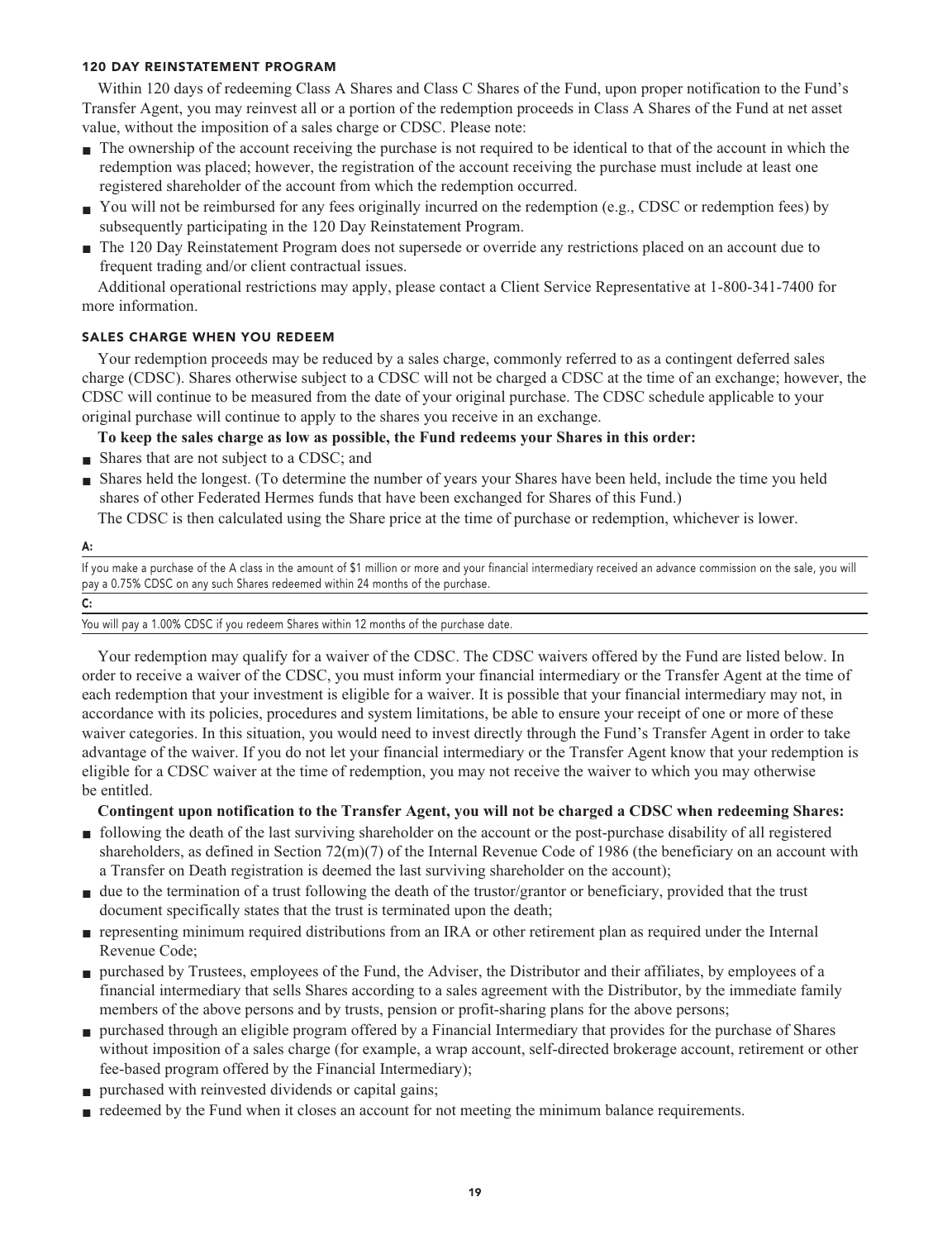**■ purchased pursuant to the exchange privilege if the Shares were held for the applicable CDSC holding period (the holding period on the Shares purchased in the exchange will include the holding period of the Shares sold in the exchange); or**

### **A Class Only**

**■ purchased in the amount of \$1 million or more and redeemed within 24 months of purchase if the Shares were originally purchased through an eligible program offered by a Financial Intermediary that provides for the purchase of Shares without imposition of a sales charge (for example, a wrap account, self-directed brokerage account, retirement or other fee-based program offered by the Financial Intermediary).**

### **ADDITIONAL INFORMATION ON THE AVAILABILITY OF CERTAIN WAIVERS AND DISCOUNTS**

**The availability of certain sales charge waivers and discounts will depend on whether you purchase your shares directly from the Fund or through a financial intermediary. Certain financial intermediaries may have different policies and procedures regarding the availability of front-end sales load waivers or CDSC waivers which are discussed in Appendix B to this Prospectus. The information contained in Appendix B is provided by these financial intermediaries. Please contact your financial intermediary to ensure that you have the most current information regarding the sales charge waivers and discounts available to you and that you understand the steps you must take to qualify for available waivers and discounts. In all instances, it is the shareholder's responsibility to notify the Fund or the shareholder's Financial Intermediary at the time of purchase of any relationship or other facts qualifying the investor for sales charge waivers or discounts. For waivers and discounts not available through a particular financial intermediary, shareholders will have to purchase Fund shares directly from the Fund or through another financial intermediary to receive these waivers or discounts.**

### **COMMISSIONS ON CERTAIN SHARES**

**The Fund does not charge any front-end load, deferred sales charge or other asset-based fee for sales or distribution of Institutional or R6 Shares. However, if you purchase Institutional or R6 Shares through a broker acting solely as an agent on behalf of its customers, you may be required to pay a commission to the broker in an amount determined and separately disclosed to you by the broker.**

**Because the Fund is not a party to any such commission arrangement between you and your broker, any purchases and redemptions of Institutional or R6 Shares will be made at the applicable net asset value (before imposition of the sales commission). Any such commissions charged by a broker are not reflected in the fees and expenses listed in the "Risk/Return Summary: Fees and Expenses" section of the Fund's Prospectus and described above nor are they reflected in the "Performance: Bar Chart and Table," because they are not charged by the Fund.**

**Shares of the Fund are available in other share classes that have different fees and expenses.**

### **How is the Fund Sold?**

**The Fund offers the following Share classes: Class A Shares (A), Class C Shares (C), Institutional Shares (IS) and Class R6 Shares (R6), each representing interests in a single portfolio of securities. All Share classes have different sales charges and other expenses which affect their performance. Please note that certain purchase restrictions may apply.**

**Under the Distributor's Contract with the Fund, the Distributor, Federated Securities Corp., offers Shares on a continuous, best-efforts basis. The Distributor is a subsidiary of Federated Hermes, Inc. ("Federated Hermes," formerly, Federated Investors, Inc.).**

### **A & C Classes**

**The Fund's Distributor markets the A and C classes to institutions or to individuals, directly or through financial intermediaries.**

### **IS Class**

**The Fund's Distributor markets the IS class to Eligible Investors, as described below. In connection with a request to purchase the IS class, you should provide documentation sufficient to verify your status as an Eligible Investor. As a general matter, the IS class is not available for direct investment by natural persons.**

**The following categories of Eligible Investors are not subject to any minimum initial investment amount for the purchase of the IS class (however, such accounts remain subject to the Fund's policy on "Accounts with Low Balances" as discussed later in this Prospectus):**

**■ An investor participating in a no-load platform, network or other fee-based program offered by a financial intermediary, for example, a wrap-account or retirement platform where Federated Hermes has entered into an agreement with the intermediary;**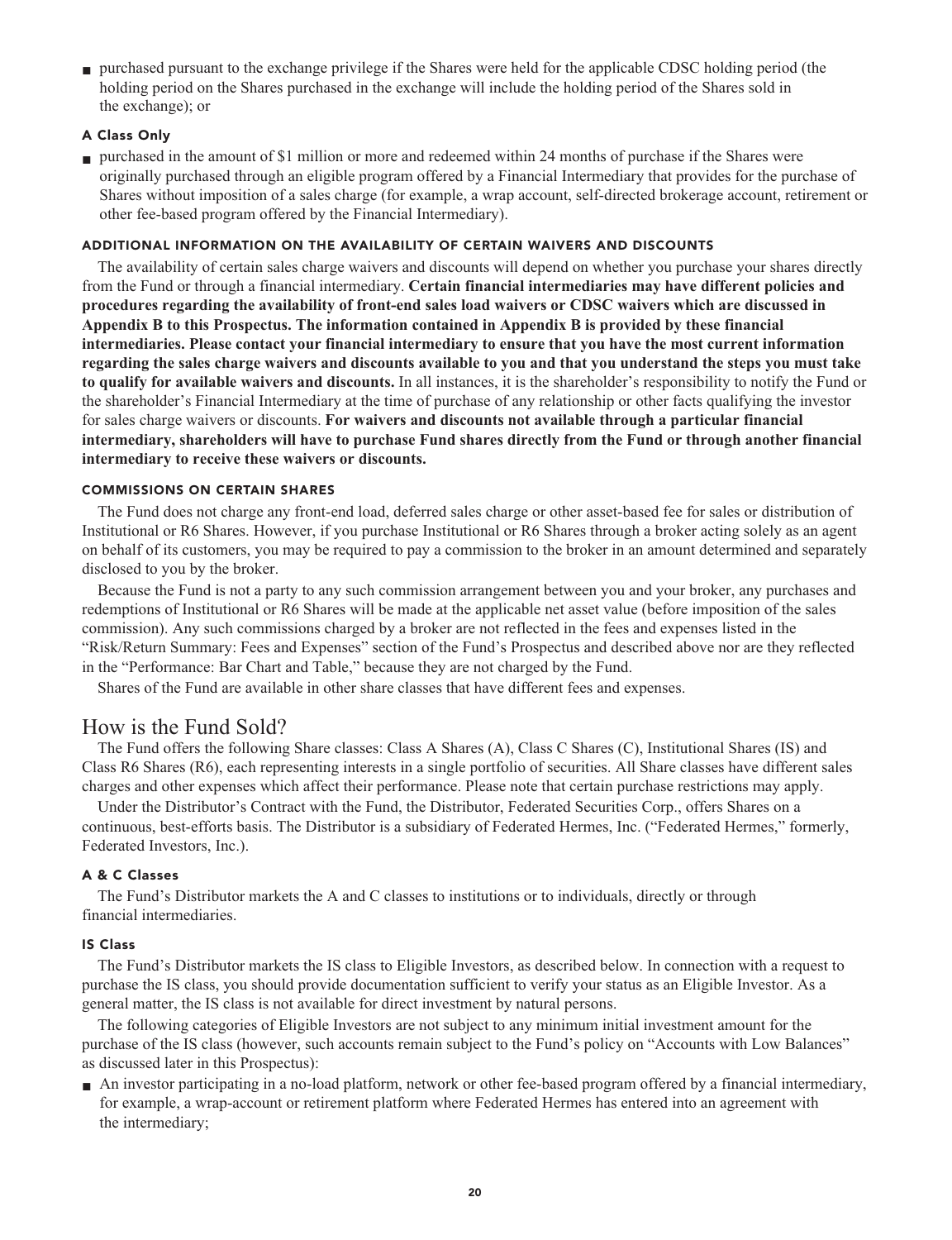- **■ A trustee/director, employee or former employee of the Fund, the Adviser, the Distributor and their affiliates; an immediate family member of these individuals or a trust, pension or profit-sharing plan for these individuals;**
- **An employer-sponsored retirement plan;**
- **A** trust institution investing on behalf of its trust customers;
- **Additional sales to an investor (including a natural person)** who owned the IS class of the Fund as of **December 31, 2008;**
- **■ A Federated Hermes Fund;**
- **■ An investor (including a natural person) who acquired the IS class of a Federated Hermes fund pursuant to the terms of an agreement and plan of reorganization which permits the investor to acquire such shares; and**
- **■ In connection with an acquisition of an investment management or advisory business, or related investment services, products or assets, by Federated Hermes or its investment advisory subsidiaries, an investor (including a natural person) who: (1) becomes a client of an investment advisory subsidiary of Federated Hermes; or (2) is a shareholder or interest holder of a pooled investment vehicle or product that becomes advised or subadvised by a Federated Hermes investment advisory subsidiary as a result of such an acquisition other than as a result of a fund reorganization transaction pursuant to an agreement and plan of reorganization.**

**The following categories of Eligible Investors are subject to applicable minimum initial investment amounts for the purchase of the IS class (see "How to Purchase Shares" below):**

- **■ An investor, other than a natural person, purchasing the IS class directly from the Fund; and**
- **■ In connection with an initial purchase of the IS class through an exchange, an investor (including a natural person) who owned the IS class of another Federated Hermes fund as of December 31, 2008.**

### **R6 Class**

**The Fund's Distributor markets the R6 class to Eligible Investors, as described below. The R6 Shares are sold at net asset value and are not subject to any minimum initial or subsequent investment amounts. In connection with a request to purchase the R6 class, you should provide documentation sufficient to verify your status as an Eligible Investor.**

**R6 Shares do not carry sales commissions or pay Rule 12b-1 fees, or make similar payments to financial intermediaries. As a general matter, the R6 class is not available for direct investment by natural persons. Individual shareholders who purchase R6 Shares through retirement platforms or other intermediaries will not be eligible to hold R6 Shares outside of their respective plan or intermediary platform.**

**Following are categories of Eligible Investors:**

- **■ An investor participating in a no-load platform, network or other fee-based program offered by a financial intermediary, for example, a wrap-account or retirement platform where Federated Hermes has entered into an agreement with the intermediary;**
- A trustee/director, employee or former employee of the Fund, the Adviser, the Distributor and their affiliates; an **immediate family member of these individuals or a trust, pension or profit-sharing plan for these individuals;**
- **An employer-sponsored retirement plan;**
- **■ A trust institution investing on behalf of its trust customers;**
- An investor, other than a natural person, purchasing Shares directly from the Fund;
- **■ A Federated Hermes Fund;**
- **■ An investor (including a natural person) who acquired the R6 class of a Federated Hermes fund pursuant to the terms of an agreement and plan of reorganization which permits the investor to acquire such shares; and**
- **■ In connection with an acquisition of an investment management or advisory business, or related investment services, products or assets, by Federated Hermes or its investment advisory subsidiaries, an investor (including a natural person) who: (1) becomes a client of an investment advisory subsidiary of Federated Hermes; or (2) is a shareholder or interest holder of a pooled investment vehicle or product that becomes advised or subadvised by a Federated Hermes investment advisory subsidiary as a result of such an acquisition other than as a result of a fund reorganization transaction pursuant to an agreement and plan of reorganization.**

### **Intra-Fund Share Conversion Program**

**A shareholder in the Fund's Shares may convert their Shares at net asset value to any other share class of the Fund if the shareholder meets the investment minimum and eligibility requirements for the share class into which the conversion is sought, as applicable. The share conversion program is not applicable to the Fund's Class A Shares and Class C Shares subject to a contingent deferred sales charge, if applicable. For Class C Shares purchased through a financial intermediary after June 30, 2017, such shares may only be converted to another share class of the same Fund if: (i) the shares are no longer subject to a CDSC or the financial intermediary agrees to reimburse the Fund's distributor the CDSC otherwise payable upon the sale of such shares; (ii) the shareholder meets the investment minimum and eligibility requirements for**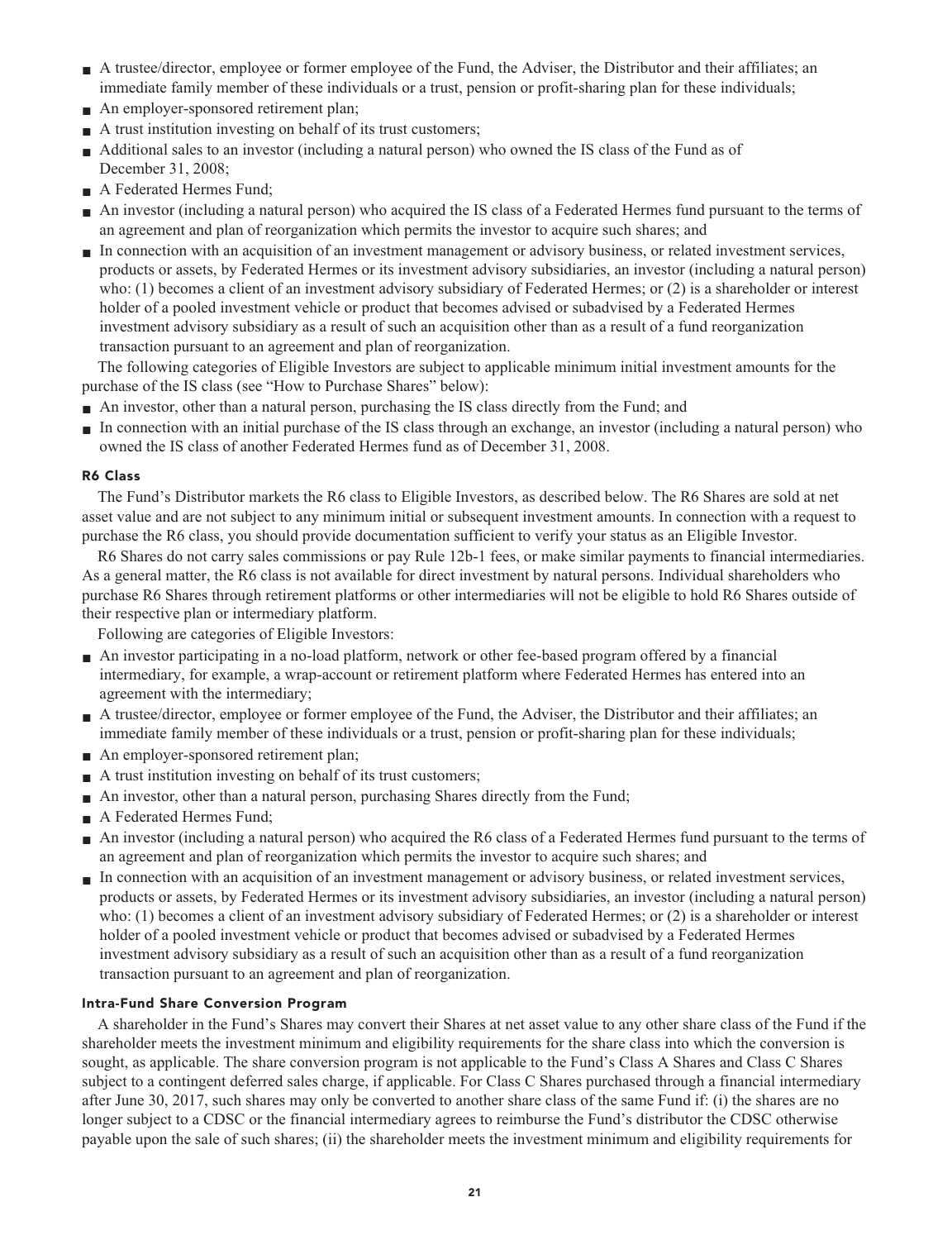**the share class into which the conversion is sought, as applicable; and (iii) (a) the conversion is made to facilitate the shareholder's participation in a self-directed brokerage (non-advice) account or a fee-based advisory program offered by the intermediary; or (b) the conversion is part of a multiple-client transaction through a particular financial intermediary as pre-approved by the Fund's Administrator. Such conversion of classes should not result in a realization event for tax purposes. Contact your financial intermediary or call 1-800-341-7400 to convert your Shares.**

### **Class C Share Automatic Conversion Feature**

**After Class C Shares have been held for eight years from the date of purchase, they will automatically convert into Class A Shares on the next monthly conversion processing date, provided that the Fund or financial intermediary has records confirming that the Class C Shares have been held for at least eight years and that the Class A Shares are available for purchase. For Class C Shares acquired in an exchange from another Federated Hermes fund, the date of purchase will be based on the initial purchase of the Class C Shares of the prior Federated Hermes fund. Certain financial intermediaries, record keepers and platforms do not track shareholder level share lot aging for certain types of accounts. These Class C Shares would not satisfy the conditions for the conversion. Contact your financial intermediary or call 1-800-341-7400 for more information.**

### **Payments to Financial Intermediaries**

**The Fund and its affiliated service providers may pay fees as described below to financial intermediaries (such as broker-dealers, banks, investment advisers or third-party administrators) whose customers are shareholders of the Fund.**

**The Fund's Class R6 Shares do not make any payments to financial intermediaries, either from Fund assets or from the investment adviser and its affiliates.**

### **FRONT-END SALES CHARGE REALLOWANCES**

**A:**

**The Distributor receives a front-end sales charge on certain Share sales. The Distributor pays a portion of this charge to financial intermediaries that are eligible to receive it (the "Dealer Reallowance") and retains any remaining portion of the front-end sales charge.**

**When a financial intermediary's customer purchases Shares, the financial intermediary may receive a Dealer Reallowance as follows:**

| Purchase Amount                     | Dealer Reallowance<br>as a Percentage of<br>Public Offering Price |
|-------------------------------------|-------------------------------------------------------------------|
| Less than \$50,000                  | 5.00%                                                             |
| \$50,000 but less than \$100,000    | 4.00%                                                             |
| \$100,000 but less than \$250,000   | 3.25%                                                             |
| \$250,000 but less than \$500,000   | 2.25%                                                             |
| \$500,000 but less than \$1 million | 1.80%                                                             |
| \$1 million or greater              | 0.00%                                                             |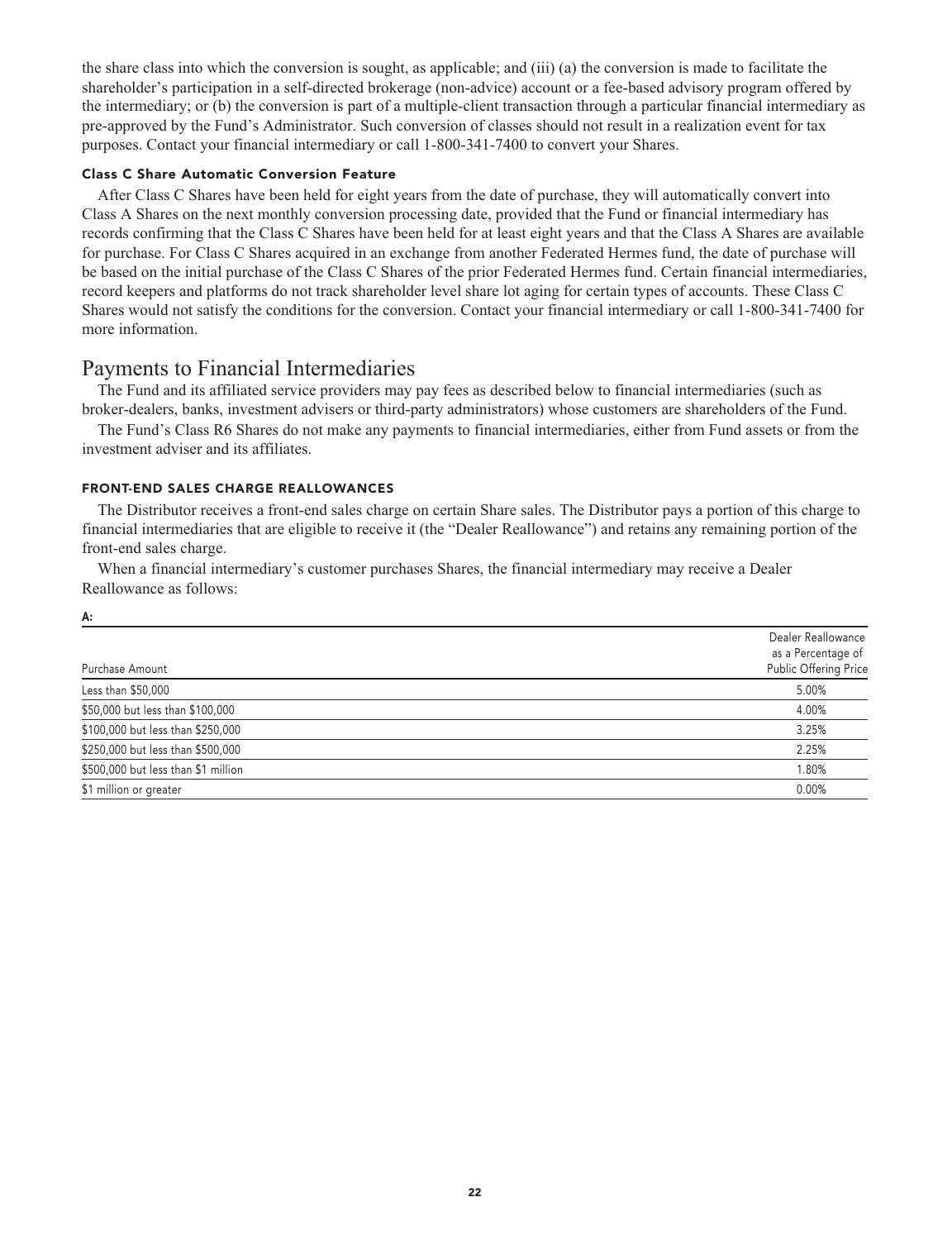#### **ADVANCE COMMISSIONS**

**When a financial intermediary's customer purchases Shares, the financial intermediary may receive an advance commission as follows:**

#### **A (for purchases over \$1 million):**

|                                 | <b>Advance Commission</b> |
|---------------------------------|---------------------------|
|                                 | as a Percentage of        |
| Purchase Amount                 | Public Offering Price     |
| First \$1 million - \$5 million | 0.75%                     |
| Next \$5 million - \$20 million | 0.50%                     |
| Over \$20 million               | 0.25%                     |

**Advance commissions are calculated on a year-by-year basis based on amounts invested during that year. Accordingly, with respect to additional purchase amounts, the advance commission breakpoint resets annually to the first breakpoint on the anniversary of the first purchase.**

**The A class purchases under this program may be made by Letter of Intent or by combining concurrent purchases. The above advance commission will be paid only on those purchases that were not previously subject to a front-end sales charge or dealer advance commission. Certain retirement accounts may not be eligible for this program.**

**C:**

|                      | <b>Advance Commission</b> |
|----------------------|---------------------------|
|                      | as a Percentage of        |
|                      | Public Offering Price     |
| All Purchase Amounts | 1.00%                     |

#### **RULE 12b-1 FEES**

#### **A & C Classes**

**The Board has adopted a Rule 12b-1 Plan, which allows payment of marketing fees of up to 0.05% of average net assets of the A class and 0.75% of average net assets of the C class to the Distributor for the sale, distribution, administration and customer servicing of the Fund's A and C classes. When the Distributor receives Rule 12b-1 Fees, it may pay some or all of them to financial intermediaries whose customers purchase Shares. The Fund's A class has no present intention of paying, accruing or incurring any Rule 12b-1 Fees until such time as approved by the Fund's Board of Trustees. In addition, in connection with the sale of the C class, Federated Hermes and its subsidiaries make advance commission payments to financial intermediaries and in return may receive Rule 12b-1 Fees and contingent deferred sales loads for the C class. Federated Hermes and its subsidiaries may benefit or sustain losses from such arrangements. Because these Shares pay marketing fees on an ongoing basis, your investment cost may be higher over time than other shares with different sales charges and marketing fees.**

### **SERVICE FEES**

### **A & C Classes**

**The A and C classes may pay Service Fees of up to 0.25% of average net assets to financial intermediaries or to Federated Shareholder Services Company (FSSC), a subsidiary of Federated Hermes, for providing services to shareholders and maintaining shareholder accounts. Intermediaries that receive Service Fees may include a company affiliated with management of Federated Hermes. If a financial intermediary receives Service Fees on an account, it is not eligible to also receive Account Administration Fees on that same account.**

#### **ACCOUNT ADMINISTRATION FEES**

### **A & C Classes**

**The A and C classes may pay Account Administration Fees of up to 0.25% of average net assets to banks that are not registered as broker-dealers or investment advisers for providing administrative services to the Fund and its shareholders. If a financial intermediary receives Account Administration Fees on an account, it is not eligible to also receive Service Fees or Recordkeeping Fees on that same account.**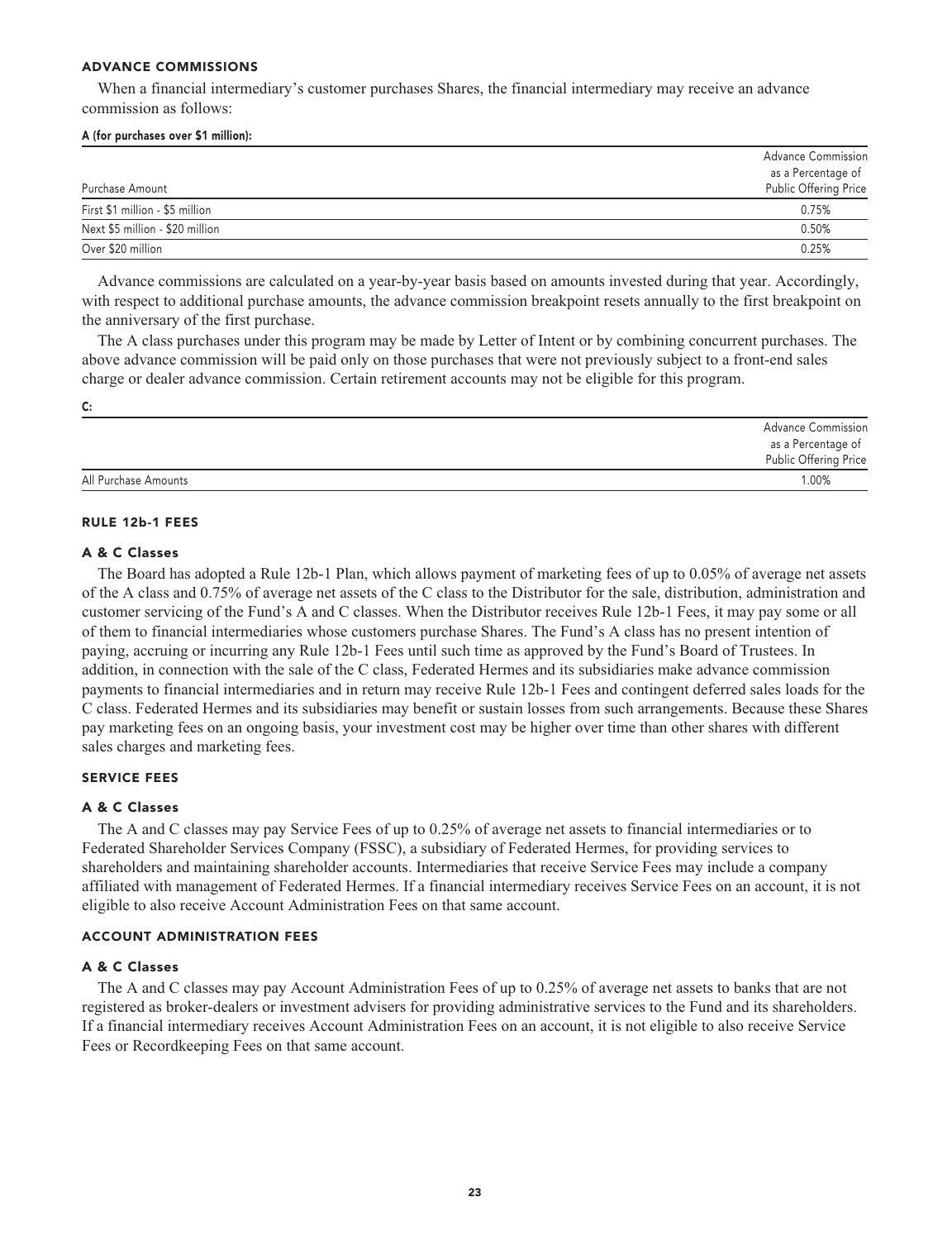#### **RECORDKEEPING FEES**

### **A, C & IS Classes**

**The Fund may pay Recordkeeping Fees on an average-net-assets basis or on a per-account-per-year basis to financial intermediaries for providing recordkeeping services to the Fund and its shareholders. If a financial intermediary receives Recordkeeping Fees on an account, it is not eligible to also receive Account Administration Fees or Networking Fees on that same account.**

#### **NETWORKING FEES**

### **A, C & IS Classes**

**The Fund may reimburse Networking Fees on a per-account-per-year basis to financial intermediaries for providing administrative services to the Fund and its shareholders on certain non-omnibus accounts. If a financial intermediary receives Networking Fees on an account, it is not eligible to also receive Recordkeeping Fees on that same account.**

#### **ADDITIONAL PAYMENTS TO FINANCIAL INTERMEDIARIES**

#### **A, C & IS Classes**

**The Distributor may pay out of its own resources amounts to certain financial intermediaries, including broker-dealers, banks, registered investment advisers, independent financial planners and retirement plan administrators, that support the sale of Shares or provide services to Fund shareholders. The amounts of these payments could be significant, and may create an incentive for the financial intermediary or its employees or associated persons to recommend or sell Shares of the Fund to you. Not all financial intermediaries receive such payments, and the amount of compensation may vary by intermediary. In some cases, such payments may be made by or funded from the resources of companies affiliated with the Distributor (including the Adviser). These payments are not reflected in the fees and expenses listed in the fee table section of the Fund's Prospectus and described above because they are not paid by the Fund.**

**These payments are negotiated and may be based on such factors as: the number or value of Shares that the financial intermediary sells or may sell; the value of client assets invested; the level and types of services or support furnished by the financial intermediary; or the Fund's and/or other Federated Hermes funds' relationship with the financial intermediary. These payments may be in addition to payments, as described above, made by the Fund to the financial intermediary. In connection with these payments, the financial intermediary may elevate the prominence or profile of the Fund and/or other Federated Hermes funds, within the financial intermediary's organization by, for example, placement on a list of preferred or recommended funds and/or granting the Distributor preferential or enhanced opportunities to promote the funds in various ways within the financial intermediary's organization. In addition, as discussed above in "Commissions on Certain Shares," if you purchase IS or R6 Shares through a broker acting solely as an agent on behalf of its customers, you may be required to pay a commission to the broker in an amount determined and separately disclosed to you by the broker. You can ask your financial intermediary for information about any payments it receives from the Distributor or the Fund and any services provided, as well as about fees and/or commissions it charges.**

### **How to Purchase Shares**

**You may purchase Shares of the Fund any day the NYSE is open. Shares will be purchased at the NAV next calculated after your investment is received by the Fund, or its agent, in proper form. The Fund reserves the right to reject any request to purchase or exchange Shares. New investors must submit a completed New Account Form. All accounts, including those for which there is no minimum initial investment amount required, are subject to the Fund's policy on "Accounts with Low Balances" as discussed later in this Prospectus.**

**Where the Fund offers more than one Share class and you do not specify the class choice on your New Account Form or form of payment (e.g***.,* **Federal Reserve wire or check), you automatically will receive the A class.**

**For important account information, see the section "Security and Privacy Protection."**

#### **A & C Classes**

**You may purchase Shares through a financial intermediary, directly from the Fund or through an exchange from another Federated Hermes fund.**

#### **IS Class**

**Eligible investors may purchase Shares through a financial intermediary, directly from the Fund or through an exchange from another Federated Hermes fund in the manner described above under "How is the Fund Sold?"**

**Where applicable, the required minimum initial investment for the IS class is generally \$1,000,000. There is no minimum subsequent investment amount.**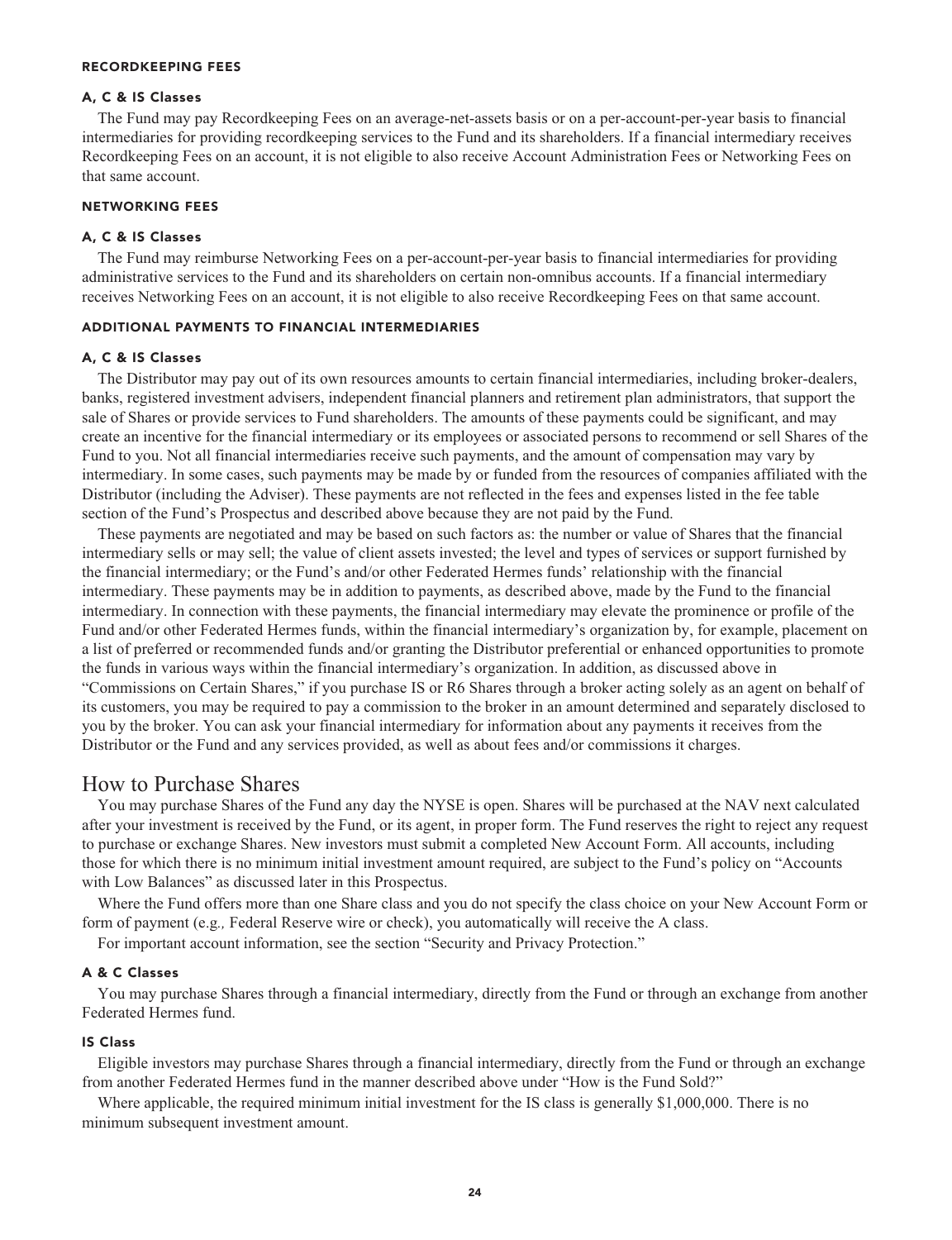### **R6 Class**

**Eligible Investors may purchase Shares through a financial intermediary, directly from the Fund or through an exchange from another Federated Hermes fund in the manner described above under "How is the Fund Sold?"**

**There is no minimum initial or subsequent investment amount required.**

### **THROUGH A FINANCIAL INTERMEDIARY**

- **■ Establish an account with the financial intermediary; and**
- **■ Submit your purchase order to the financial intermediary before the end of regular trading on the NYSE (normally 4:00 p.m. Eastern time).**

**The Fund has authorized certain intermediaries to accept Share purchase orders on its behalf. When authorized intermediaries receive an order in proper form, the order is considered as being placed with the Fund, and Shares will be bought at the NAV next calculated after such an order is received by the authorized intermediary. If your financial intermediary is not an authorized intermediary, the Fund or its agent must receive the purchase order in proper form from your financial intermediary by the end of regular trading on the NYSE (normally 4:00 p.m. Eastern time) in order for your transaction to be priced at that day's NAV. In addition, your financial intermediary must forward your payment by the prescribed trade settlement date (typically within one to three business days) to the Fund's transfer agent, State Street Bank and Trust Company ("Transfer Agent"). You will become the owner of Shares and receive dividends when your payment is received in accordance with these time frames (provided that, if payment is received in the form of a check, the check clears). If your payment is not received in accordance with these time frames, or a check does not clear, your purchase will be canceled and you could be liable for any losses, fees or expenses incurred by the Fund or the Fund's Transfer Agent.**

**Financial intermediaries should send payments according to the instructions in the sections "By Wire" or "By Check."**

**Financial intermediaries may impose higher or lower minimum investment requirements on their customers than those imposed by the Fund. Keep in mind that financial intermediaries may charge you fees for their services in connection with your Share transactions.**

**Shareholders are encouraged to ask their financial intermediary if they are an authorized agent for the Fund and about any fees that may be charged by the financial intermediary.**

### **DIRECTLY FROM THE FUND**

- **■ Establish your account with the Fund by submitting a completed New Account Form; and**
- **Send your payment to the Fund by Federal Reserve wire or check.**

**You will become the owner of Shares and your Shares will be priced at the next calculated NAV after the Fund receives your wire or your check. If your check does not clear, your purchase will be canceled and you could be liable for any losses or fees incurred by the Fund or the Fund's Transfer Agent.**

### **By Wire**

**To facilitate processing your order, please call the Fund before sending the wire. Send your wire to:**

**State Street Bank and Trust Company Boston, MA Dollar Amount of Wire ABA Number 011000028 BNF: 23026552 Attention: Federated Hermes EDGEWIRE Wire Order Number, Dealer Number or Group Number Nominee/Institution Name Fund Name and Number and Account Number**

**You cannot purchase Shares by wire on holidays when wire transfers are restricted.**

### **By Check**

**Make your check payable to The Federated Hermes Funds, note your account number on the check, and send it to: The Federated Hermes Funds P.O. Box 219318 Kansas City, MO 64121-9318**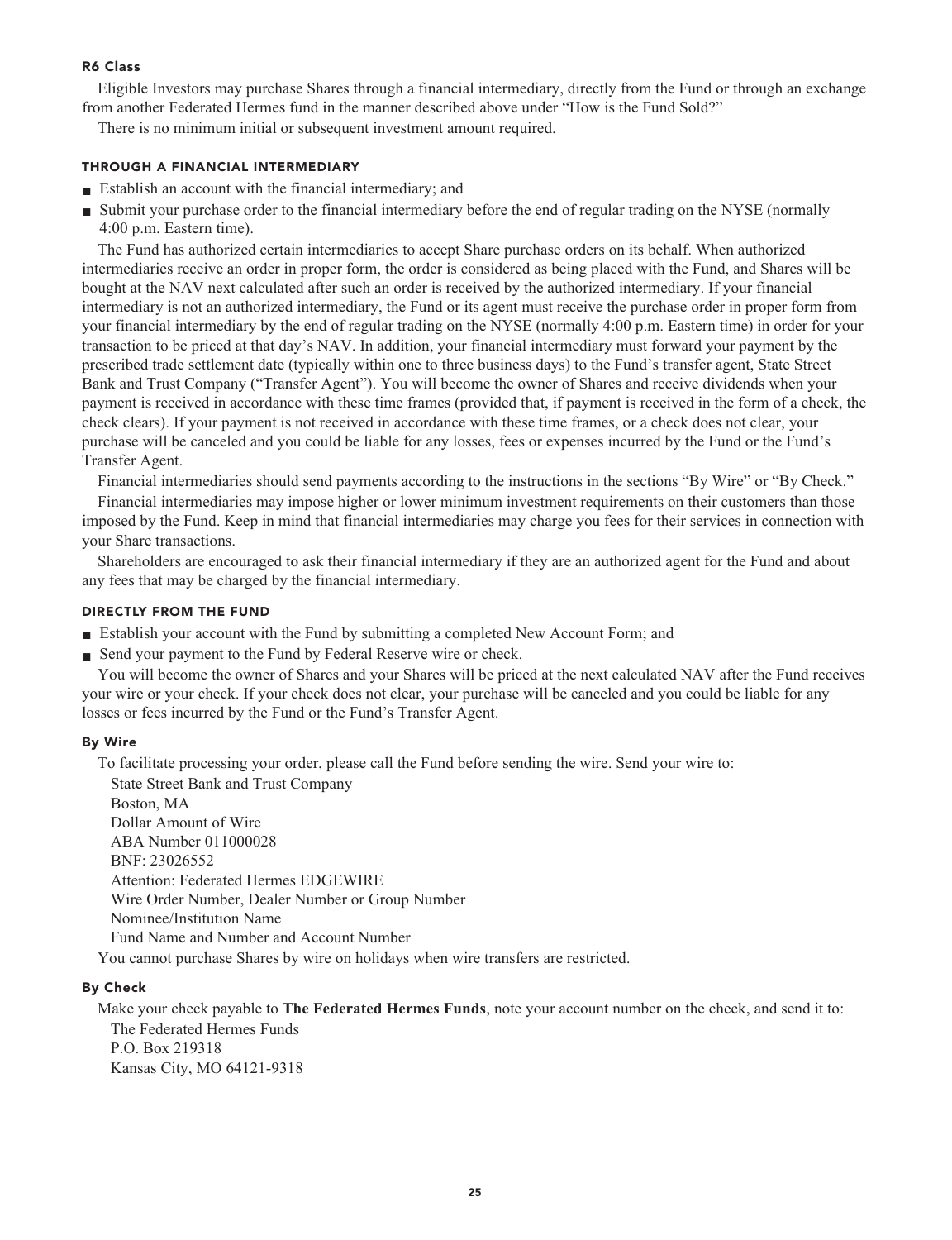**If you send your check by a private courier or overnight delivery service that requires a street address, send it to:**

**The Federated Hermes Funds th 430 W 7 Street Suite 219318 Kansas City, MO 64105-1407**

**Payment should be made in U.S. dollars and drawn on a U.S. bank. The Fund reserves the right to reject any purchase request. For example, to protect against check fraud the Fund may reject any purchase request involving a check that is not made payable to The Federated Hermes Funds (including, but not limited to, requests to purchase Shares using third-party checks) or involving temporary checks or credit card checks.**

### **By Direct Deposit**

**You may establish Payroll Deduction/Direct Deposit arrangements for investments into the Fund by either calling a Client Service Representative at 1-800-341-7400; or by completing the Payroll Deduction/Direct Deposit Form, which is available on [FederatedInvestors.com](https://www.federatedinvestors.com/home.do) under "Resources" and then "Literature and Forms," then "Forms." You will receive a confirmation when this service is available.**

### **THROUGH AN EXCHANGE**

**You may purchase Fund Shares through an exchange from another Federated Hermes fund. To do this you must:**

- **meet any applicable shareholder eligibility requirements;**
- **■ ensure that the account registrations are identical;**
- **meet any applicable minimum initial investment requirements; and**
- **receive a prospectus for the fund into which you wish to exchange.**

**An exchange is treated as a redemption and a subsequent purchase, and is a taxable transaction. The Fund reserves the right to reject any request to purchase or exchange Shares. The Fund may modify or terminate the exchange privilege at any time.**

### **A & C Classes**

**You may purchase Shares through an exchange from the same share class of another Federated Hermes fund.**

### **IS & R6 Classes**

**You may purchase Shares through an exchange from any Federated Hermes fund or share class that does not have a stated sales charge or contingent deferred sales charge, except Shares of Federated Hermes Institutional Money Market Management, Federated Hermes Institutional Tax-Free Cash Trust, Federated Hermes Institutional Prime Obligations Fund, Federated Hermes Institutional Prime Value Obligations Fund, no-load Class A Shares and Class R Shares of any Fund.**

### **By Online Account Services**

**You may access your accounts online to purchase Shares through [FederatedInvestors.com'](https://www.federatedinvestors.com/home.do)s Shareholder Account Access system once you have registered for access. Online transactions may be subject to certain limitations including limitations as to the amount of the transaction. For more information about the services available through Shareholder Account Access, please visit [FederatedInvestors.com](https://www.federatedinvestors.com/home.do) and select "Sign In" and "Access and Manage Investments," or call 1-800-341-7400 Option #4 to speak with a Client Service Representative.**

### **BY SYSTEMATIC INVESTMENT PROGRAM (SIP)**

**Once you have opened an account, you may automatically purchase additional Shares on a regular basis by completing the SIP section of the New Account Form or by contacting the Fund or your financial intermediary. The minimum investment amount for SIPs is \$50.**

### **BY AUTOMATED CLEARING HOUSE (ACH)**

**Once you have opened an account, you may purchase additional Shares through a depository institution that is an ACH member. This purchase option can be established by completing the appropriate sections of the New Account Form.**

### **RETIREMENT INVESTMENTS**

### **A & C Classes**

**You may purchase Shares as retirement investments (such as qualified plans and IRAs or transfer or rollover of assets). Call your financial intermediary or the Fund for information on retirement investments. We suggest that you discuss retirement investments with your tax adviser. You may be subject to an account fee charged by your financial intermediary.**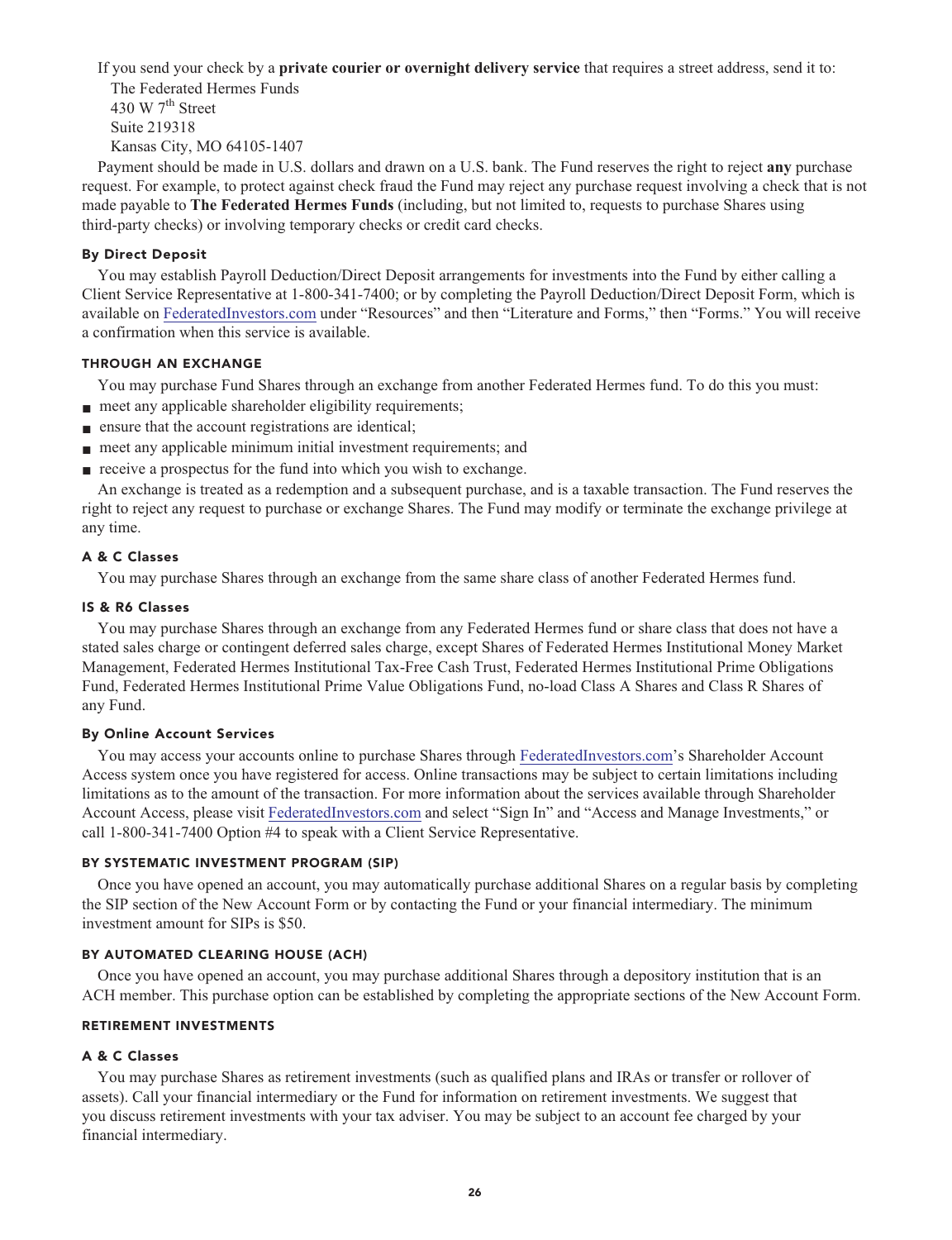### **R6 Class**

**You may purchase Shares as retirement investments (such as qualified plans or transfer of assets). Call your financial intermediary or the Fund for information on retirement investments. We suggest that you discuss retirement investments with your tax adviser. You may be subject to an account fee charged by your financial intermediary.**

# **How to Redeem and Exchange Shares**

**You should redeem or exchange Shares:**

- **■ through a financial intermediary if you purchased Shares through a financial intermediary; or**
- **■ directly from the Fund if you purchased Shares directly from the Fund.**

**Shares of the Fund may be redeemed for cash, or exchanged for shares of other Federated Hermes funds as described herein, on days on which the Fund computes its NAV. Redemption requests may be made by telephone or in writing.**

**Redemption proceeds normally are wired or mailed within one business day for each method of payment after receiving a timely request in proper form. Depending upon the method of payment, when shareholders receive redemption proceeds can differ. Payment may be delayed for up to seven days under certain circumstances (see "Limitations on Redemption Proceeds").**

**For important account information, see the section "Security and Privacy Protection."**

### **THROUGH A FINANCIAL INTERMEDIARY**

**Submit your redemption or exchange request to your financial intermediary by the end of regular trading on the NYSE (normally 4:00 p.m. Eastern time). The redemption amount you will receive is based upon the next calculated NAV after the Fund receives the order from your financial intermediary.**

### **DIRECTLY FROM THE FUND**

### **By Telephone**

**You may redeem or exchange Shares by simply calling the Fund at 1-800-341-7400.**

**If you call before the end of regular trading on the NYSE (normally 4:00 p.m. Eastern time), you will receive a redemption amount based on that day's NAV.**

### **By Mail**

**You may redeem or exchange Shares by sending a written request to the Fund.**

**You will receive a redemption amount based on the next calculated NAV after the Fund receives your written request in proper form.**

**Send requests by mail to: The Federated Hermes Funds P.O. Box 219318 Kansas City, MO 64121-9318**

**Send requests by private courier or overnight delivery service to:**

**The Federated Hermes Funds th 430 W 7 Street Suite 219318 Kansas City, MO 64105-1407**

**All requests must include:**

- **Fund name and Share class, account number and account registration;**
- **amount** to be redeemed or exchanged;
- **■ signatures of all shareholders exactly as registered; and**
- **■ if exchanging, the Fund name and Share class, account number and account registration into which you are exchanging.**

**Call your financial intermediary or the Fund if you need special instructions.**

### **Signature Guarantees**

**Signatures must be guaranteed by a financial institution which is a participant in a Medallion signature guarantee program if:**

- **your redemption will be sent to an address other than the address of record;**
- **your redemption will be sent to an address of record that was changed within the last 30 days;**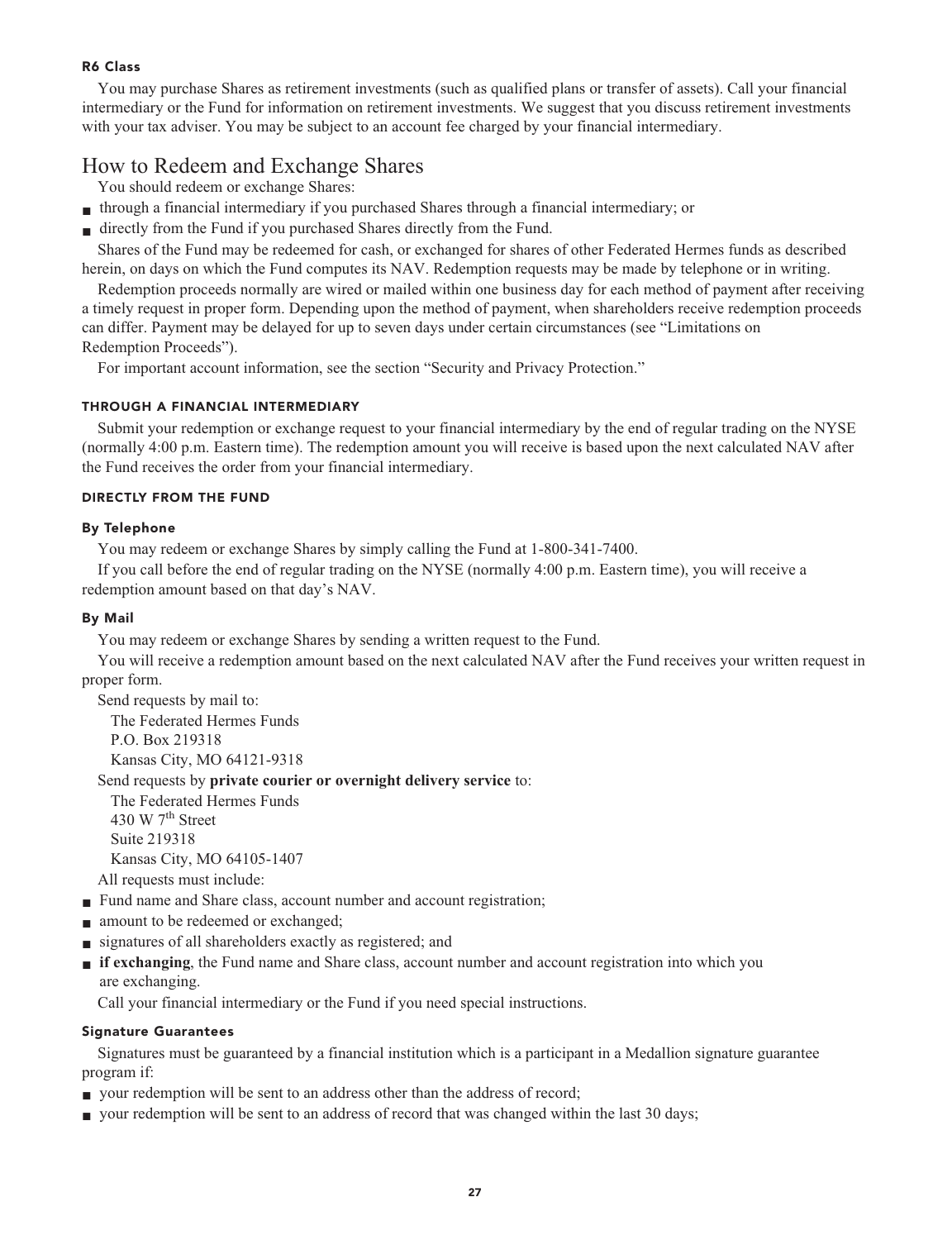- **■ a redemption is payable to someone other than the shareholder(s) of record; or**
- **■ transferring into another fund with a different shareholder registration.**

**A Medallion signature guarantee is designed to protect your account from fraud. Obtain a Medallion signature guarantee from a bank or trust company, savings association, credit union or broker, dealer or securities exchange member. A notary public cannot provide a signature guarantee.**

### **By Online Account Services**

**You may access your accounts online to redeem or exchange Shares through [FederatedInvestors.com'](https://www.federatedinvestors.com/home.do)s Shareholder Account Access system once you have registered for access. Online transactions may be subject to certain limitations including limitations as to the amount of the transaction. For more information about the services available through Shareholder Account Access, please visit [FederatedInvestors.com](https://www.federatedinvestors.com/home.do) and select "Sign In" and "Access and Manage Investments," or call 1-800-341-7400 Option #4 to speak with a Client Service Representative.**

### **PAYMENT METHODS FOR REDEMPTIONS**

**Your redemption proceeds will be mailed by check to your address of record. The following payment options are available if you complete the appropriate section of the New Account Form or an Account Service Options Form. These payment options require a signature guarantee if they were not established when the account was opened:**

- **■ An electronic transfer to your account at a financial institution that is an ACH member; or**
- **■ Wire payment to your account at a domestic commercial bank that is a Federal Reserve System member.**

### **METHODS THE FUND MAY USE TO MEET REDEMPTION REQUESTS**

**The Fund intends to pay Share redemptions in cash. To ensure that the Fund has cash to meet Share redemptions on any day, the Fund typically expects to hold a cash or cash equivalent reserve or sell portfolio securities.**

**In unusual or stressed circumstances, the Fund may generate cash in the following ways:**

- **■ Inter-fund Borrowing and Lending. The SEC has granted an exemption that permits the Fund and all other funds advised by subsidiaries of Federated Hermes ("Federated Hermes funds") to lend and borrow money for certain temporary purposes directly to and from other Federated Hermes funds. Inter-fund borrowing and lending is permitted only: (a) to meet shareholder redemption requests; (b) to meet commitments arising from "failed" trades; and (c) for other temporary purposes. All inter-fund loans must be repaid in seven days or less.**
- **■ Committed Line of Credit. The Fund participates with certain other Federated Hermes funds, on a several basis, in an up to \$500,000,000 unsecured, 364-day, committed, revolving line of credit (LOC) agreement. The LOC was made available to temporarily finance the repurchase or redemption of shares of the funds, failed trades, payment of dividends, settlement of trades and for other short-term, temporary or emergency general business purposes. The Fund cannot borrow under the LOC if an inter-fund loan is outstanding.**
- **Redemption in Kind.** Although the Fund intends to pay Share redemptions in cash, it reserves the right to pay the **redemption price in whole or in part by an "in-kind" distribution of the Fund's portfolio securities. Because the Fund has elected to be governed by Rule 18f-1 under the 1940 Act, the Fund is obligated to pay Share redemptions to any one shareholder in cash only up to the lesser of \$250,000 or 1% of the net assets represented by such Share class during any 90-day period. Redemptions in kind are made consistent with the procedures adopted by the Fund's Board, which generally include distributions of a pro rata share of the Fund's portfolio assets. Redemption in kind is not as liquid as a cash redemption. If redemption is made in kind, securities received may be subject to market risk and the shareholder could incur taxable gains and brokerage or other charges in converting the securities to cash.**

### **LIMITATIONS ON REDEMPTION PROCEEDS**

**Redemption proceeds normally are wired or mailed within one business day after receiving a request in proper form. Payment may be delayed for up to seven days:**

- **to allow your purchase to clear (as discussed below);**
- **■ during periods of market volatility;**
- **■ when a shareholder's trade activity or amount adversely impacts the Fund's ability to manage its assets; or**
- **■ during any period when the Federal Reserve wire or applicable Federal Reserve banks are closed, other than customary weekend and holiday closings.**

**If you request a redemption of Shares recently purchased by check (including a cashier's check or certified check), money order, bank draft or ACH, your redemption proceeds may not be made available for up to seven calendar days to allow the Fund to collect payment on the instrument used to purchase such Shares. If the purchase instrument does not clear, your purchase order will be canceled and you will be responsible for any losses incurred by the Fund as a result of your canceled order.**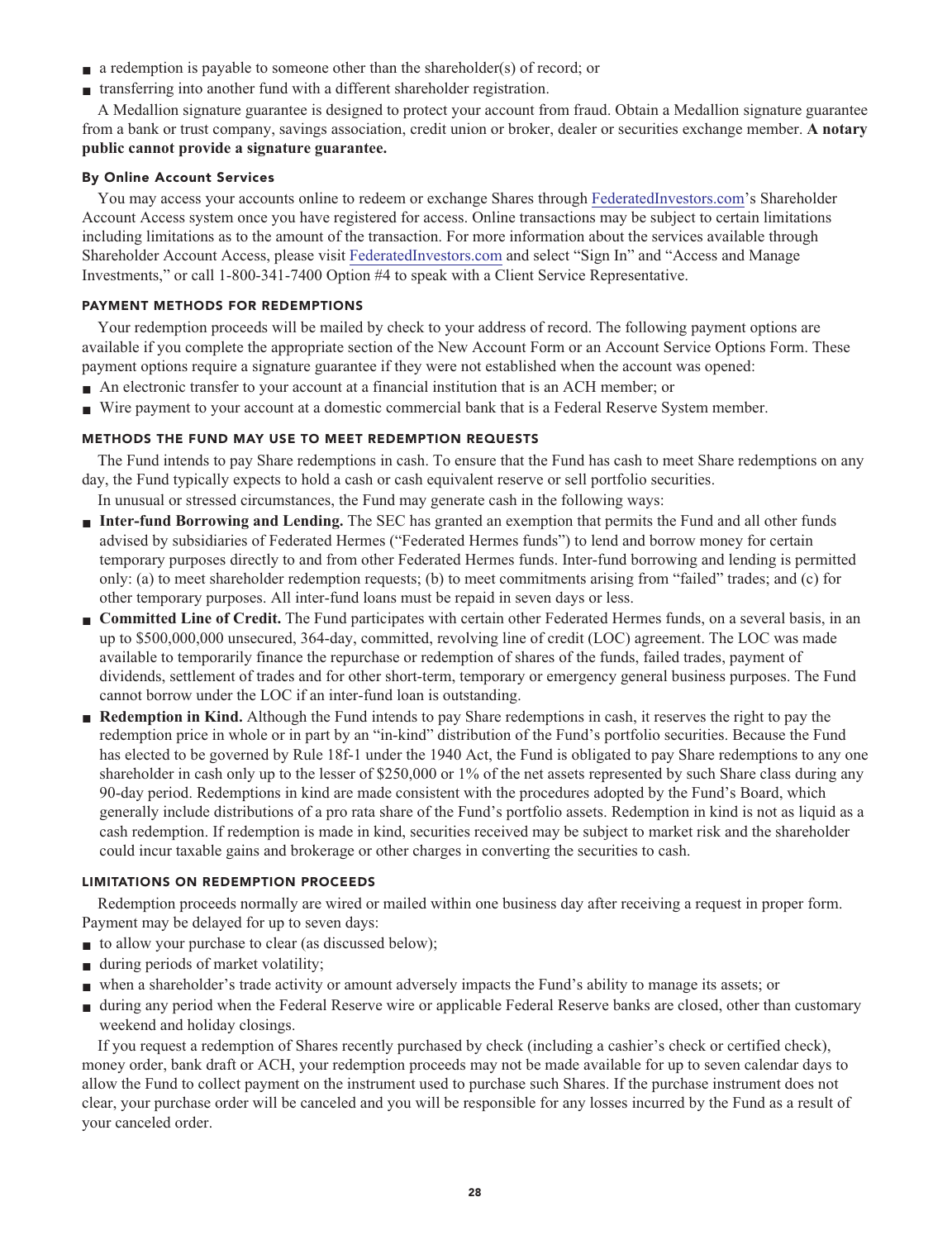**In addition, the right of redemption may be suspended, or the payment of proceeds may be delayed (including beyond seven days), during any period:**

- when the NYSE is closed, other than customary weekend and holiday closings;
- **■ when trading on the NYSE is restricted, as determined by the SEC;**
- **■ in which an emergency exists, as determined by the SEC, so that disposal of the Fund's investments or determination of its NAV is not reasonably practicable; or**
- **■ as the SEC may by order permit for the protection of Fund shareholders.**

**You will not accrue interest or dividends on uncashed redemption checks from the Fund when checks are undeliverable and returned to the Fund.**

### **REDEMPTIONS FROM RETIREMENT ACCOUNTS**

#### **A, C & R6 Classes**

**In the absence of your specific instructions, 10% of the value of your redemption from a retirement account in the Fund may be withheld for taxes. This withholding only applies to certain types of retirement accounts.**

### **EXCHANGE PRIVILEGE**

**You may exchange Shares of the Fund. To do this, you must:**

- **meet any applicable shareholder eligibility requirements;**
- **ensure that the account registrations are identical;**
- **meet any applicable minimum initial investment requirements; and**
- **receive a prospectus for the fund into which you wish to exchange.**

**An exchange is treated as a redemption and a subsequent purchase, and is a taxable transaction. The Fund reserves the right to reject any request to purchase or exchange Shares. The Fund may modify or terminate the exchange privilege at any time.**

**In addition, the Fund may terminate your exchange privilege if your exchange activity is found to be excessive under the Fund's frequent trading policies. See "Account and Share Information – Frequent Trading Policies."**

**Financial intermediaries may have different policies and procedures regarding the availability of intra-fund exchanges ("automatic exchanges"). These exchanges which are directed by the financial intermediary and not the Fund are discussed in Appendix B to this Prospectus.**

### **A & C Classes**

**You may exchange Shares into shares of the same class of another Federated Hermes fund.**

#### **IS & R6 Classes**

**You may exchange Shares of the Fund for shares of any Federated Hermes fund or share class that does not have a stated sales charge or contingent deferred sales charge, except Shares of Federated Hermes Institutional Money Market Management, Federated Hermes Institutional Tax-Free Cash Trust, Federated Hermes Institutional Prime Obligations Fund, Federated Hermes Institutional Prime Value Obligations Fund, no-load Class A Shares and Class R Shares of any Fund.**

#### **SYSTEMATIC WITHDRAWAL/EXCHANGE PROGRAM**

**You may automatically redeem or exchange Shares. The minimum amount for all new or revised systematic redemptions or exchanges of Shares is \$50 per transaction per fund. Complete the appropriate section of the New Account Form or an Account Service Options Form or contact your financial intermediary or the Fund. Your account value must meet the minimum initial investment amount at the time the program is established. This program may reduce, and eventually deplete, your account. Payments should not be considered yield or income.**

**Generally, it is not advisable to continue to purchase Shares subject to a sales charge while redeeming Shares using this program.**

### **ADDITIONAL CONDITIONS**

### **Telephone Transactions**

**The Fund will record your telephone instructions. If the Fund does not follow reasonable procedures, it may be liable for losses due to unauthorized or fraudulent telephone instructions.**

### **Share Certificates**

**The Fund does not issue share certificates.**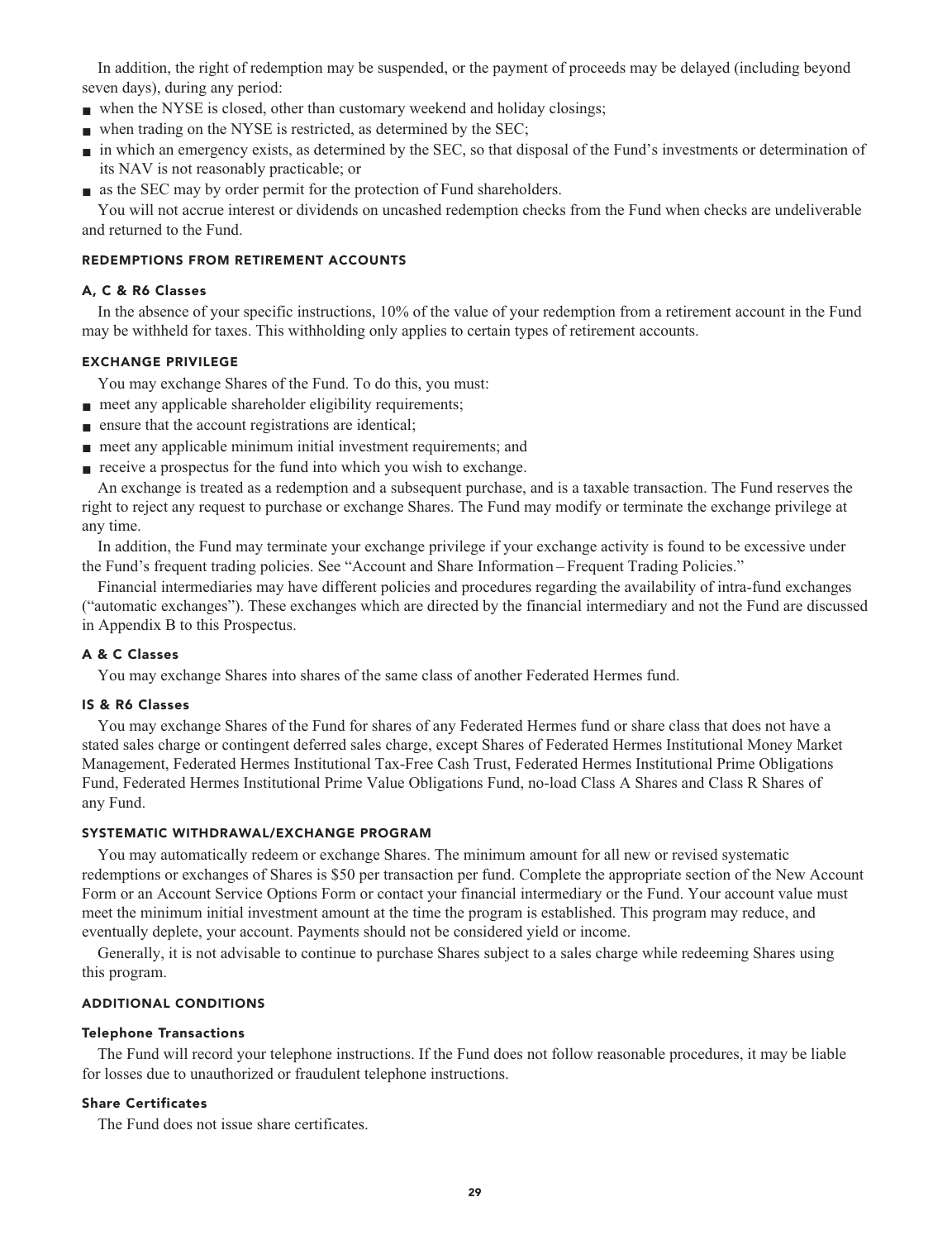# **Security and Privacy Protection**

### **ONLINE ACCOUNT AND TELEPHONE ACCESS SECURITY**

**Federated Hermes will not be responsible for losses that result from unauthorized transactions, unless Federated Hermes does not follow procedures designed to verify your identity. When initiating a transaction by telephone or online, shareholders should be aware that any person with access to your account and other personal information including PINs (Personal Identification Numbers) may be able to submit instructions by telephone or online. Shareholders are responsible for protecting their identity by using strong usernames and complex passwords which utilize combinations of mixed case letters, numbers and symbols, and change passwords and PINs frequently.**

**Using [FederatedInvestors.com'](https://www.federatedinvestors.com/home.do)s Account Access website means you are consenting to sending and receiving personal financial information over the Internet, so you should be sure you are comfortable with the risks. You will be required to accept the terms of an online agreement and to establish and utilize a password in order to access online account services. The Transfer Agent has adopted security procedures to confirm that internet instructions are genuine. The Transfer Agent will also send you written confirmation of share transactions. The Transfer Agent, the Fund and any of its affiliates will not be liable for losses or expenses that occur from fraudulent Internet instructions reasonably believed to be genuine.**

**The Transfer Agent or the Fund will employ reasonable procedures to confirm that telephone transaction requests are genuine, which may include recording calls, asking the caller to provide certain personal identification information, sending you written confirmation, or requiring other confirmation security procedures. The Transfer Agent, the Fund and any of its affiliates will not be liable for relying on instructions submitted by telephone that the Fund reasonably believes to be genuine.**

#### **ANTI-MONEY LAUNDERING COMPLIANCE**

**To help the government fight the funding of terrorism and money laundering activities, federal law requires financial institutions to obtain, verify and record information that identifies each new customer who opens a Fund account and to determine whether such person's name appears on governmental lists of known or suspected terrorists or terrorist organizations. Pursuant to the requirements under the USA PATRIOT Act, the information obtained will be used for compliance with the USA PATRIOT Act or other applicable laws, regulations and rules in connection with money laundering, terrorism or other illicit activities.**

**Information required includes your name, residential or business address, date of birth (for an individual), and other information that identifies you, including your social security number, tax identification number or other identifying number. The Fund cannot waive these requirements. The Fund is required by law to reject your Account Application if the required information is not provided. If, after reasonable effort, the Fund is unable to verify your identity or that of any other person(s) authorized to act on your behalf, or believes it has identified potentially suspicious, fraudulent or criminal activity, the Fund reserves the right to close your account and redeem your shares at the next calculated NAV without your permission. Any applicable contingent deferred sales charge (CDSC) will be assessed upon redemption of your shares.**

**The Fund has a strict policy designed to protect the privacy of your personal information. A copy of Federated Hermes' privacy policy notice was given to you at the time you opened your account. The Fund sends a copy of the privacy notice to you annually. You may also obtain the privacy notice by calling the Fund, or through [FederatedInvestors.com.](https://www.federatedinvestors.com/home.do)**

### **Account and Share Information**

### **CONFIRMATIONS AND ACCOUNT STATEMENTS**

**You will receive confirmation of purchases, redemptions and exchanges (except for systematic transactions). In addition, you will receive periodic statements reporting all account activity, including systematic transactions, dividends and capital gains paid.**

#### **DIVIDENDS AND CAPITAL GAINS**

**The Fund declares and pays any dividends monthly to shareholders. Dividends are paid to all shareholders invested in the Fund on the record date. The record date is the date on which a shareholder must officially own Shares in order to earn a dividend.**

**In addition, the Fund pays any capital gains at least annually and may make such special distributions of dividends and capital gains as may be necessary to meet applicable regulatory requirements. Your dividends and capital gains distributions will be automatically reinvested in additional Shares without a sales charge, unless you elect cash payments. Dividends may also be reinvested without sales charges in shares of any class of any other Federated Hermes fund of which you are already a shareholder.**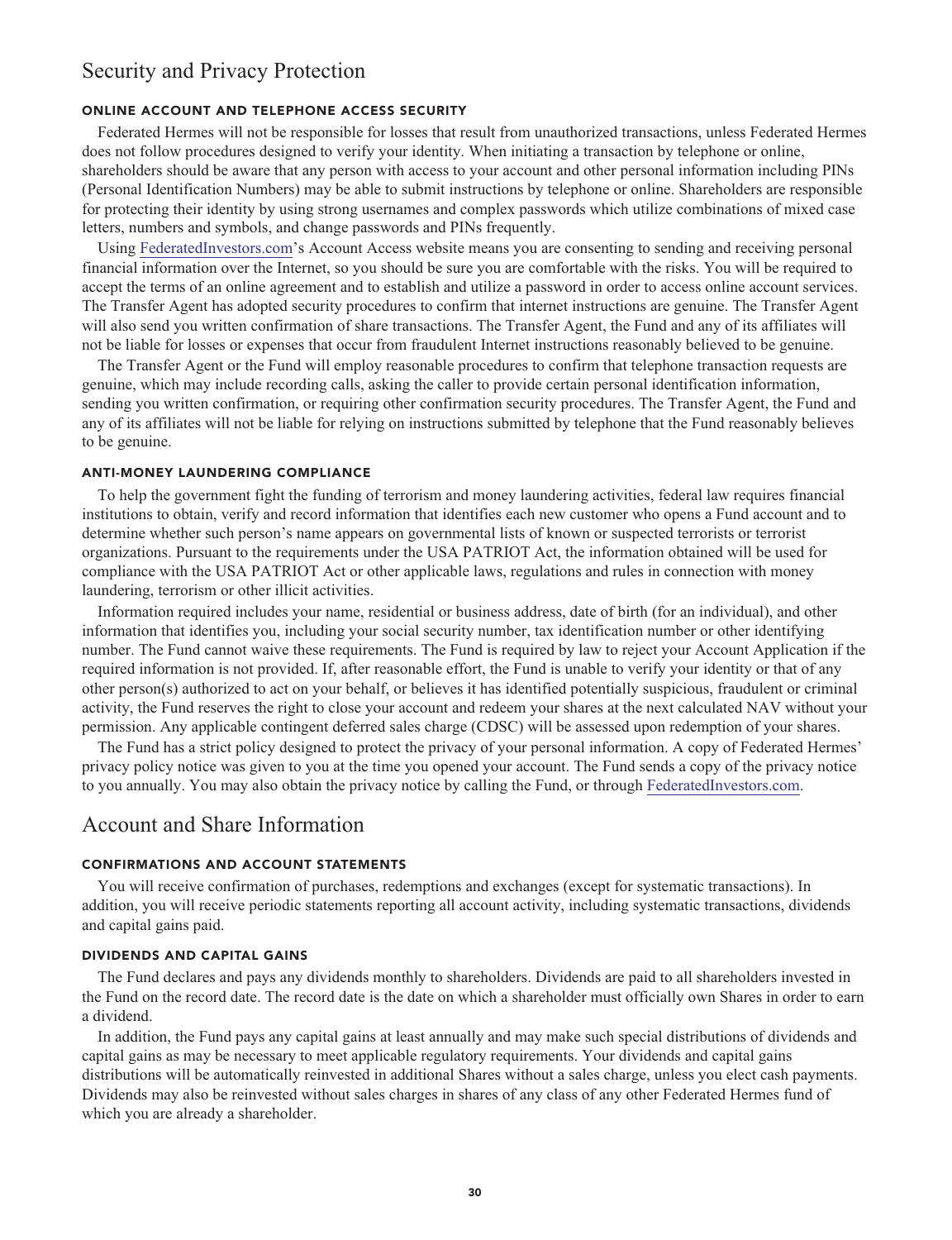**If you purchase Shares just before the record date for a dividend or capital gain distribution, you will pay the full price for the Shares and then receive a portion of the price back in the form of a taxable distribution, whether or not you reinvest the distribution in Shares. Therefore, you should consider the tax implications of purchasing Shares shortly before the record date for a dividend or capital gain. Contact your financial intermediary or the Fund for information concerning when dividends and capital gains will be paid.**

**Under the federal securities laws, the Fund is required to provide a notice to shareholders regarding the source of distributions made by the Fund if such distributions are from sources other than ordinary investment income. In addition, important information regarding the Fund's distributions, if applicable, is available via the link to the Fund and share class name at [FederatedInvestors.com/FundInformation.](https://www.federatedinvestors.com/product-info/prospectuses-and-regulatory-reports.do)**

#### **SMALL DISTRIBUTIONS AND UNCASHED CHECKS**

**Generally, dividend and/or capital gain distributions payable by check in an amount of less than \$25 will be automatically reinvested in additional shares. This policy does not apply if you have elected to receive cash distributions that are directly deposited into your bank account via wire or ACH.**

**Additionally, if one or more dividend or capital gain distribution checks are returned as "undeliverable," or remain uncashed for 180 days, all subsequent dividend and capital gain distributions will be reinvested in additional shares. No interest will accrue on amounts represented by uncashed distribution checks. For questions on whether reinvestment applies to your distributions, please contact a Client Service Representative at 1-800-341-7400.**

**Certain states, including the State of Texas, have laws that allow shareholders to designate a representative to receive abandoned or unclaimed property ("escheatment") notifications by completing and submitting a designation form that generally can be found on the official state website. If a shareholder resides in an applicable state, and elects to designate a representative to receive escheatment notifications, escheatment notices generally will be delivered as required by such state laws, including, as applicable, to both the shareholder and the designated representative. A completed designation form may be mailed to the Fund (if Shares are held directly with the Fund) or to the shareholder's financial intermediary (if Shares are not held directly with the Fund). Shareholders should refer to relevant state law for the shareholder's specific rights and responsibilities under his or her state's escheatment law(s), which can generally be found on a state's official website.**

### **ACCOUNTS WITH LOW BALANCES**

### **A, C & IS Classes**

**Federated Hermes reserves the right to close accounts if redemptions or exchanges cause the account balance to fall below:**

- **■ \$1,500 for the A and C classes (or in the case of IRAs, \$250); and**
- \$25,000 for the IS class.

**Before an account is closed, you will be notified and allowed at least 30 days to purchase additional Shares to meet the minimum.**

#### **TAX INFORMATION**

**The Fund sends an IRS Form 1099 and an annual statement of your account activity to assist you in completing your federal, state and local tax returns. Fund distributions of dividends and capital gains are taxable to you whether paid in cash or reinvested in the Fund. Dividends are taxable at different rates depending on the source of dividend income. Distributions of net short-term capital gains are taxable to you as ordinary income. Distributions of net long-term capital gains are taxable to you as long-term capital gains regardless of how long you have owned your Shares.**

**Fund distributions are expected to be both dividends and capital gains. Redemptions and exchanges are taxable sales. Please consult your tax adviser regarding your federal, state and local tax liability.**

#### **FREQUENT TRADING POLICIES**

**Frequent or short-term trading into and out of the Fund can have adverse consequences for the Fund and shareholders who use the Fund as a long-term investment vehicle. Such trading in significant amounts can disrupt the Fund's investment strategies (e.g., by requiring it to sell investments at inopportune times or maintain excessive short-term or cash positions to support redemptions), increase brokerage and administrative costs and affect the timing and amount of taxable gains distributed by the Fund. Investors engaged in such trading may also seek to profit by anticipating changes in the Fund's NAV in advance of the time as of which NAV is calculated.**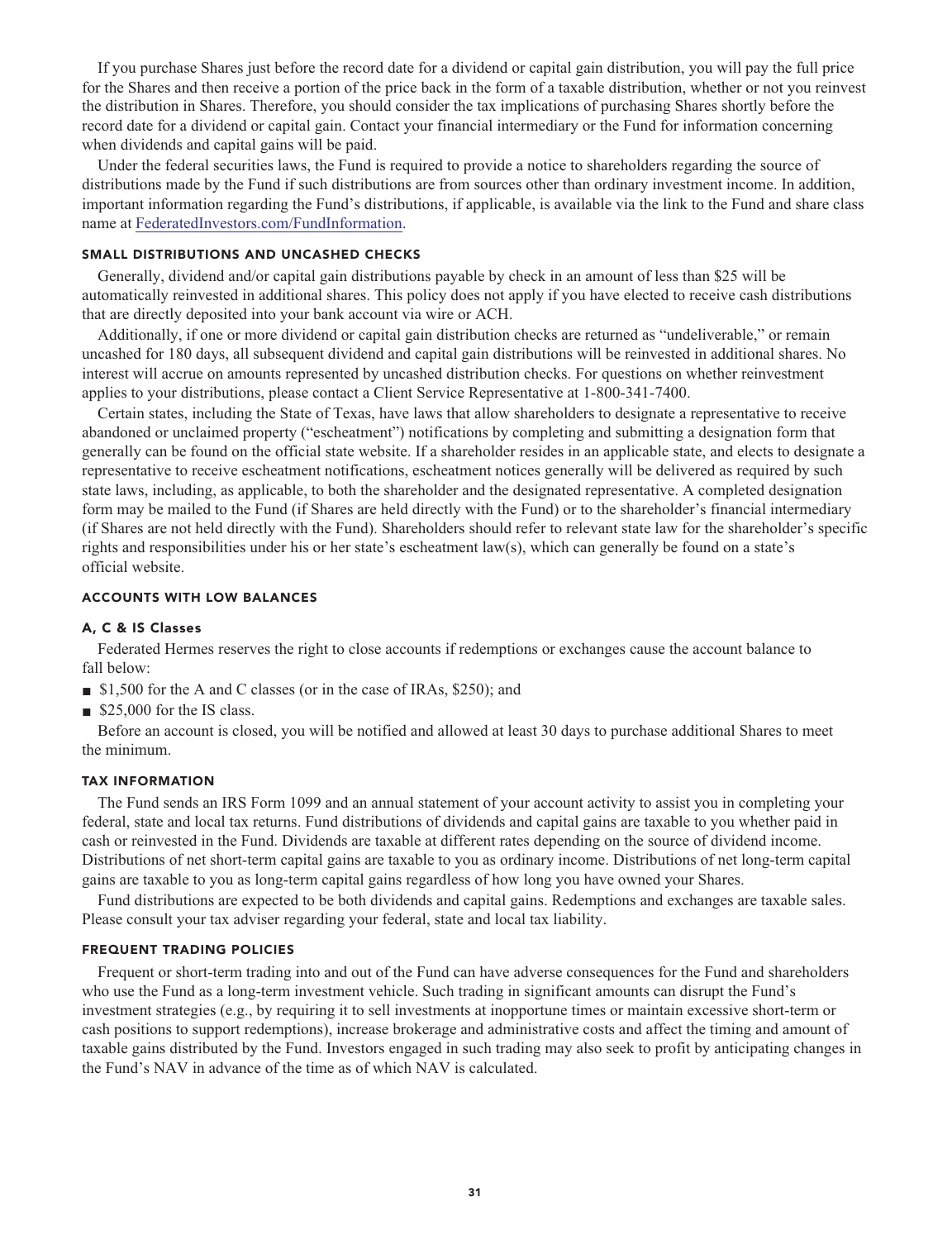**The Fund's Board has approved policies and procedures intended to discourage excessive frequent or short-term trading of the Fund's Shares. The Fund's fair valuation procedures are intended in part to discourage short-term trading strategies by reducing the potential for these strategies to succeed. See "What Do Shares Cost?" The Fund also monitors trading in Fund Shares in an effort to identify disruptive trading activity. The Fund monitors trades into and out of the Fund within a period of 30 days or less. The Fund may also monitor trades into and out of the Fund for potentially disruptive trading activity over periods longer than 30 days. The size of Share transactions subject to monitoring varies. Where it is determined that a shareholder has exceeded the detection amounts twice within a period of 12 months, the Fund will temporarily prohibit the shareholder from making further purchases or exchanges of Fund Shares. If the shareholder continues to exceed the detection amounts for specified periods, the Fund will impose lengthier trading restrictions on the shareholder, up to and including permanently prohibiting the shareholder from making any further purchases or exchanges of Fund Shares. Whether or not the specific monitoring limits are exceeded, the Fund's management or the Adviser may determine from the amount, frequency or pattern of purchases and redemptions or exchanges that a shareholder is engaged in excessive trading that is or could be detrimental to the Fund and other shareholders and may prohibit the shareholder from making further purchases or exchanges of Fund Shares. No matter how the Fund defines its limits on frequent trading of Fund Shares, other purchases and sales of Fund Shares may have adverse effects on the management of the Fund's portfolio and its performance.**

**The Fund's frequent trading restrictions do not apply to purchases and sales of Fund Shares by other Federated Hermes funds. These funds impose the same frequent trading restrictions as the Fund at their shareholder level. In addition, allocation changes of the investing Federated Hermes fund are monitored, and the managers of the recipient fund must determine that there is no disruption to their management activity. The intent of this exception is to allow investing fund managers to accommodate cash flows and other activity that result from non-abusive trading in the investing fund, without being stopped from such trading because the aggregate of such trades exceeds the monitoring limits. Nonetheless, as with any trading in Fund Shares, purchases and redemptions of Fund Shares by other Federated Hermes funds could adversely affect the management of the Fund's portfolio and its performance.**

**The Fund will not restrict transactions made on a non-discretionary basis by certain asset allocation programs, wrap programs, fund of funds, collective funds or other similar accounts that have been pre-approved by Federated Hermes ("Approved Accounts"). The Fund will continue to monitor transactions by the Approved Accounts and will seek to limit or restrict even non-discretionary transactions by Approved Accounts that are determined to be disruptive or harmful to the Fund.**

**The Fund's objective is that its restrictions on short-term trading should apply to all shareholders that are subject to the restrictions, regardless of the number or type of accounts in which Shares are held. However, the Fund anticipates that limitations on its ability to identify trading activity to specific shareholders, including where Shares are held through intermediaries in multiple or omnibus accounts, will mean that these restrictions may not be able to be applied uniformly in all cases.**

**Other funds in the Federated Hermes family of funds may impose different monitoring policies or in some cases, may not monitor for frequent or short-term trading. Under normal market conditions such monitoring policies are designed to protect the funds being monitored and their shareholders and the operation of such policies and shareholder investments under such monitoring are not expected to have materially adverse impact on the Federated Hermes funds or their shareholders. If you plan to exchange your fund shares for shares of another Federated Hermes fund, please read the prospectus of that other Federated Hermes fund for more information.**

#### **PORTFOLIO HOLDINGS INFORMATION**

**Information concerning the Fund's portfolio holdings is available via the link to the Fund and share class name at [FederatedInvestors.com/FundInformation.](https://www.federatedinvestors.com/product-info/prospectuses-and-regulatory-reports.do) A complete listing of the Fund's portfolio holdings as of the end of each month is posted on the website 15 days (or the next business day) after the end of the month and remains posted for six months thereafter. Summary portfolio composition information as of the close of each month is posted on the website 15 days (or the next business day) after month-end and remains posted until replaced by the information for the succeeding month. The summary portfolio composition information may include identification of the Fund's top 10 holdings and a percentage breakdown of the portfolio by sector.**

**You may also access portfolio information as of the end of the Fund's fiscal quarters via the link to the Fund and share class name at [FederatedInvestors.com.](https://www.federatedinvestors.com/home.do) The Fund's Annual and Semi-Annual Shareholder Reports contain complete listings of the Fund's portfolio holdings as of the end of the Fund's second and fourth fiscal quarters. Fiscal quarter information is made available on the website within 70 days after the end of the fiscal quarter. This information is also available in reports filed with the SEC at the SEC's website at [sec.gov.](https://www.sec.gov/)**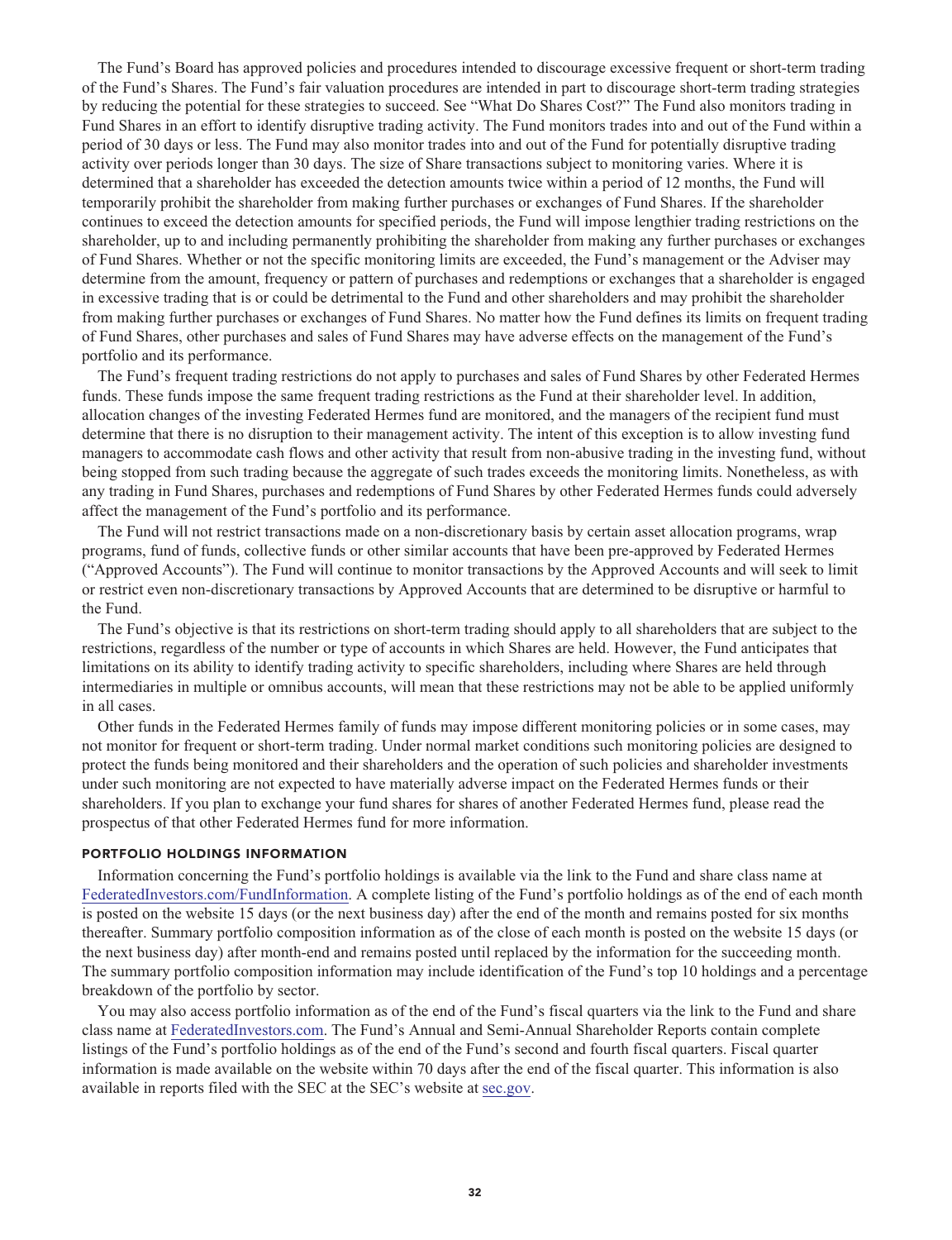**Each fiscal quarter, the Fund will file with the SEC a complete schedule of its monthly portfolio holdings on "Form N-PORT." The Fund's holdings as of the end of the third month of every fiscal quarter, as reported on Form N-PORT, will be publicly available on the SEC's website at [sec.gov](https://www.sec.gov/) within 60 days of the end of the fiscal quarter upon filing. You may also access this information via the link to the Fund and share class name at [FederatedInvestors.com.](https://www.federatedinvestors.com/home.do)**

**In addition, from time to time (for example, during periods of unusual market conditions), additional information regarding the Fund's portfolio holdings and/or composition may be posted to [FederatedInvestors.com.](https://www.federatedinvestors.com/home.do) If and when such information is posted, its availability will be noted on, and the information will be accessible from, the home page of the website.**

### **Who Manages the Fund?**

**The Board governs the Fund. The Board selects and oversees the Adviser, Federated Equity Management Company of Pennsylvania. The Adviser manages the Fund's assets, including buying and selling portfolio securities. Federated Advisory Services Company (FASC), an affiliate of the Adviser, provides research, quantitative analysis, equity trading and transaction settlement and certain other support services to the Adviser. The fee for these services is paid by the Adviser and not by the Fund.**

**The address of the Adviser and FASC is 1001 Liberty Avenue, Pittsburgh, PA 15222-3779.**

**The Adviser and other advisory subsidiaries of Federated Hermes combined advise approximately 102 registered investment companies spanning equity, fixed-income and money market mutual funds and also manage a variety of other pooled investment vehicles, private investment companies and customized separately managed accounts (including non-U.S./offshore funds). Federated Hermes' assets under management totaled approximately \$634.1 billion in assets as of September 30, 2021. Federated Hermes was established in 1955 as Federated Investors, Inc. and is one of the largest investment managers in the United States with nearly 2,000 employees. Federated Hermes provides investment products to more than 11,000 investment professionals and institutions.**

**The Adviser advises approximately 15 registered investment companies and also manages sub-advised funds. The Adviser's assets under management totaled approximately \$16.3 billion as of December 31, 2021.**

#### **PORTFOLIO MANAGEMENT INFORMATION**

### **Daniel Peris**

**Daniel Peris, CFA, Senior Portfolio Manager, has been the Fund's portfolio manager since June of 2008.**

**Mr. Peris is jointly responsible for the day-to-day management of the Fund and develops investment strategy for the Fund. He has been with the Adviser or an affiliate since 2002; has worked in investment management since 1999; and has managed investment portfolios since 2006. Education: B.A., Williams College; M.Phil., Oxford University; and Ph.D., University of Illinois.**

#### **Deborah D. Bickerstaff**

**Deborah D. Bickerstaff, Portfolio Manager, has been the Fund's portfolio manager since January of 2014.**

**Ms. Bickerstaff is jointly responsible for the day-to-day management of the Fund, with emphasis on portfolio analytics and implementation. She has been with the Adviser or an affiliate since 1996; has worked in investment management since 2000 and has managed investment portfolios since 2005. Education: B.S., La Roche College.**

#### **Jared S. Hoff**

**Jared S. Hoff, Portfolio Manager, has been the Fund's portfolio manager since January of 2017.**

**Mr. Hoff is jointly responsible for the day-to-day management of the Fund. He has been with the Adviser or an affiliate since 2000; has worked in investment management since 2000; and has managed investment portfolios since 2017. Education: B.S., Duquesne University; M.B.A., Carnegie Mellon University.**

### **Michael R. Tucker**

**Michael R. Tucker, Portfolio Manager, has been the Fund's portfolio manager since January of 2017.**

**Mr. Tucker is jointly responsible for the day-to-day management of the Fund. He has been with the Adviser or an affiliate since 1993; has worked in investment management since 1993; and has managed investment portfolios since 2017. Education: B.S. and M.S., Carnegie Mellon University.**

**The Fund's SAI provides additional information about the Portfolio Managers' compensation, management of other accounts and ownership of securities in the Fund.**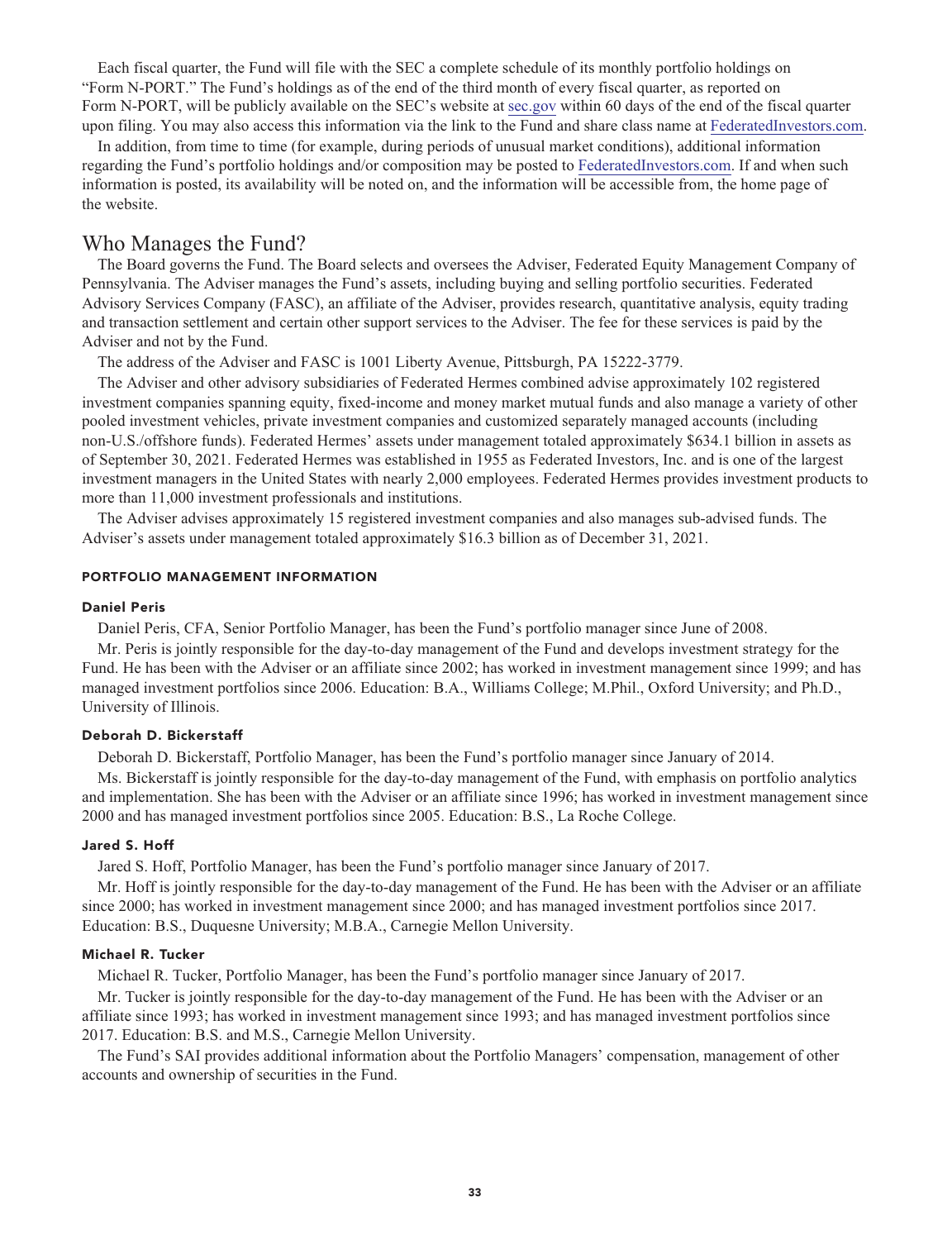### **ADVISORY FEES**

**The Fund's investment advisory contract provides for payment to the Adviser of an annual investment advisory fee of 0.75% of the Fund's average daily net assets. The Adviser may voluntarily waive a portion of its fee or reimburse the Fund for certain operating expenses. The Adviser and its affiliates have also agreed to certain "Fee Limits" as described in the footnote to the "Risk/Return Summary: Fees and Expenses" table found in the "Fund Summary" section of the Prospectus.**

**A discussion of the Board's review of the Fund's investment advisory contract is available in the Fund's annual and semi-annual shareholder reports for the periods ended November 30 and May 31, respectively.**

### **Financial Information**

### **FINANCIAL HIGHLIGHTS**

**The Financial Highlights will help you understand the Fund's financial performance for its past five fiscal years, or since inception if the life of the Fund's share class is shorter. Some of the information is presented on a per Share basis. Total returns represent the rate an investor would have earned (or lost) on an investment in the Fund, assuming reinvestment of any dividends and capital gains.**

**This information has been audited by KPMG LLP, an independent registered public accounting firm, whose report, along with the Fund's audited financial statements, is included in the Annual Report.**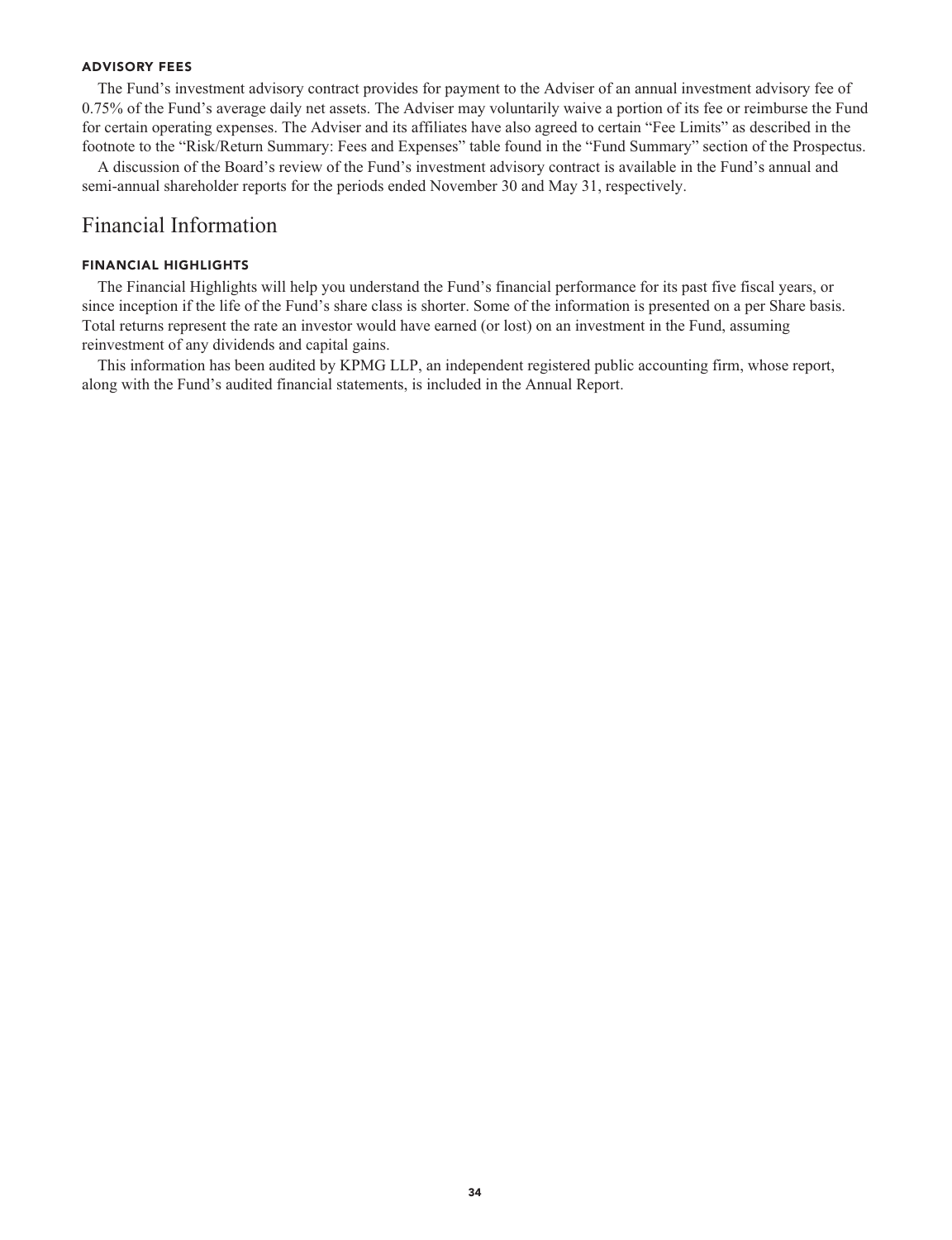# **Financial Highlights – Class A Shares**

**(For a Share Outstanding Throughout Each Period)**

| <b>Year Ended November 30</b>             | 2021   | 2020       | 2019   | 2018       | 2017              |
|-------------------------------------------|--------|------------|--------|------------|-------------------|
| Net Asset Value, Beginning of Period      | \$3.38 | \$3.54     | \$3.34 | \$3.75     | \$3.36            |
| <b>Income From Investment Operations:</b> |        |            |        |            |                   |
| Net investment income                     | 0.13   | 0.11       | 0.14   | 0.16       | 0.14 <sup>1</sup> |
| Net realized and unrealized gain (loss)   | 0.14   | (0.16)     | 0.20   | (0.42)     | 0.39              |
| TOTAL FROM INVESTMENT OPERATIONS          | 0.27   | (0.05)     | 0.34   | (0.26)     | 0.53              |
| <b>Less Distributions:</b>                |        |            |        |            |                   |
| Distributions from net investment income  | (0.13) | (0.11)     | (0.14) | (0.15)     | (0.14)            |
| Net Asset Value, End of Period            | \$3.52 | \$3.38     | \$3.54 | \$3.34     | \$3.75            |
| Total Return <sup>2</sup>                 | 7.93%  | $(1.18)\%$ | 10.55% | $(7.04)\%$ | 16.00%            |
|                                           |        |            |        |            |                   |

#### **Ratios to Average Net Assets:**

| Net expenses <sup>3</sup>                 | 1.10%    | $1.11\%$ <sup>4</sup> | $1.11\%$ <sup>4</sup> | $1.11\%$ <sup>4</sup> | 1.11%     |
|-------------------------------------------|----------|-----------------------|-----------------------|-----------------------|-----------|
| Net investment income                     | 3.57%    | 3.34%                 | 4.15%                 | 4.28%                 | 3.75%     |
| Expense waiver/reimbursement <sup>5</sup> | 0.19%    | 0.20%                 | 0.18%                 | 0.18%                 | 0.17%     |
| Supplemental Data:                        |          |                       |                       |                       |           |
| Net assets, end of period (000 omitted)   | \$75,905 | \$75,670              | \$87,937              | \$96.847              | \$154,565 |
| Portfolio turnover <sup>6</sup>           | 27%      | 40%                   | 28%                   | 24%                   | 18%       |

**1 Per share numbers have been calculated using the average shares method.**

**2 Based on net asset value, which does not reflect the sales charge, redemption fee or contingent deferred sales charge, if applicable.**

**3 Amount does not reflect net expenses incurred by investment companies in which the Fund may invest.**

**4 The net expense ratio is calculated without reduction for fees paid indirectly for expense offset arrangements. The net expense ratios are 1.11%, 1.11% and 1.11% for the years ended November 30, 2020, 2019 and 2018, respectively, after taking into account these expense reductions.**

**5 This expense decrease is reflected in both the net expense and net investment income ratios shown above. Amount does not reflect expense waiver/ reimbursement recorded by investment companies in which the Fund may invest.**

**6 Securities that mature are considered sales for purposes of this calculation.**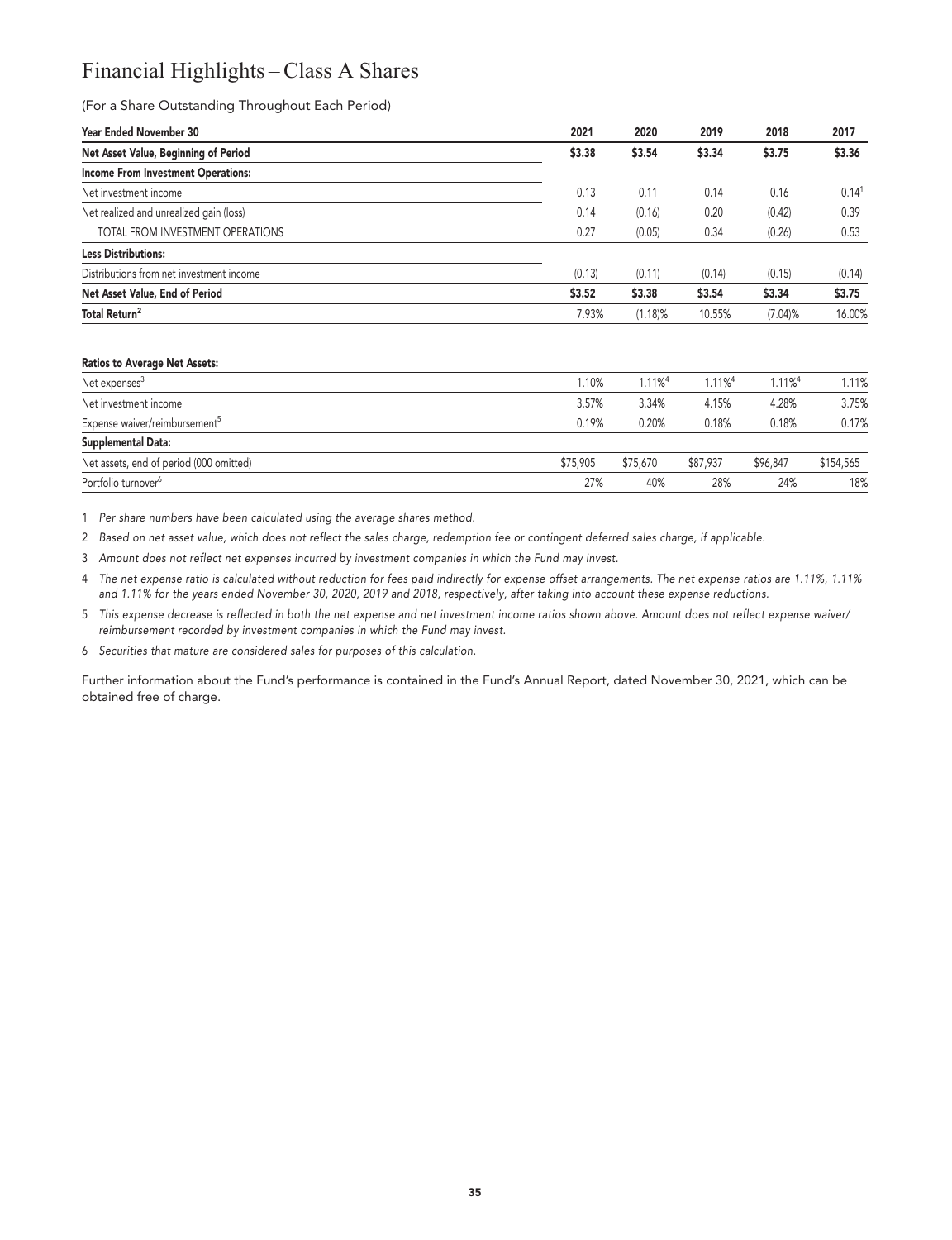# **Financial Highlights – Class C Shares**

### **(For a Share Outstanding Throughout Each Period)**

| <b>Year Ended November 30</b>             | 2021   | 2020    | 2019   | 2018       | 2017                |
|-------------------------------------------|--------|---------|--------|------------|---------------------|
| Net Asset Value, Beginning of Period      | \$3.35 | \$3.51  | \$3.31 | \$3.72     | \$3.34              |
| <b>Income From Investment Operations:</b> |        |         |        |            |                     |
| Net investment income                     | 0.09   | 0.08    | 0.11   | 0.12       | $0.11$ <sup>1</sup> |
| Net realized and unrealized gain (loss)   | 0.15   | (0.15)  | 0.21   | (0.40)     | 0.39                |
| TOTAL FROM INVESTMENT OPERATIONS          | 0.24   | (0.07)  | 0.32   | (0.28)     | 0.50                |
| <b>Less Distributions:</b>                |        |         |        |            |                     |
| Distributions from net investment income  | (0.10) | (0.09)  | (0.12) | (0.13)     | (0.12)              |
| Net Asset Value, End of Period            | \$3.49 | \$3.35  | \$3.51 | \$3.31     | \$3.72              |
| Total Return <sup>2</sup>                 | 7.19%  | (1.96)% | 9.85%  | $(7.75)\%$ | 14.99%              |
|                                           |        |         |        |            |                     |

#### **Ratios to Average Net Assets:**

| Net expenses <sup>3</sup>                 | 1.85%    | $1.86\%$ <sup>4</sup> | $1.86\%$ <sup>4</sup> | 1.86% <sup>4</sup> | 1.86%    |
|-------------------------------------------|----------|-----------------------|-----------------------|--------------------|----------|
| Net investment income                     | 2.81%    | 2.63%                 | 3.43%                 | 3.55%              | 3.05%    |
| Expense waiver/reimbursement <sup>5</sup> | 0.18%    | 0.20%                 | 0.18%                 | 0.16%              | 0.16%    |
| Supplemental Data:                        |          |                       |                       |                    |          |
| Net assets, end of period (000 omitted)   | \$31,551 | \$38,316              | \$51,339              | \$59,419           | \$89,502 |
| Portfolio turnover <sup>6</sup>           | 27%      | 40%                   | 28%                   | 24%                | 18%      |

**1 Per share numbers have been calculated using the average shares method.**

**2 Based on net asset value, which does not reflect the sales charge, redemption fee or contingent deferred sales charge, if applicable.**

**3 Amount does not reflect net expenses incurred by investment companies in which the Fund may invest.**

**4 The net expense ratio is calculated without reduction for fees paid indirectly for expense offset arrangements. The net expense ratios are 1.86%, 1.86% and 1.86% for the years ended November 30, 2020, 2019 and 2018, respectively, after taking into account these expense reductions.**

**5 This expense decrease is reflected in both the net expense and net investment income ratios shown above. Amount does not reflect expense waiver/ reimbursement recorded by investment companies in which the Fund may invest.**

**6 Securities that mature are considered sales for purposes of this calculation.**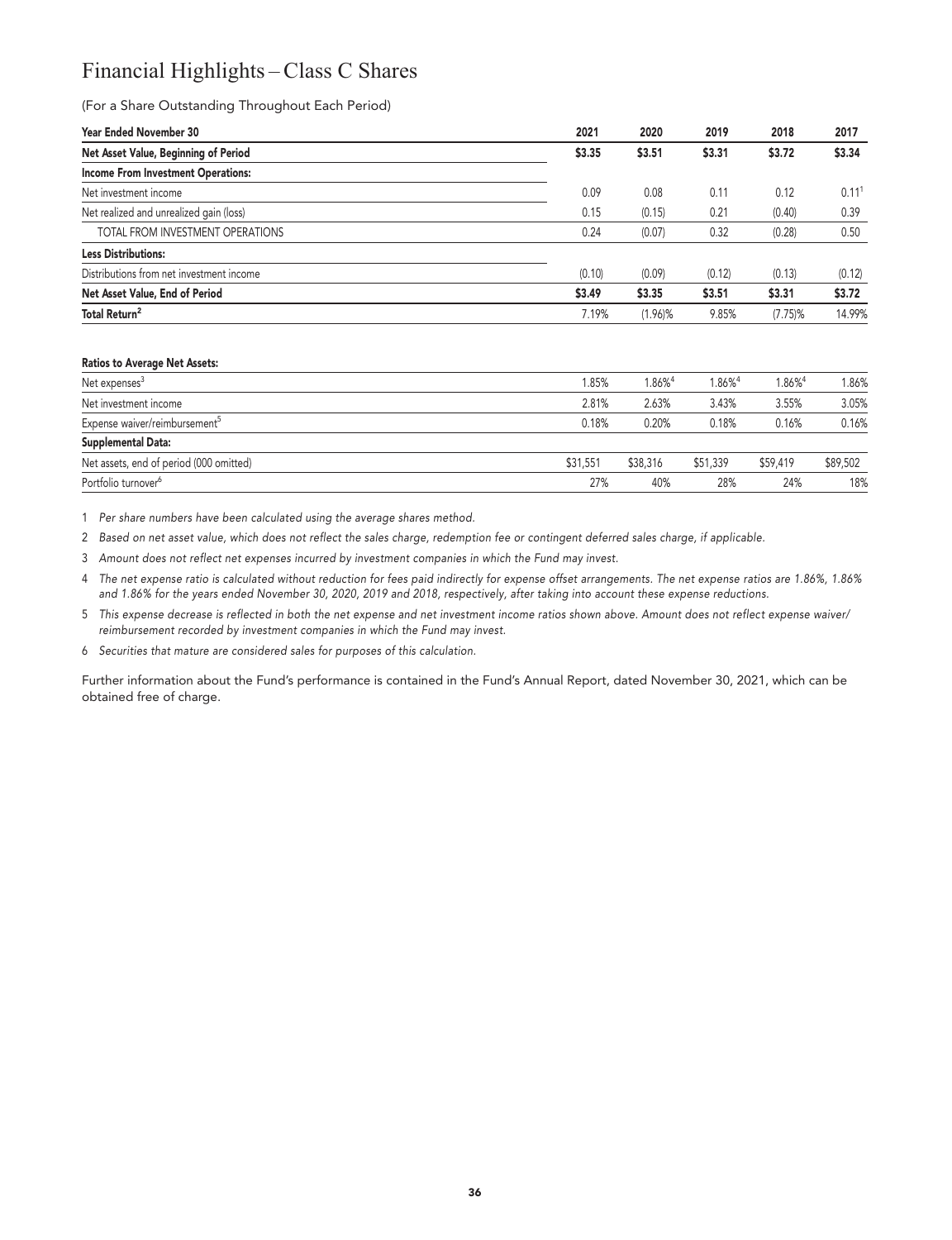# **Financial Highlights – Institutional Shares**

### **(For a Share Outstanding Throughout Each Period)**

| <b>Year Ended November 30</b>             | 2021   | 2020    | 2019   | 2018    | 2017       |
|-------------------------------------------|--------|---------|--------|---------|------------|
| Net Asset Value, Beginning of Period      | \$3.39 | \$3.55  | \$3.35 | \$3.75  | \$3.37     |
| <b>Income From Investment Operations:</b> |        |         |        |         |            |
| Net investment income                     | 0.14   | 0.12    | 0.15   | 0.17    | $0.15^{1}$ |
| Net realized and unrealized gain (loss)   | 0.14   | (0.16)  | 0.20   | (0.41)  | 0.38       |
| TOTAL FROM INVESTMENT OPERATIONS          | 0.28   | (0.04)  | 0.35   | (0.24)  | 0.53       |
| <b>Less Distributions:</b>                |        |         |        |         |            |
| Distributions from net investment income  | (0.14) | (0.12)  | (0.15) | (0.16)  | (0.15)     |
| Net Asset Value, End of Period            | \$3.53 | \$3.39  | \$3.55 | \$3.35  | \$3.75     |
| Total Return <sup>2</sup>                 | 8.18%  | (0.92)% | 10.80% | (6.53)% | 15.94%     |
|                                           |        |         |        |         |            |

#### **Ratios to Average Net Assets:**

| Net expenses <sup>3</sup>                 | 0.85%     | $0.86\%$ <sup>4</sup> | $0.86\%$ <sup>4</sup> | $0.86\%$ <sup>4</sup> | 0.86%     |
|-------------------------------------------|-----------|-----------------------|-----------------------|-----------------------|-----------|
| Net investment income                     | 3.79%     | 3.63%                 | 4.40%                 | 4.55%                 | 4.09%     |
| Expense waiver/reimbursement <sup>5</sup> | 0.18%     | 0.18%                 | 0.15%                 | 0.14%                 | 0.14%     |
| <b>Supplemental Data:</b>                 |           |                       |                       |                       |           |
| Net assets, end of period (000 omitted)   | \$221,818 | \$238,949             | \$256,100             | \$293,943             | \$521,928 |
| Portfolio turnover <sup>6</sup>           | 27%       | 40%                   | 28%                   | 24%                   | 18%       |

**1 Per share numbers have been calculated using the average shares method.**

**2 Based on net asset value.**

**3 Amount does not reflect net expenses incurred by investment companies in which the Fund may invest.**

**4 The net expense ratio is calculated without reduction for fees paid indirectly for expense offset arrangements. The net expense ratios are 0.86%, 0.86% and 0.86% for the years ended November 30, 2020, 2019 and 2018, respectively, after taking into account these expense reductions.**

**5 This expense decrease is reflected in both the net expense and net investment income ratios shown above. Amount does not reflect expense waiver/ reimbursement recorded by investment companies in which the Fund may invest.**

**6 Securities that mature are considered sales for purposes of this calculation.**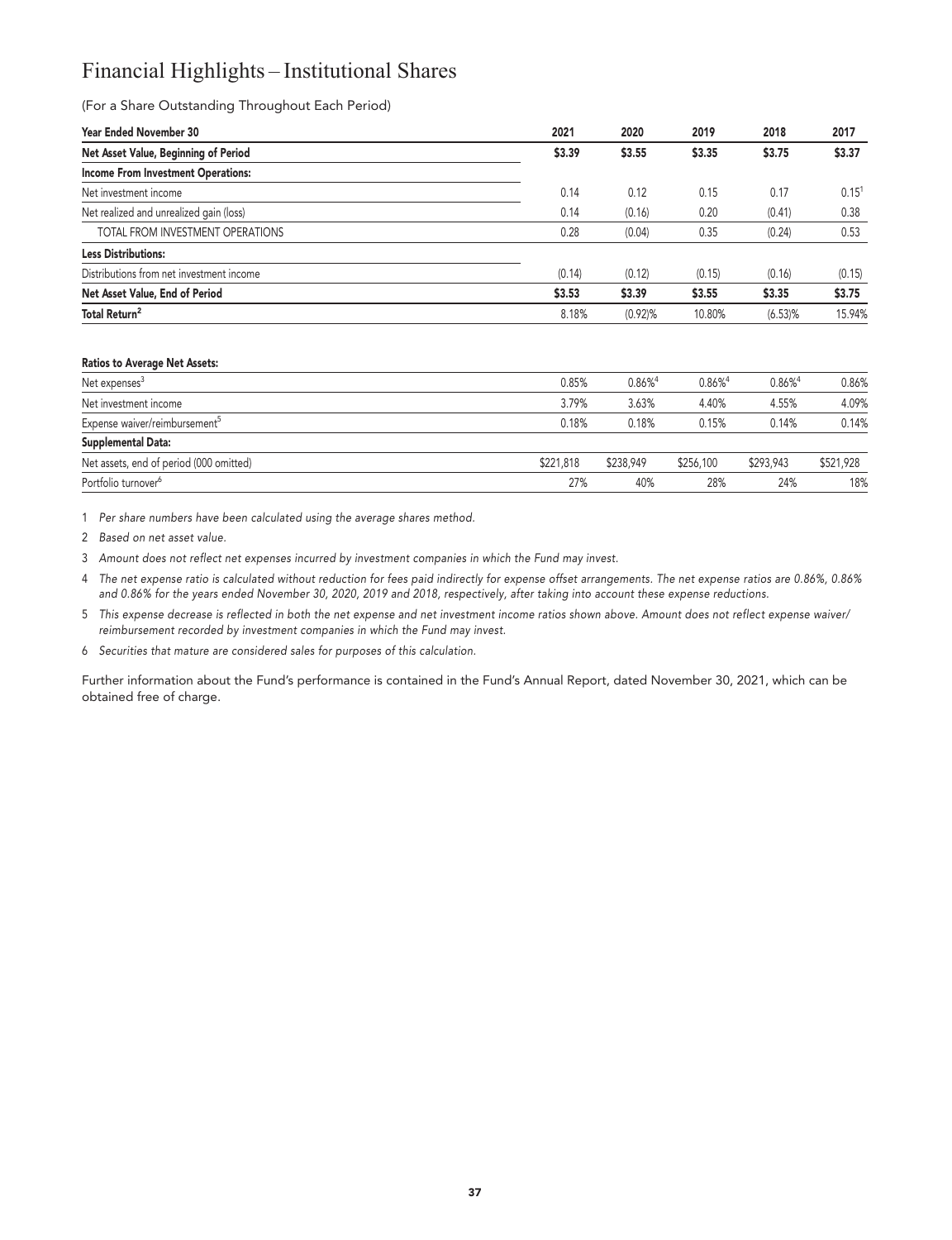# **Financial Highlights – Class R6 Shares**

**(For a Share Outstanding Throughout Each Period)**

|                                           |        | <b>Year Ended November 30</b> |        |         |                   |  |
|-------------------------------------------|--------|-------------------------------|--------|---------|-------------------|--|
|                                           | 2021   | 2020                          | 2019   | 2018    | 11/30/20171       |  |
| Net Asset Value, Beginning of Period      | \$3.39 | \$3.55                        | \$3.35 | \$3.75  | \$3.48            |  |
| <b>Income From Investment Operations:</b> |        |                               |        |         |                   |  |
| Net investment income                     | 0.14   | 0.12                          | 0.15   | 0.15    | 0.13 <sup>2</sup> |  |
| Net realized and unrealized gain (loss)   | 0.14   | (0.16)                        | 0.20   | (0.39)  | 0.27              |  |
| TOTAL FROM INVESTMENT OPERATIONS          | 0.28   | (0.04)                        | 0.35   | (0.24)  | 0.40              |  |
| <b>Less Distributions:</b>                |        |                               |        |         |                   |  |
| Distributions from net investment income  | (0.14) | (0.12)                        | (0.15) | (0.16)  | (0.13)            |  |
| Net Asset Value, End of Period            | \$3.53 | \$3.39                        | \$3.55 | \$3.35  | \$3.75            |  |
| Total Return <sup>3</sup>                 | 8.20%  | $(0.91)$ %                    | 10.81% | (6.52)% | 11.68%            |  |
|                                           |        |                               |        |         |                   |  |

#### **Ratios to Average Net Assets:**

| Net expenses <sup>4</sup>                 | 0.84%    | $0.85\%$ <sup>5</sup> | $0.85\%$ <sup>5</sup> | $0.85\%$ <sup>5</sup> | 0.85%   |
|-------------------------------------------|----------|-----------------------|-----------------------|-----------------------|---------|
|                                           |          |                       |                       |                       |         |
| Net investment income                     | 3.89%    | 3.61%                 | 4.43%                 | 3.76%                 | 4.22%   |
| Expense waiver/reimbursement <sup>7</sup> | 0.10%    | 0.11%                 | 0.09%                 | 0.08%                 | 0.07%   |
| <b>Supplemental Data:</b>                 |          |                       |                       |                       |         |
| Net assets, end of period (000 omitted)   | \$68,217 | \$31,596              | \$35,329              | \$37,628              | \$6,188 |
| Portfolio turnover <sup>8</sup>           | 27%      | 40%                   | 28%                   | 24%                   | 18%     |

**1 Reflects operations for the period from January 27, 2017 (date of initial investment) to November 30, 2017.**

**2 Per share numbers have been calculated using the average shares method.**

**3 Based on net asset value. Total returns for periods of less than one year are not annualized.**

**4 Amount does not reflect net expenses incurred by investment companies in which the Fund may invest.**

**5 The net expense ratio is calculated without reduction for fees paid indirectly for expense offset arrangements. The net expense ratios are 0.85%, 0.85% and 0.85% for the years ended November 30, 2020, 2019 and 2018, respectively, after taking into account these expense reductions.**

**6 Computed on an annualized basis.**

**7 This expense decrease is reflected in both the net expense and the net investment income ratios shown above. Amount does not reflect expense waiver/reimbursement recorded by investment companies in which the Fund may invest.**

**8 Securities that mature are considered sales for purposes of this calculation.**

**9 Portfolio turnover is calculated at the Fund level. Percentage indicated was calculated for the year ended November 30, 2017.**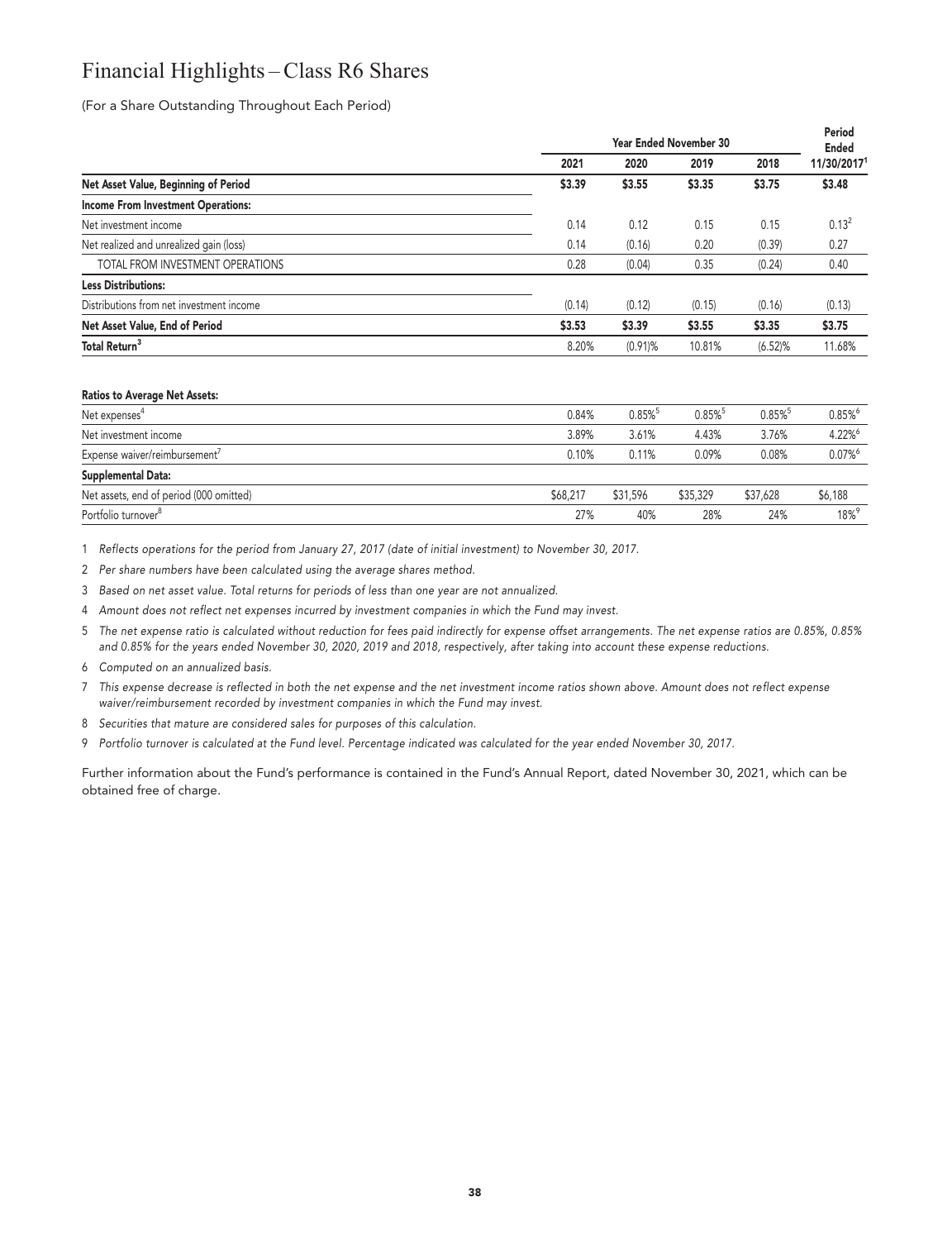# **Appendix A: Hypothetical Investment and Expense Information**

**The following charts provide additional hypothetical information about the effect of the Fund's expenses, including investment advisory fees and other Fund costs, on the Fund's assumed returns over a 10-year period. Each chart shows the estimated expenses that would be incurred in respect of a hypothetical investment of \$10,000, assuming a 5% return each year, and no redemption of Shares. Each chart also assumes that the Fund's annual expense ratio stays the same throughout the 10-year period (except for the C class, which converts to the A class after you have held them for eight years) and that all dividends and distributions are reinvested. The annual expense ratios used in each chart are the same as stated in the "Fees and Expenses" table of this Prospectus (and thus may not reflect any fee waiver or expense reimbursement currently in effect). The maximum amount of any sales charge that might be imposed on the purchase of Shares (and deducted from the hypothetical initial investment of \$10,000; the "Front-End Sales Charge") is reflected in the "Hypothetical Expenses" column. The hypothetical investment information does not reflect the effect of charges (if any) normally applicable to redemptions of Shares (e.g., deferred sales charges, redemption fees). Mutual fund returns, as well as fees and expenses, may fluctuate over time, and your actual investment returns and total expenses may be higher or lower than those shown below.**

### **FEDERATED HERMES INTERNATIONAL STRATEGIC VALUE DIVIDEND FUND - A CLASS ANNUAL EXPENSE RATIO: 1.30% MAXIMUM FRONT-END SALES CHARGE: 5.50%**

| Year       | Hypothetical<br><b>Beginning</b><br>Investment | Hypothetical<br>Performance<br><b>Earnings</b> | Investment<br>After<br>Returns | Hypothetical<br><b>Expenses</b> | Hypothetical<br>Ending<br>Investment |
|------------|------------------------------------------------|------------------------------------------------|--------------------------------|---------------------------------|--------------------------------------|
|            | \$10,000.00                                    | \$472.50                                       | \$9,922.50                     | \$675.12                        | \$9,799.65                           |
| 2          | \$9,799.65                                     | \$489.98                                       | \$10,289.63                    | \$129.75                        | \$10,162.24                          |
| 3          | \$10,162.24                                    | \$508.11                                       | \$10,670.35                    | \$134.55                        | \$10,538.24                          |
| 4          | \$10,538.24                                    | \$526.91                                       | \$11,065.15                    | \$139.53                        | \$10,928.15                          |
| 5          | \$10,928.15                                    | \$546.41                                       | \$11,474.56                    | \$144.69                        | \$11,332.49                          |
| 6          | \$11,332.49                                    | \$566.62                                       | \$11,899.11                    | \$150.05                        | \$11,751.79                          |
| 7          | \$11,751.79                                    | \$587.59                                       | \$12,339.38                    | \$155.60                        | \$12,186.61                          |
| 8          | \$12,186.61                                    | \$609.33                                       | \$12,795.94                    | \$161.36                        | \$12,637.51                          |
| 9          | \$12,637.51                                    | \$631.88                                       | \$13,269.39                    | \$167.33                        | \$13,105.10                          |
| 10         | \$13,105.10                                    | \$655.26                                       | \$13,760.36                    | \$173.52                        | \$13,589.99                          |
| Cumulative |                                                | \$5,594.59                                     |                                | \$2,031.50                      |                                      |

### **FEDERATED HERMES INTERNATIONAL STRATEGIC VALUE DIVIDEND FUND - C CLASS ANNUAL EXPENSE RATIO: 2.04% MAXIMUM FRONT-END SALES CHARGE: NONE**

|                      | Hypothetical     | Hypothetical    | Investment     |                 | Hypothetical                |
|----------------------|------------------|-----------------|----------------|-----------------|-----------------------------|
|                      | <b>Beginning</b> | Performance     | After          | Hypothetical    | Ending                      |
| Year                 | Investment       | <b>Earnings</b> | <b>Returns</b> | <b>Expenses</b> | Investment                  |
|                      | \$10,000.00      | \$500.00        | \$10,500.00    | \$207.02        | \$10,296.00                 |
| 2                    | \$10,296.00      | \$514.80        | \$10,810.80    | \$213.15        | \$10,600.76                 |
| 3                    | \$10,600.76      | \$530.04        | \$11,130.80    | \$219.46        | \$10,914.54                 |
| 4                    | \$10,914.54      | \$545.73        | \$11,460.27    | \$225.95        | \$11,237.61                 |
| 5                    | \$11,237.61      | \$561.88        | \$11,799.49    | \$232.64        | \$11,570.24                 |
| 6                    | \$11,570.24      | \$578.51        | \$12,148.75    | \$239.53        | \$11,912.72                 |
|                      | \$11,912.72      | \$595.64        | \$12,508.36    | \$246.62        | \$12,265.34                 |
| 8                    | \$12,265.34      | \$613.27        | \$12,878.61    | \$253.92        | \$12,628.39                 |
| Converts from C to A |                  |                 |                |                 | Annual Expense Ratio: 1.30% |
| 9                    | \$12,628.39      | \$631.42        | \$13,259.81    | \$167.21        | \$13,095.64                 |
| 10                   | \$13,095.64      | \$654.78        | \$13,750.42    | \$173.39        | \$13,580.18                 |
| Cumulative           |                  | \$5,726.07      |                | \$2,178.89      |                             |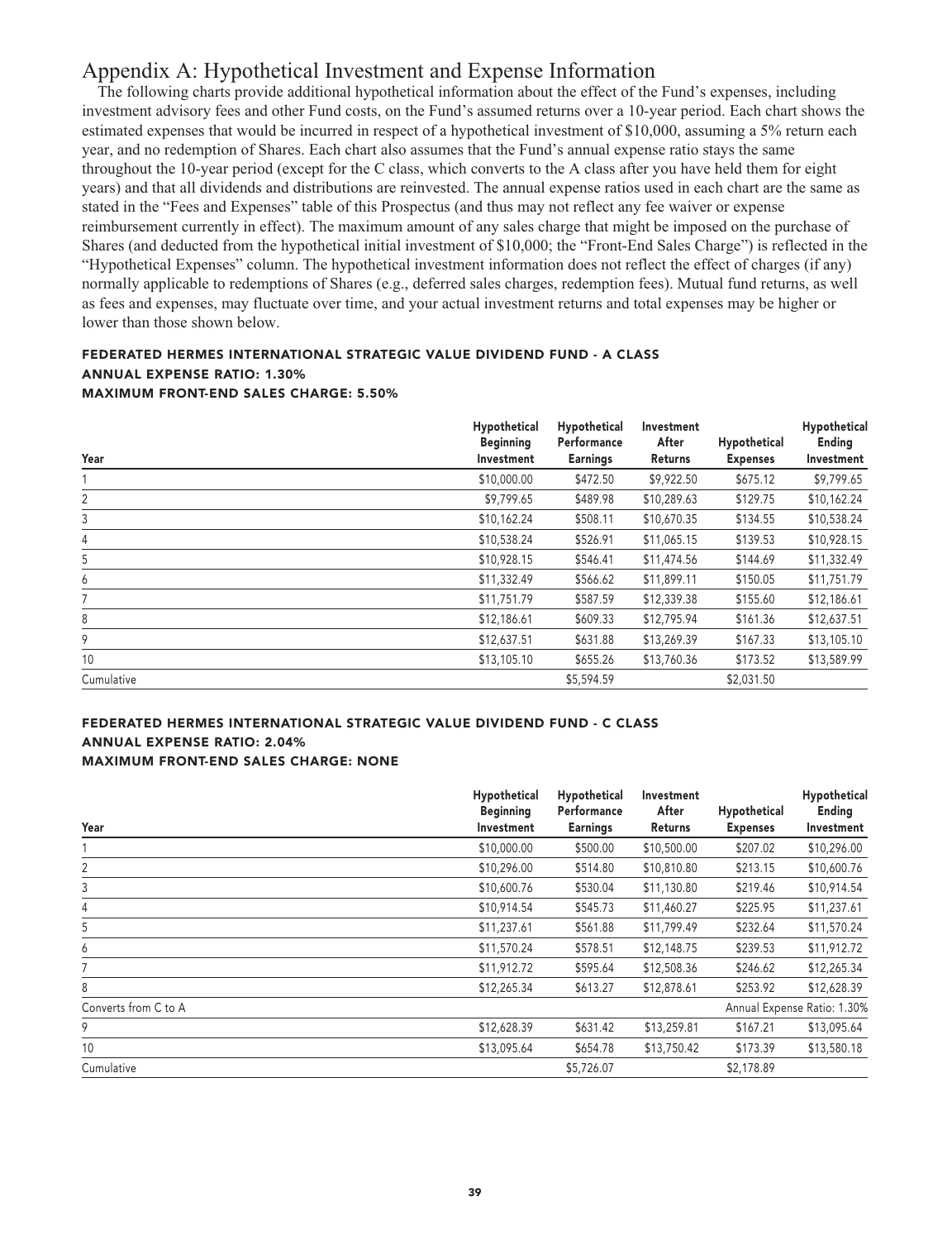### **FEDERATED HERMES INTERNATIONAL STRATEGIC VALUE DIVIDEND FUND - IS CLASS ANNUAL EXPENSE RATIO: 1.03% MAXIMUM FRONT-END SALES CHARGE: NONE**

|            | Hypothetical<br><b>Beginning</b> | Hypothetical<br>Performance | Investment<br>After | Hypothetical    | Hypothetical<br>Ending |
|------------|----------------------------------|-----------------------------|---------------------|-----------------|------------------------|
| Year       | Investment                       | <b>Earnings</b>             | Returns             | <b>Expenses</b> | Investment             |
|            | \$10,000.00                      | \$500.00                    | \$10,500.00         | \$105.04        | \$10,397.00            |
| 2          | \$10,397.00                      | \$519.85                    | \$10,916.85         | \$109.21        | \$10,809.76            |
| 3          | \$10,809.76                      | \$540.49                    | \$11,350.25         | \$113.55        | \$11,238.91            |
| 4          | \$11,238.91                      | \$561.95                    | \$11,800.86         | \$118.06        | \$11,685.09            |
| 5          | \$11,685.09                      | \$584.25                    | \$12,269.34         | \$122.75        | \$12,148.99            |
| 6          | \$12,148.99                      | \$607.45                    | \$12,756.44         | \$127.62        | \$12,631.30            |
|            | \$12,631.30                      | \$631.57                    | \$13,262.87         | \$132.68        | \$13,132.76            |
| 8          | \$13,132.76                      | \$656.64                    | \$13,789.40         | \$137.95        | \$13,654.13            |
| 9          | \$13,654.13                      | \$682.71                    | \$14,336.84         | \$143.43        | \$14,196.20            |
| 10         | \$14,196.20                      | \$709.81                    | \$14,906.01         | \$149.12        | \$14,759.79            |
| Cumulative |                                  | \$5,994.72                  |                     | \$1,259.41      |                        |

### **FEDERATED HERMES INTERNATIONAL STRATEGIC VALUE DIVIDEND FUND - R6 CLASS ANNUAL EXPENSE RATIO: 0.95%**

**MAXIMUM FRONT-END SALES CHARGE: NONE**

|            | Hypothetical                   | Hypothetical                   | Investment       |                                 | Hypothetical         |
|------------|--------------------------------|--------------------------------|------------------|---------------------------------|----------------------|
| Year       | <b>Beginning</b><br>Investment | Performance<br><b>Earnings</b> | After<br>Returns | Hypothetical<br><b>Expenses</b> | Ending<br>Investment |
|            | \$10,000.00                    | \$500.00                       | \$10,500.00      | \$96.92                         | \$10,405.00          |
| 2          | \$10,405.00                    | \$520.25                       | \$10,925.25      | \$100.85                        | \$10,826.40          |
| 3          | \$10,826.40                    | \$541.32                       | \$11,367.72      | \$104.93                        | \$11,264.87          |
| 4          | \$11,264.87                    | \$563.24                       | \$11,828.11      | \$109.18                        | \$11,721.10          |
| 5          | \$11,721.10                    | \$586.06                       | \$12,307.16      | \$113.61                        | \$12,195.80          |
| 6          | \$12,195.80                    | \$609.79                       | \$12,805.59      | \$118.21                        | \$12,689.73          |
|            | \$12,689.73                    | \$634.49                       | \$13,324.22      | \$122.99                        | \$13,203.66          |
| 8          | \$13,203.66                    | \$660.18                       | \$13,863.84      | \$127.97                        | \$13,738.41          |
| 9          | \$13,738.41                    | \$686.92                       | \$14,425.33      | \$133.16                        | \$14,294.82          |
| 10         | \$14,294.82                    | \$714.74                       | \$15,009.56      | \$138.55                        | \$14,873.76          |
| Cumulative |                                | \$6,016.99                     |                  | \$1,166.37                      |                      |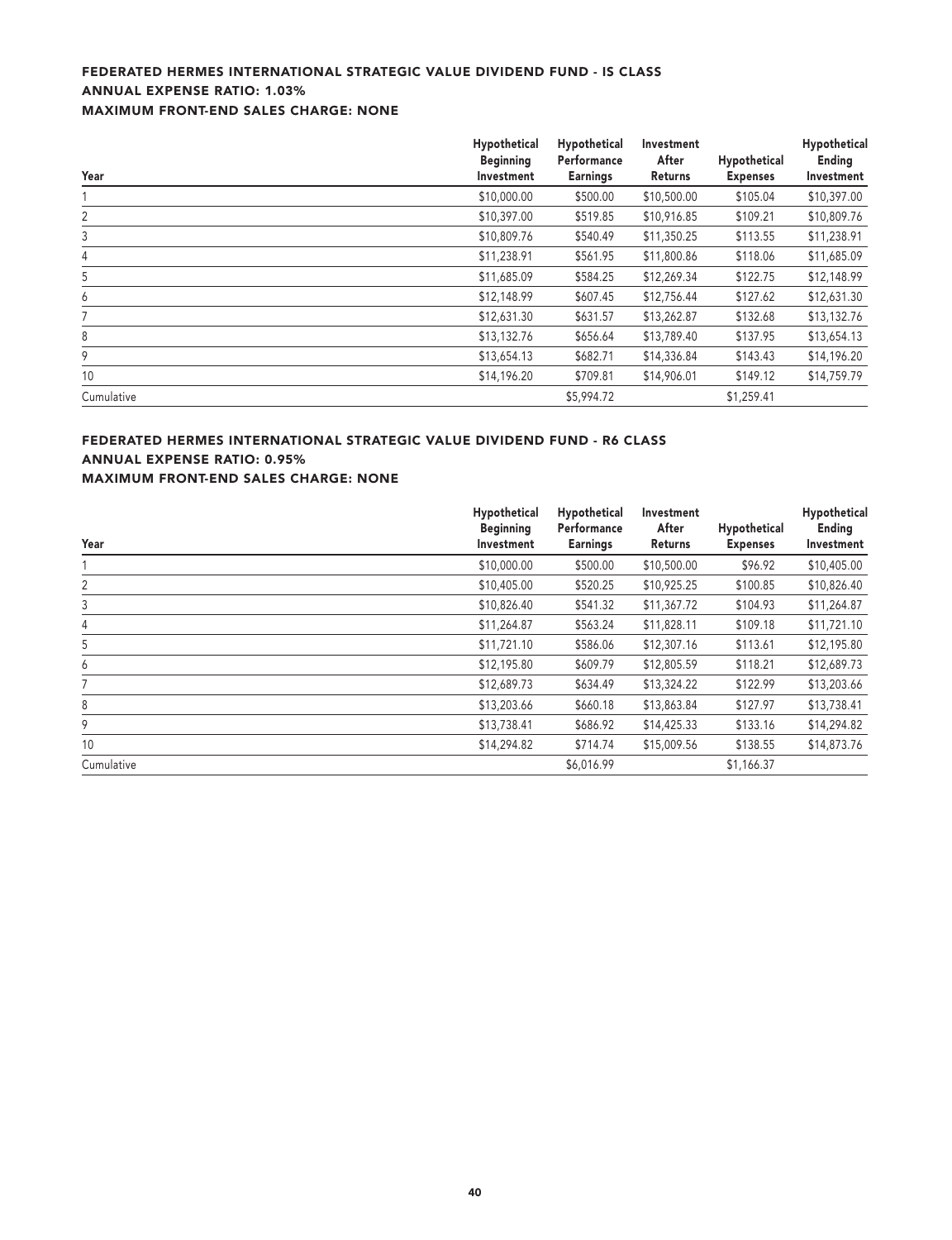# **Appendix B: Sales Charge Waivers and Exchange Features for Shareholders Purchasing Through Certain Financial Intermediaries**

**The term "fund family," used herein, shall refer to the Federated Hermes mutual funds.**

**The following Appendix applies to certain share classes offered by the Fund.**

### **AMERIPRISE FINANCIAL**

### **CLASS A SHARES FRONT-END SALES CHARGE WAIVERS AVAILABLE AT AMERIPRISE FINANCIAL:**

### **The following information applies to Class A shares purchases if you have an account with or otherwise purchase Fund shares through Ameriprise Financial:**

**Effective January 15, 2021, shareholders purchasing Fund shares through an Ameriprise Financial retail brokerage account are eligible for the following front-end sales charge waivers, which may differ from those disclosed elsewhere in this Fund's prospectus or SAI:**

- **Employer-sponsored retirement plans (e.g., 401(k) plans, 457 plans, employer-sponsored 403(b) plans, profit sharing and money purchase pension plans and defined benefit plans). For purposes of this provision, employer-sponsored retirement plans do not include SEP IRAs, Simple IRAs or SAR-SEPs.**
- **■ Shares purchased through reinvestment of capital gains distributions and dividend reinvestment when purchasing shares of the same Fund (but not any other fund within the same fund family).**
- **■ Shares exchanged from Class C shares of the same fund in the month of or following the 7-year anniversary of the purchase date. To the extent that this prospectus elsewhere provides for a waiver with respect to exchanges of Class C shares or conversion of Class C shares following a shorter holding period, that waiver will apply.**
- **■ Employees and registered representatives of Ameriprise Financial or its affiliates and their immediate family members.**
- **■ Shares purchased by or through qualified accounts (including IRAs, Coverdell Education Savings Accounts, 401(k)s, 403(b) TSCAs subject to ERISA and defined benefit plans) that are held by a covered family member, defined as an Ameriprise financial advisor and/or the advisor's spouse, advisor's lineal ascendant (mother, father, grandmother, grandfather, great grandmother, great grandfather), advisor's lineal descendant (son, step-son, daughter, step-daughter, grandson, granddaughter, great grandson, great granddaughter) or any spouse of a covered family member who is a lineal descendant.**
- **■ Shares purchased from the proceeds of redemptions within the same fund family, provided (1) the repurchase occurs within 90 days following the redemption, (2) the redemption and purchase occur in the same account, and (3) redeemed shares were subject to a front-end or deferred sales load (i.e., Rights of Reinstatement).**

### **ROBERT W. BAIRD & CO., INC.**

**Effective June 15, 2020, shareholders purchasing Fund shares through a Baird platform or account will only be eligible for the following sales charge waivers (front-end sales charge waivers and CDSC waivers) and discounts, which may differ from those disclosed elsewhere in this prospectus or the SAI.**

### **Front-End Sales Charge Waivers on Investors A-shares Available at Baird**

- **■ Shares purchased through reinvestment of capital gains distributions and dividend reinvestment when purchasing share of the same fund;**
- **■ Share purchase by employees and registered representatives of Baird or its affiliate and their family members as designated by Baird;**
- **■ Shares purchase from the proceeds of redemptions within the same fund family, provided: (1) the repurchase occurs within 90 days following the redemption; (2) the redemption and purchase occur in the same accounts; and (3) redeemed shares were subject to a front-end or deferred sales charge (known as rights of reinstatement);**
- **■ Class C (i.e., level-load) shares that are no longer subject to a CDSC and are exchanged to Class A shares (or the appropriate share class) of the same fund pursuant to Baird's intra-fund share class policies and procedures;**
- **Employer-sponsored retirement plans or charitable accounts in a transactional brokerage account at Baird, including 401(k) plans, 457 plans, employer-sponsored 403(b) plans, profit sharing and money purchase pension plans and defined benefit plans. For purposes of this provision, employer-sponsored retirement plans do not include SEP IRAs, Simple IRAs or SAR-SEPs.**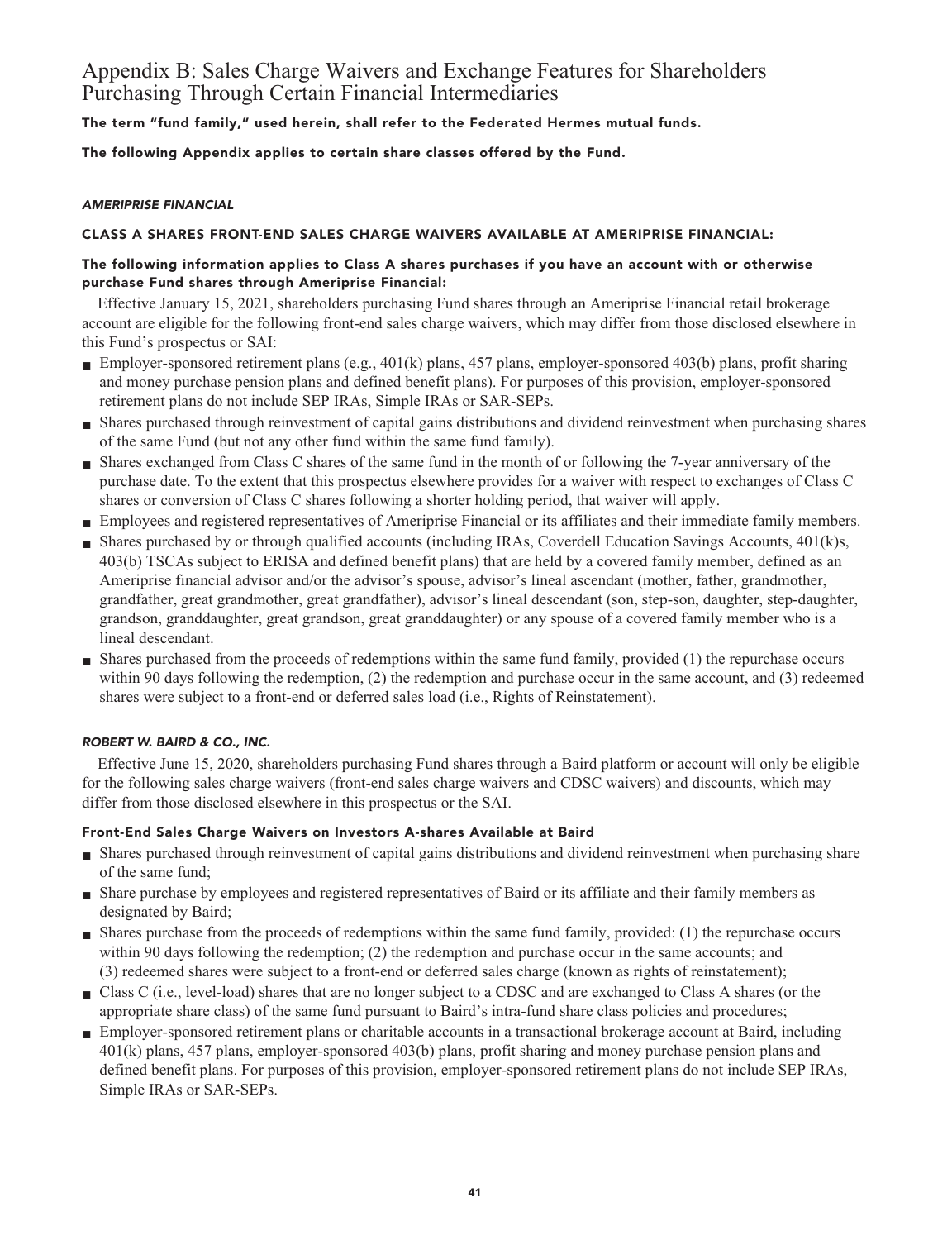### **CDSC Waivers on Investor A and C Shares Available at Baird**

- **■ Shares sold upon the death or disability of the shareholder;**
- **■ Shares sold as part of a systematic withdrawal plan as described in the Fund's Prospectus;**
- **Shares bought due to returns of excess contributions from an IRA Account;**
- **■ Shares sold as part of a required minimum distribution for IRA and retirement accounts pursuant to the Internal Revenue Code;**
- **Shares sold to pay Baird fees but only if the transaction is initiated by Baird;**
- **■ Shares acquired through a right of reinstatement.**

### **Front-End Sales Charge Discounts Available at Baird: Breakpoints and/or Rights of Accumulations**

- **Breakpoints as described in this prospectus;**
- **Rights of accumulations which entitles shareholders to breakpoint discounts will be automatically calculated based on the aggregated holding of fund family assets held by accounts within the purchaser's household at Baird. Eligible fund family assets not held at Baird may be included in the rights of accumulations calculation only if the shareholder notifies his or her financial advisor about such assets;**
- Letters of Intent (LOI) allow for breakpoint discounts based on anticipated purchases within a fund family through **Baird, over a 13-month period of time.**

### **EDWARD D. JONES & CO., L.P. (EDWARD JONES)**

### **Policies Regarding Transactions Through Edward Jones**

### **The following information has been provided by Edward Jones**

**Effective on or after March 1, 2021, the following information supersedes prior information with respect to transactions and positions held in fund shares through an Edward Jones system. Shareholders purchasing Fund shares on the Edward Jones commission and fee-based platforms are eligible only for the following sales charge waivers (front-end sales charge waivers and contingent deferred sales charge (CDSC), or back-end sales charge, waivers) and discounts, which may differ from those disclosed elsewhere in this Fund's prospectus or statement of additional information (SAI). In all instances, it is the shareholder's responsibility to inform Edward Jones at the time of purchase of any relationship, holdings of fund family, or other facts qualifying the purchaser for waivers or discounts. Edward Jones can ask for documentation of such circumstance. Shareholders should contact Edward Jones if they have questions regarding their eligibility for these discounts and waivers.**

### **Front-End Sales Load Waivers on Class A and F Shares Available at Edward Jones**

**Sales charges are waived for the following shareholders and in the following situations:**

- **■ Associates of Edward Jones and its affiliates and their family members who are in the same pricing group (as determined by Edward Jones under its policies and procedures) as the associate. This waiver will continue for the remainder of the associate's life if the associate retires from Edward Jones in good-standing and remains in good standing pursuant to Edward Jones' policies and procedures.**
- **■ Shares purchased in an Edward Jones fee-based program.**
- **■ Shares purchased through reinvestment of capital gains distributions and dividend reinvestment.**
- **■ Shares purchased from the proceeds of redeemed shares of the same fund family so long as the following conditions are met: 1) the proceeds are from the sale of shares within 60 days of the purchase, and 2) the sale and purchase are made in the same share class and the same account or the purchase is made in an individual retirement account with proceeds from liquidations in a non-retirement account.**
- **■ Shares exchanged into Class A shares from another share Class so long as the exchange is into the same fund and was initiated at the discretion of Edward Jones. Edward Jones is responsible for any remaining CDSC due to the fund company, if applicable. Any future purchases are subject to the applicable sales charge as disclosed in the prospectus.**
- **Exchanges from Class C shares to Class A shares of the same fund, generally, in the 84th month following the anniversary of the purchase date or earlier at the discretion of Edward Jones. Edward Jones will be responsible for any remaining CDSC due to the fund company, if applicable.**

### **CDSC Waivers on A, B, C and F Shares Available at Edward Jones**

**If the shareholder purchases shares that are subject to a CDSC and those shares are redeemed before the CDSC is expired, the shareholder will be responsible to pay the CDSC except in the following conditions:**

- **■ Shares sold upon the death or disability of the shareholder.**
- **■ Shares sold as part of a systematic withdrawal plan (limited to up to 10% per year of the account value).**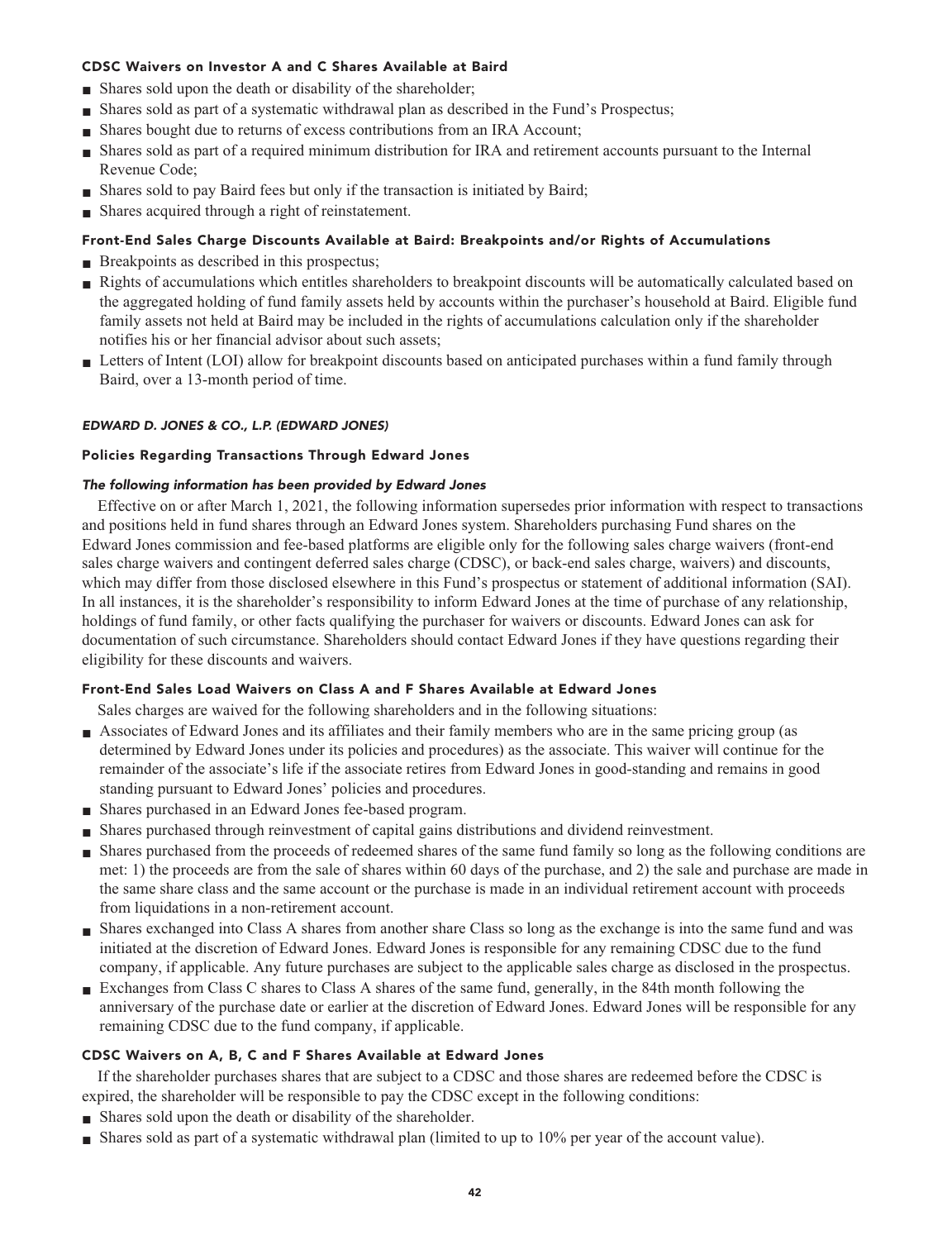- **Return of excess contributions from an Individual Retirement Account (IRA).**
- **■ Shares sold as part of a required minimum distribution for IRA and retirement accounts if the redemption is taken in or after the year the shareholder reaches qualified age based on applicable IRS regulations.**
- **■ Shares sold to pay Edward Jones fees or costs in such cases where the transaction is initiated by Edward Jones.**
- **■ Shares exchanged in an Edward Jones fee-based program. Edward Jones is responsible for any remaining CDSC due to the fund company, if applicable.**
- **Shares acquired through a right of reinstatement.**
- **■ Shares redeemed at the discretion of Edward Jones for Minimum Balances, as described below.**

### **FRONT-END LOAD DISCOUNTS AVAILABLE AT EDWARD JONES:**

### **Rights of Accumulation (ROA)**

- **■ The applicable sales charge on a purchase of Class A shares is determined by taking into account all share classes (except certain money market funds and any assets held in group retirement plans) of the fund family held by the shareholder or in an account grouped by Edward Jones with other accounts for the purpose of providing certain pricing considerations ("pricing groups"). If grouping assets as a shareholder, this includes all share classes held on the Edward Jones platform and/or held on another platform. The inclusion of eligible fund family assets in the ROA calculation is dependent on the shareholder notifying Edward Jones of such assets at the time of calculation. Money market funds are included only if such shares were sold with a sales charge at the time of purchase or acquired in exchange for shares purchased with a sales charge.**
- **■ The employer maintaining a SEP IRA plan and/or SIMPLE IRA plan may elect to establish or change ROA for the IRA accounts associated with the plan to a plan-level grouping as opposed to including all share classes at a shareholder or pricing group level.**
- **ROA** is determined by calculating the higher of cost minus redemptions or market value (current shares x NAV).

### **Letter of Intent (LOI)**

- **■ Through a LOI, shareholders can receive the sales charge and breakpoint discounts for purchases shareholders intend to make over a 13-month period from the date Edward Jones receives the LOI. The LOI is determined by calculating the higher of cost or market value of qualifying holdings at LOI initiation in combination with the value that the shareholder intends to buy over a 13-month period to calculate the front-end sales charge and any breakpoint discounts. Each purchase the shareholder makes during that 13-month period will receive the sales charge and breakpoint discount that applies to the total amount. The inclusion of eligible fund family assets in the LOI calculation is dependent on the shareholder notifying Edward Jones of such assets at the time of calculation. Purchases made before the LOI is received by Edward Jones are not adjusted under the LOI and will not reduce the sales charge previously paid. Sales charges will be adjusted if LOI is not met.**
- **■ If the employer maintaining a SEP IRA plan and/or SIMPLE IRA plan has elected to establish or change ROA for the IRA accounts associated with the plan to a plan-level grouping, LOIs will also be at the plan-level and may only be established by the employer.**

### **OTHER IMPORTANT INFORMATION REGARDING TRANSACTIONS THROUGH EDWARD JONES**

### **Minimum Purchase Amounts**

- **■ Initial purchase minimum: \$250**
- **■ Subsequent purchase minimum: none**

### **Minimum Balances**

- **Edward Jones has the right to redeem at its discretion fund holdings with a balance of \$250 or less. The following are examples of accounts that are not included in this policy:**
- **■ A fee-based account held on an Edward Jones platform**
- **■ A 529 account held on an Edward Jones platform**
- **■ An account with an active systematic investment plan or LOI**

### **Exchanging Share Classes**

**■ At any time it deems necessary, Edward Jones has the authority to exchange at NAV a shareholder's holdings in a fund to Class A shares of the same fund.**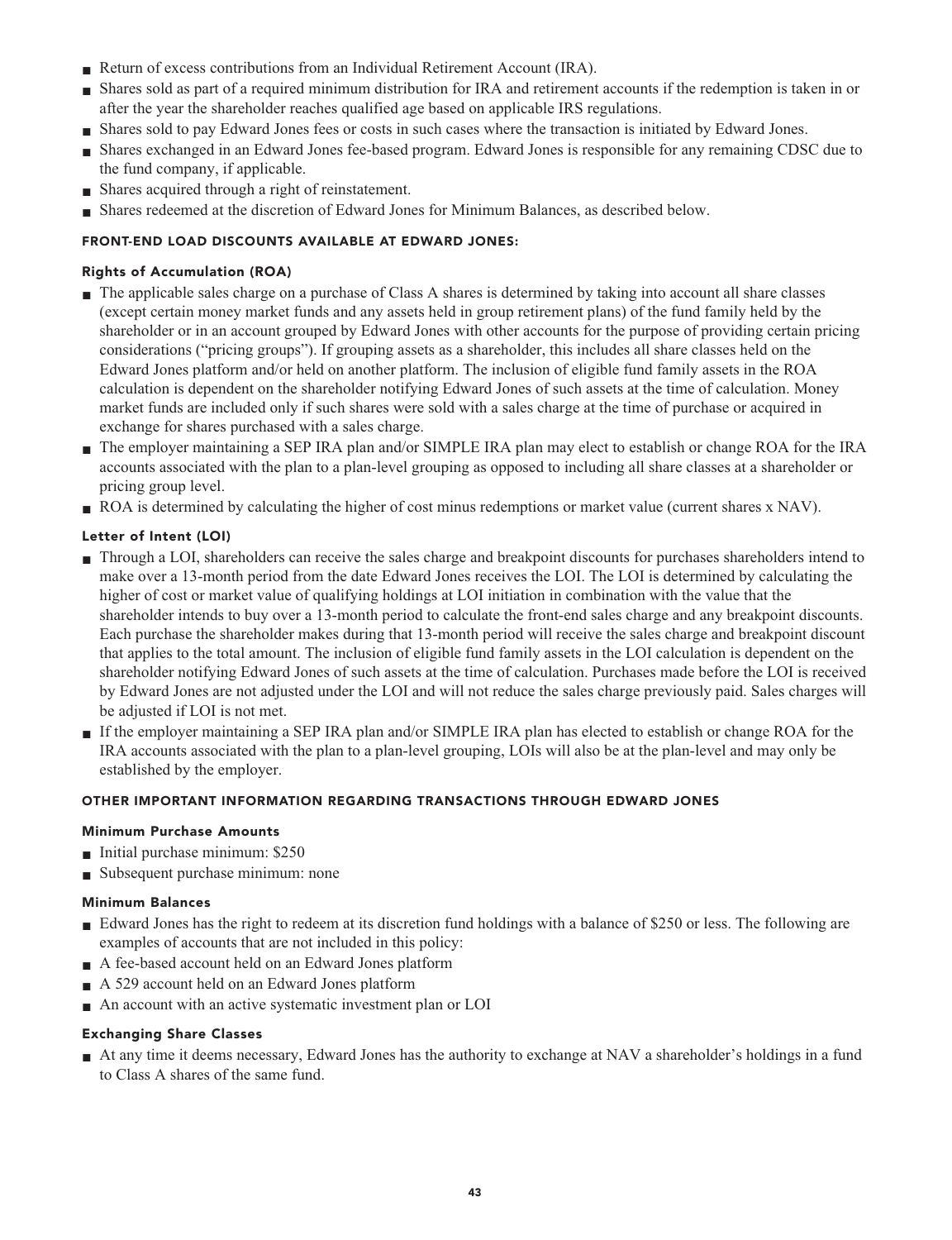### **JANNEY MONTGOMERY SCOTT LLC**

**Effective May 1, 2020, if you purchase or redeem Fund shares through a Janney Montgomery Scott LLC ("Janney") brokerage account, you will be eligible for the following load waivers (front-end sales charge waivers and contingent deferred sales charge (CDSC), or back-end sales charge, waivers) and discounts, which may differ from those disclosed elsewhere in this Fund's Prospectus or SAI.**

### **Front-end sales charge waivers on Class A Shares available at Janney**

- **■ Shares purchased through reinvestment of capital gains distributions and dividend reinvestment when purchasing shares of the same fund (but not any other fund within the fund family).**
- **■ Shares purchased by employees and registered representatives of Janney or its affiliates and their family members as designated by Janney.**
- **■ Shares purchased from the proceeds of redemptions within the same fund family, provided: (1) the repurchase occurs within ninety (90) days following the redemption; (2) the redemption and purchase occur in the same account; and (3) redeemed shares were subject to a front-end or deferred sales load (i.e., right of reinstatement).**
- **Employer-sponsored retirement plans (e.g., 401(k) plans, 457 plans, employer-sponsored 403(b) plans, profit sharing and money purchase pension plans and defined benefit plans). For purposes of this provision, employer-sponsored retirement plans do not include SEP IRAs, Simple IRAs, SAR-SEPs or Keogh plans.**
- **■ Shares acquired through a right of reinstatement.**
- **■ Class C shares that are no longer subject to a contingent deferred sales charge and are exchanged to Class A shares (or the appropriate share class) of the same fund pursuant to Janney's intra-fund share class policies and procedures.**

### **CDSC Waivers on Class A and C Shares available at Janney**

- **■ Shares sold upon the death or disability of the shareholder.**
- **■ Shares sold as part of a systematic withdrawal plan as described in the fund's Prospectus.**
- **■ Shares purchased in connection with a return of excess contributions from an IRA account.**
- **■ Shares sold as part of a required minimum distribution for IRA and retirement accounts if the redemption is taken in or after the year the shareholder reaches qualified age based on applicable IRS regulations.**
- **■ Shares sold to pay Janney fees but only if the transaction is initiated by Janney.**
- **■ Shares acquired through a right of reinstatement.**
- **■ Shares exchanged into the same share class of a different Federated Hermes fund, if the shares were held for the applicable CDSC holding period (the holding period on the shares purchased in the exchange will include the holding period of the shares sold in the exchange).**

### **Front-end sales charge discounts available at Janney: Breakpoints, Rights of Accumulation, and/or Letters of Intent**

- **■ Breakpoints as described in the fund's Prospectus.**
- **■ Rights of accumulation ("ROA"), which entitle shareholders to breakpoint discounts, will be automatically calculated based on the aggregated holding of fund family assets held by accounts within the purchaser's household at Janney. Eligible fund family assets not held at Janney may be included in the ROA calculation only if the shareholder notifies his or her financial advisor about such assets.**
- **■ Letters of intent which allow for breakpoint discounts based on anticipated purchases within a fund family, over a 13-month time period. Eligible fund family assets not held at Janney may be included in the calculation of letters of intent only if the shareholder notifies his or her financial advisor about such assets.**

### **MERRILL LYNCH**

**Shareholders purchasing Fund shares through a Merrill Lynch platform or account will be eligible only for the following load waivers (front-end sales charge waivers and contingent deferred, or back-end, sales charge waivers) and discounts, which may differ from those disclosed elsewhere in this Fund's prospectus or SAI.**

### **Front-end Sales Load Waivers on Class A Shares available at Merrill Lynch**

- **■ Employer-sponsored retirement, deferred compensation and employee benefit plans (including health savings accounts) and trusts used to fund those plans, provided that the shares are not held in a commission-based brokerage account and shares are held for the benefit of the plan;**
- **Shares purchased by a 529 Plan (does not include 529 Plan units or 529-specific share classes or equivalents);**
- **■ Shares purchased through a Merrill Lynch affiliated investment advisory program or exchanged due to the holdings moving from the program;**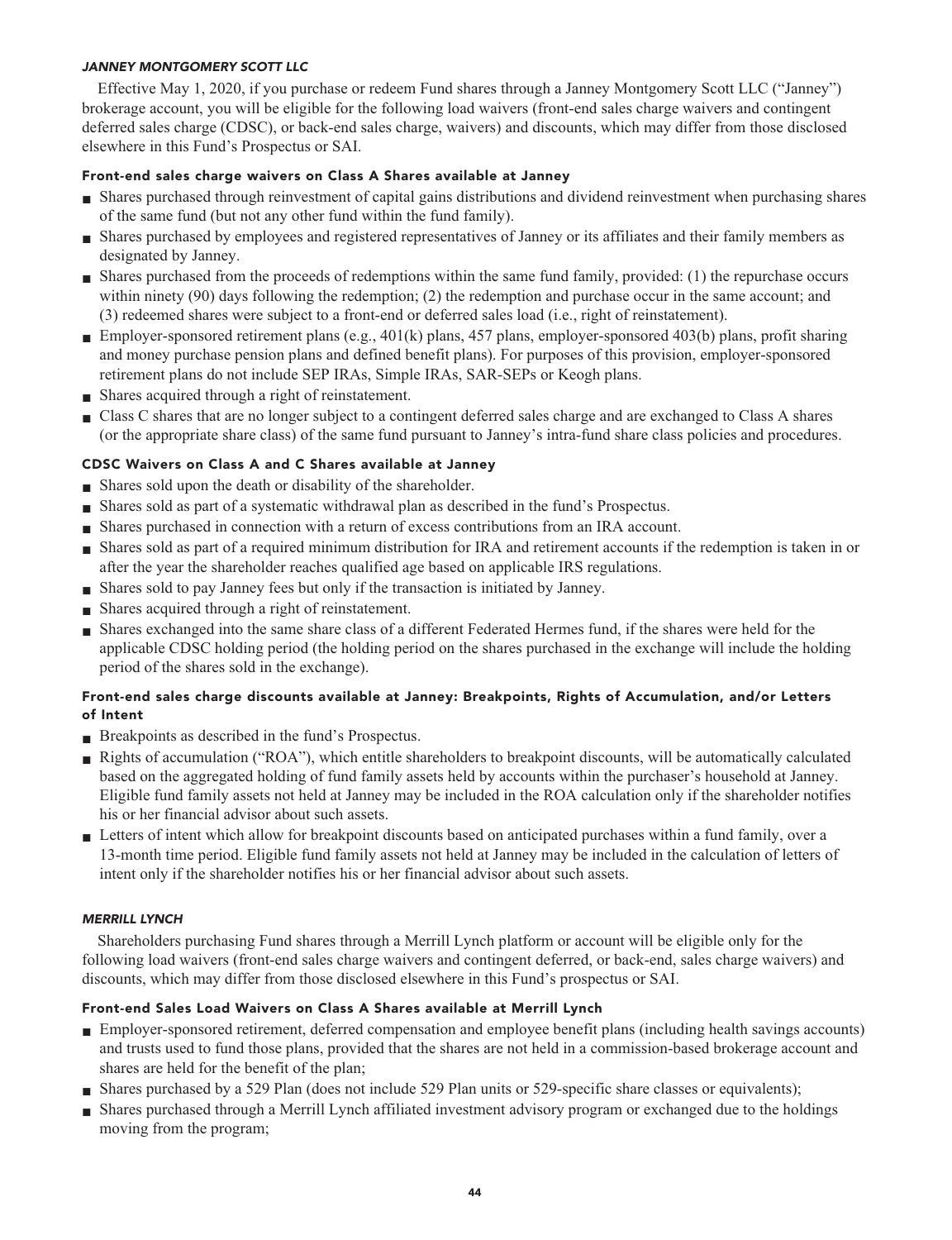- **■ Shares exchanged due to the holdings moving from a Merrill Lynch affiliated investment advisory program to a Merrill Lynch brokerage (non-advisory) account pursuant to Merrill Lynch's policies relating to sales load discounts and waivers;**
- **■ Shares purchased by third party investment advisors on behalf of their advisory clients through Merrill Lynch's platform;**
- **Shares of funds purchased through the Merrill Edge Self-Directed platform (if applicable);**
- **■ Shares purchased through reinvestment of capital gains distributions and dividend reinvestment when purchasing shares of the same fund (but not any other fund within the fund family);**
- **■ Shares exchanged from Class C (i.e., level-load) shares of the same fund pursuant to Merrill Lynch's policies relating to sales load discounts and waivers;**
- **Employees and registered representatives of Merrill Lynch or its affiliates and their family members;**
- **■ Directors or Trustees of the Fund, and employees of the Fund's investment adviser or any of its affiliates, as described in the prospectus;**
- **■ Eligible shares purchased from the proceeds of redemptions within the same fund family, provided: (1) the repurchase occurs within 90 days following the redemption; (2) the redemption and purchase occur in the same account; and (3) redeemed shares were subject to a front-end or deferred sales load (known as Rights of Reinstatement). Automated transactions (i.e., systematic purchases and withdrawals) and purchases made after shares are automatically sold to pay Merrill Lynch's account maintenance fees are not eligible for reinstatement.**

### **CDSC Waivers on A, B and C Shares available at Merrill Lynch**

- **Death or disability of the shareholder;**
- **■ Shares sold as part of a systematic withdrawal plan as described in the Fund's prospectus;**
- **Return of excess contributions from an IRA Account;**
- **■ Shares sold as part of a required minimum distribution for IRA and retirement accounts pursuant to the Internal Revenue Code;**
- **■ Shares sold to pay Merrill Lynch fees but only if the transaction is initiated by Merrill Lynch;**
- **■ Shares acquired through a right of reinstatement;**
- **Shares held in retirement brokerage accounts, that are exchanged for a lower cost share class due to transfer to certain fee based accounts or platforms (applicable to A and C shares only);**
- **■ Class A Shares received through an exchange due to the holdings moving from a Merrill Lynch affiliated investment advisory program to a Merrill Lynch brokerage (non-advisory) account pursuant to Merrill Lynch's policies relating to sales load discounts and waivers.**

### **Front-end load Discounts Available at Merrill Lynch: Breakpoints, Rights of Accumulation & Letters of Intent**

- **■ Breakpoints as described in this prospectus;**
- **■ Rights of Accumulation (ROA) which entitle shareholders to breakpoint discounts as described in the Fund's prospectus will be automatically calculated based on the aggregated holding of fund family assets held by accounts (including 529 program holdings, where applicable) within the purchaser's household at Merrill Lynch. Eligible fund family assets not held at Merrill Lynch may be included in the ROA calculation only if the shareholder notifies his or her financial advisor about such assets;**
- Letters of Intent (LOI) which allow for breakpoint discounts based on anticipated purchases within a fund family, **through Merrill Lynch, over a 13-month period of time (if applicable).**

### **MORGAN STANLEY SMITH BARNEY**

**Shareholders purchasing Fund shares through a Morgan Stanley Wealth Management transactional brokerage account will be eligible only for the following front-end sales charge waivers with respect to Class A shares, which may differ from and may be more limited than those disclosed elsewhere in this Fund's Prospectus or SAI.**

### **Front-End Sales Charge Waivers on Class A Shares Available at Morgan Stanley Wealth Management**

- **Employer-sponsored retirement plans (e.g., 401(k) plans, 457 plans, employer-sponsored 403(b) plans, profit sharing and money purchase pension plans and defined benefit plans). For purposes of this provision, employer-sponsored retirement plans do not include SEP IRAs, Simple IRAs, SAR-SEPs or Keogh plans;**
- **■ Morgan Stanley employee and employee-related accounts according to Morgan Stanley's account linking rules;**
- **■ Shares purchased through reinvestment of dividends and capital gains distributions when purchasing shares of the same fund;**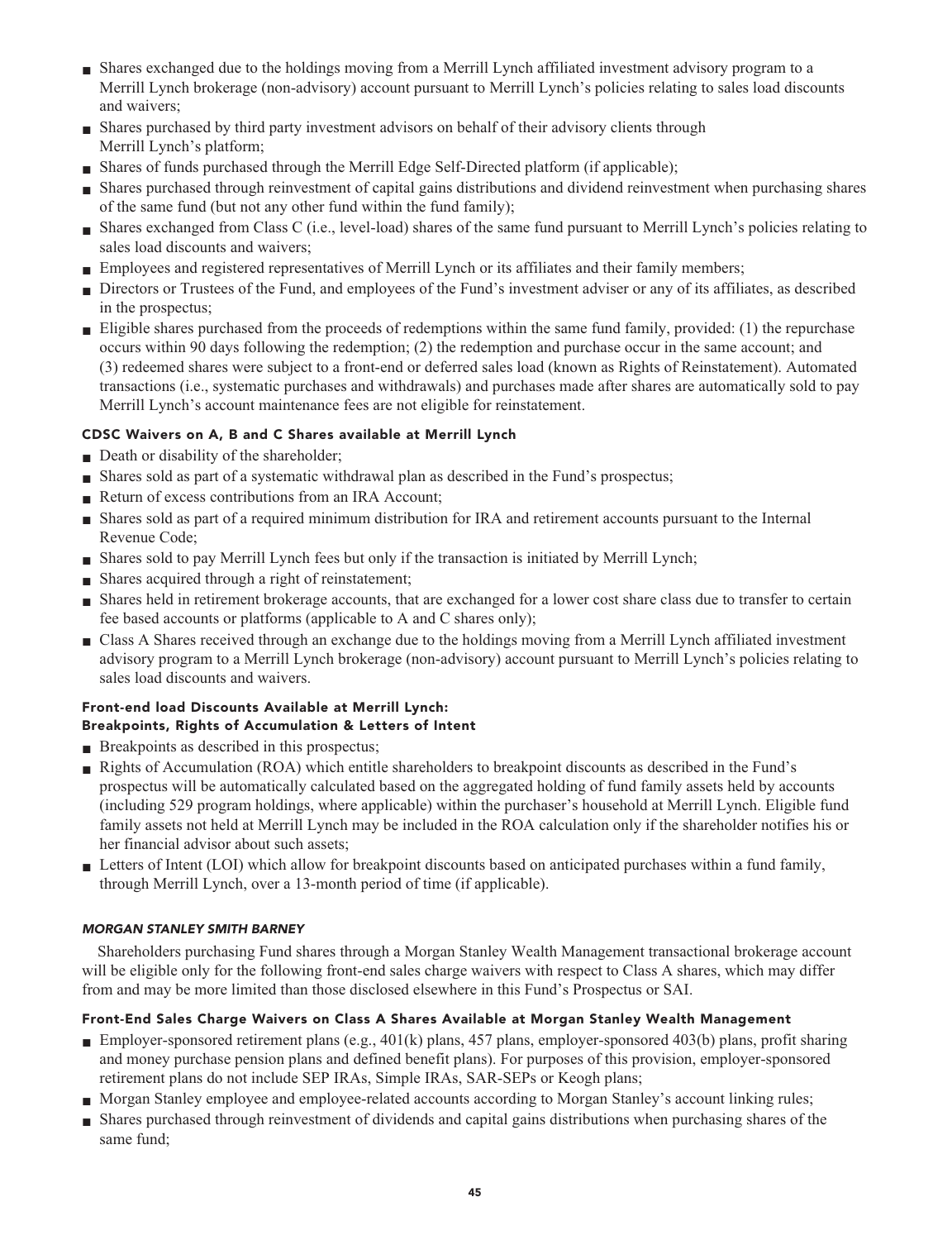- **■ Shares purchased through a Morgan Stanley self-directed brokerage account;**
- **■ Class C (i.e., level-load) shares that are no longer subject to a contingent deferred sales charge and are exchanged to Class A shares of the same fund pursuant to Morgan Stanley Wealth Management's intra-fund share class exchange program;**
- **■ Shares purchased from the proceeds of redemptions within the same fund family, provided (i) the repurchase occurs within 90 days following the redemption, (ii) the redemption and purchase occur in the same account, and (iii) redeemed shares were subject to a front-end or deferred sales charge.**

### **OPPENHEIMER & CO., INC.**

**Effective May 1, 2020, shareholders purchasing Fund shares through an Oppenheimer & Co., Inc. (OPCO) platform or account are eligible only for the following load waivers (front-end sales charge waivers and contingent deferred, or backend, sales charge waivers) and discounts, which may differ from those disclosed elsewhere in this Fund's prospectus or SAI.**

### **Front-end Sales Load Waivers on Class A Shares available at OPCO**

- **■ Employer-sponsored retirement, deferred compensation and employee benefit plans (including health savings accounts) and trusts used to fund those plans, provided that the shares are not held in a commission-based brokerage account and shares are held for the benefit of the plan**
- **■ Shares purchased by or through a 529 Plan**
- **■ Shares purchased through an OPCO affiliated investment advisory program**
- **■ Shares purchased through reinvestment of dividends and capital gains distributions when purchasing shares of the same fund (but not any other fund within the fund family)**
- **■ Shares purchased from the proceeds of redemptions within the same fund family, provided: (1) the repurchase occurs within 90 days following the redemption; (2) the redemption and purchase occur in the same account; and (3) redeemed shares were subject to a front-end or deferred sales load (known as Rights of Reinstatement).**
- **■ A shareholder in the Fund's Class C shares will have their shares automatically exchanged at net asset value to Class A shares (or the appropriate share class) of the Fund if the shares are no longer subject to a CDSC and the automatic exchange is in line with the policies and procedures of OPCO**
- **■ Employees and registered representatives of OPCO or its affiliates and their family members**
- **■ Directors or Trustees of the Fund, and employees of the Fund's investment adviser or any of its affiliates, as described in this prospectus**

### **CDSC Waivers on A, B and C Shares available at OPCO**

- **Death or disability of the shareholder**
- **■ Shares sold as part of a systematic withdrawal plan as described in the Fund's prospectus**
- **Return of excess contributions from an IRA Account**
- **■ Shares sold as part of a required minimum distribution for IRA and retirement accounts pursuant to the Internal Revenue Code**
- **■ Shares sold to pay OPCO fees but only if the transaction is initiated by OPCO**
- **Shares acquired through a right of reinstatement**

### **Front-end load Discounts Available at OPCO: Breakpoints, Rights of Accumulation & Letters of Intent**

- **Breakpoints as described in this prospectus.**
- **Rights of Accumulation (ROA), which entitle shareholders to breakpoint discounts, will be automatically calculated based on the aggregated holding of fund family assets held by accounts within the purchaser's household at OPCO. Eligible fund family assets not held at OPCO may be included in the ROA calculation only if the shareholder notifies his or her financial advisor about such assets**

### **RAYMOND JAMES & ASSOCIATES, INC., RAYMOND JAMES FINANCIAL SERVICES, INC. AND EACH ENTITY'S AFFILIATES ("RAYMOND JAMES")**

**Effective March 1, 2019, shareholders purchasing and redeeming Fund shares through a Raymond James platform or account, or through an introducing broker-dealer or independent registered investment adviser for which Raymond James provides trade execution, clearance, and/or custody services, will be eligible only for the following load waivers (front-end sales charge waivers and contingent deferred, or back-end, sales charge waivers) and discounts, which may differ from those disclosed elsewhere in this Fund's prospectus or SAI.**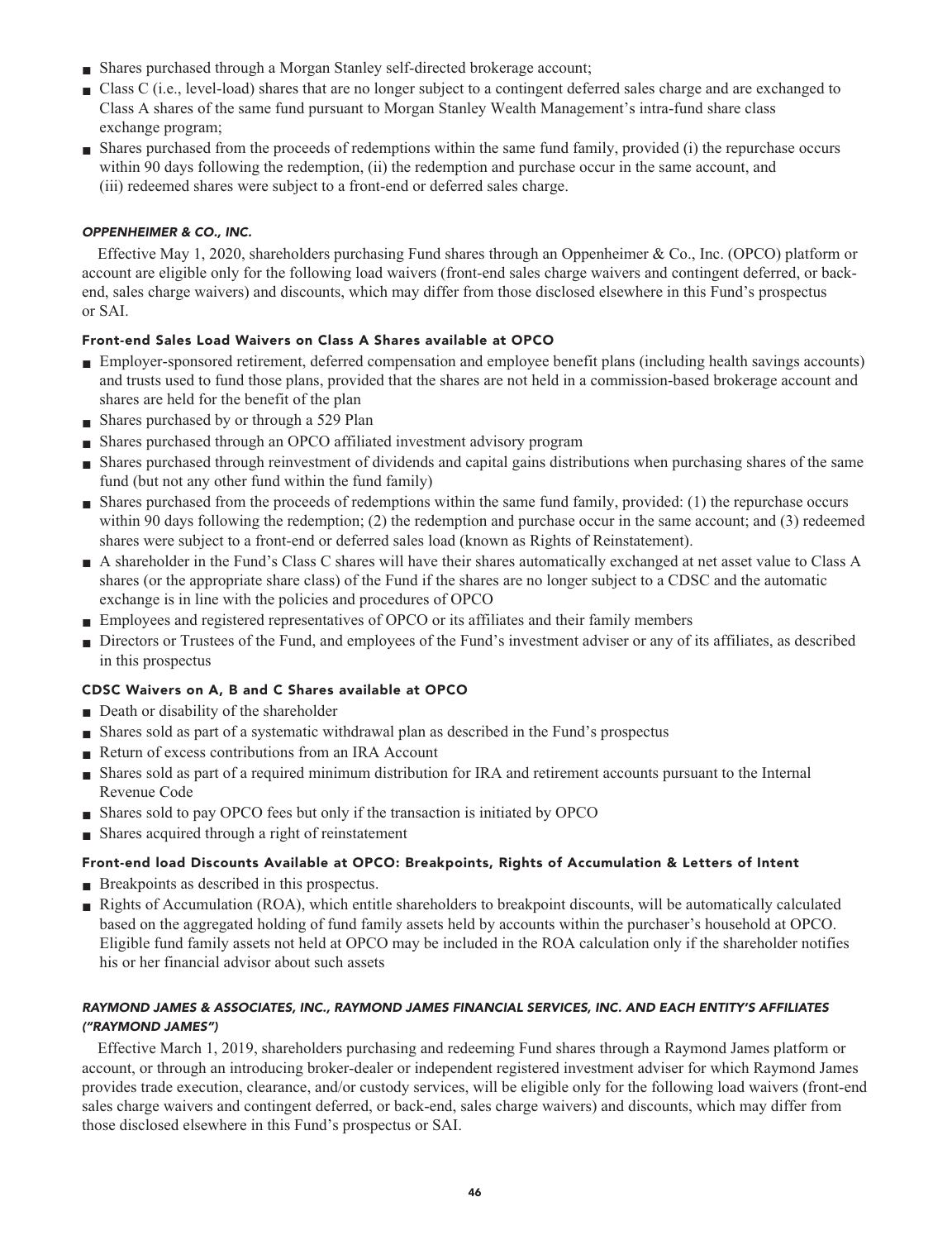### **Front-End Sales Load Waivers on Class A Shares Available at Raymond James**

- **■ Shares purchased in an investment advisory program.**
- **■ Shares purchased within the same fund family through a systematic reinvestment of capital gains and dividend distributions.**
- **■ Employees and registered representatives of Raymond James or its affiliates and their family members as designated by Raymond James.**
- **■ Shares purchased from the proceeds of redemptions within the same fund family, provided: (1) the repurchase occurs within 90 days following the redemption; (2) the redemption and purchase occur in the same account; and (3) redeemed shares were subject to a front-end or deferred sales load (known as Rights of Reinstatement).**
- **■ A shareholder in the Fund's Class C shares will have their shares automatically exchanged at net asset value to Class A shares (or the appropriate share class) of the Fund if the shares are no longer subject to a CDSC and the automatic exchange is in line with the policies and procedures of Raymond James.**

### **CDSC Waivers on A, B and C Shares Available at Raymond James**

- **Death or disability of the shareholder.**
- **■ Shares sold as part of a systematic withdrawal plan as described in the fund's prospectus.**
- **■ Return of excess contributions from an IRA Account.**
- **■ Shares sold as part of a required minimum distribution for IRA and retirement accounts due to the shareholder reaching the qualified age based on applicable IRS regulations as described in the fund's prospectus.**
- **■ Shares sold to pay Raymond James fees but only if the transaction is initiated by Raymond James.**
- **■ Shares acquired through a right of reinstatement.**

### **Front-End Load Discounts Available at Raymond James: Breakpoints, Rights of Accumulation, and/or Letters of Intent**

- **Breakpoints as described in this prospectus;**
- **■ Rights of accumulation which entitle shareholders to breakpoint discounts will be automatically calculated based on the aggregated holding of fund family assets held by accounts within the purchaser's household at Raymond James. Eligible fund family assets not held at Raymond James may be included in the calculation of rights of accumulation only if the shareholder notifies his or her financial advisor about such assets.**
- **■ Letters of Intent which allow for breakpoint discounts based on anticipated purchases within a fund family, over a 13-month time period. Eligible fund family assets not held at Raymond James may be included in the calculation of letters of intent only if the shareholder notifies his or her financial advisor about such assets.**

### **STIFEL, NICOLAUS & COMPANY, INCORPORATED**

**Effective July 1, 2020, shareholders purchasing Fund shares through a Stifel, Nicolaus & Company, Incorporated ("Stifel") platform or account or who own shares for which Stifel or an affiliate is the broker-dealer of record are eligible for the following additional sales charge waiver.**

### **Front-End Sales Load Waiver on Class A Shares**

- **■ Class C shares that have been held for more than seven (7) years will be converted to Class A shares of the same Fund pursuant to Stifel's policies and procedures**
	- **All other sales charge waivers and reductions described elsewhere in the Fund's Prospectus or SAI still apply.**

### **U.S. BANCORP INVESTMENTS, INC.**

**Effective November 1, 2021, shareholders purchasing Fund shares through a U.S. Bancorp Investments, Inc. ("USBI") platform or who own shares for which USBI is the broker-dealer, where the shares are held in an omnibus account, will be eligible for the following front-end sales charge waivers and discounts, which may differ from those disclosed elsewhere in the Funds' Prospectus or SAI. All other sales charge waivers and reductions described elsewhere in the Fund's Prospectus or SAI still apply.**

### **USBI Conversion of Class C Shares**

**Class C (i.e., level-load) shares that are no longer subject to a contingent deferred sales charge are systematically converted to the Class A shares of the same fund pursuant to USBI's intra-fund share class policy. No front-end sales charge will apply to such conversions.**